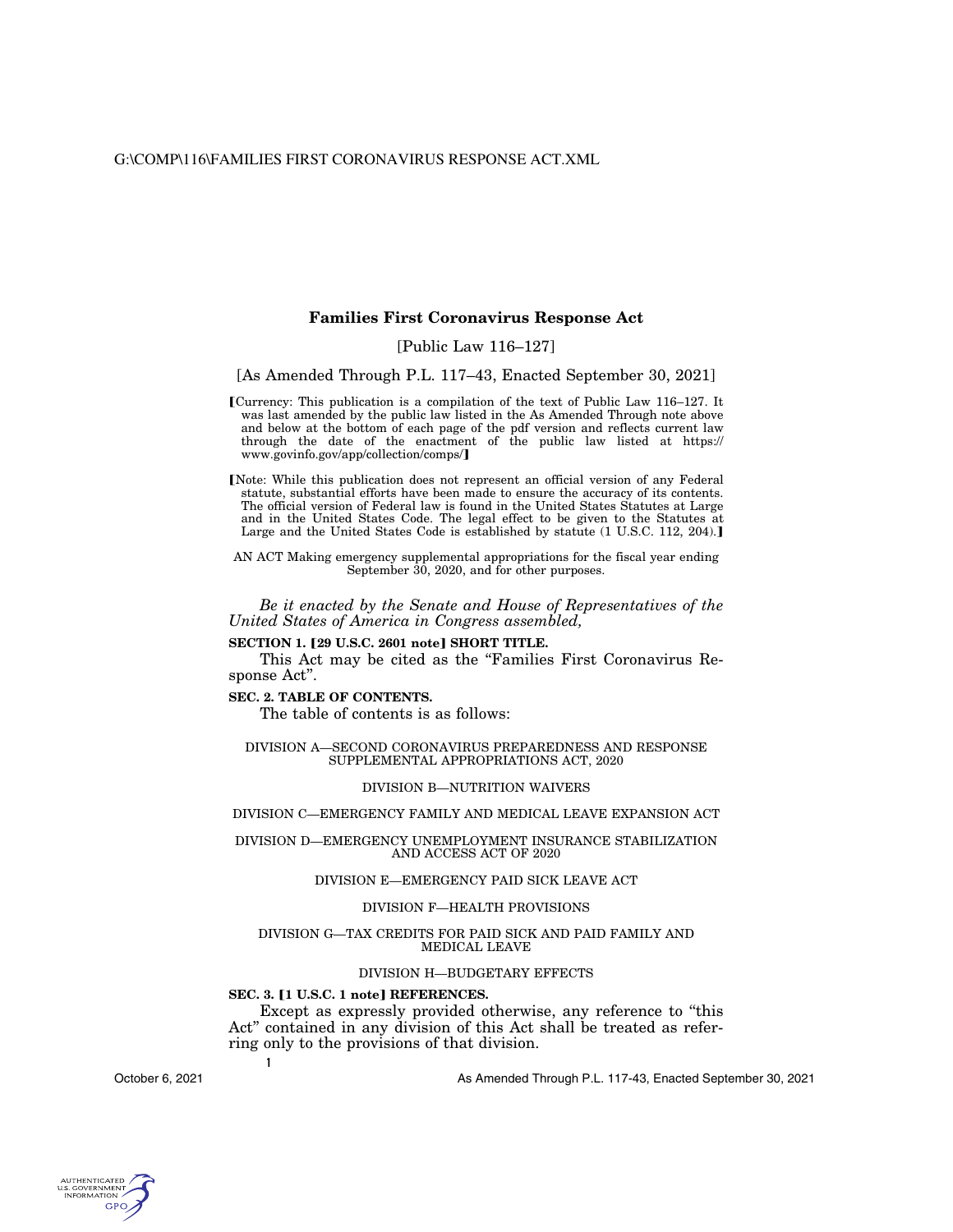#### G:\COMP\116\FAMILIES FIRST CORONAVIRUS RESPONSE ACT.XML

#### **Sec. 1101 Families First Coronavirus Response Act 2**

### **DIVISION A—SECOND CORONAVIRUS PREPAREDNESS AND RESPONSE SUP-PLEMENTAL APPROPRIATIONS ACT, 2020**

The following sums are hereby appropriated, out of any money in the Treasury not otherwise appropriated, for the fiscal year ending September 30, 2020, and for other purposes, namely:

#### TITLE I—DEPARTMENT OF AGRICULTURE

#### FOOD AND NUTRITION SERVICE

# SPECIAL SUPPLEMENTAL NUTRITION PROGRAM FOR WOMEN, INFANTS,<br>AND CHILDREN (WIC)

For an additional amount for the ''Special Supplemental Nutri- tion Program for Women, Infants, and Children'', \$500,000,000, to remain available through September 30, 2021: *Provided*, That such amount is designated by the Congress as being for an emergency requirement pursuant to section 251(b)(2)(A)(i) of the Balanced Budget and Emergency Deficit Control Act of 1985.

#### COMMODITY ASSISTANCE PROGRAM

For an additional amount for the "Commodity Assistance Program'' for the emergency food assistance program as authorized by section  $27(a)$  of the Food and Nutrition Act of  $2008$  (7 U.S.C.  $2036(a)$  and section  $204(a)(1)$  of the Emergency Food Assistance Act of 1983 (7 U.S.C. 7508(a)(1)), \$400,000,000, to remain available through September 30, 2021: *Provided*, That of the funds made available, the Secretary may use up to \$100,000,000 for costs associated with the distribution of commodities: *Provided further*, That such amount is designated by the Congress as being for an emergency requirement pursuant to section  $251(b)(2)(A)(i)$  of the Balanced Budget and Emergency Deficit Control Act of 1985.

#### GENERAL PROVISIONS—THIS TITLE

SEC. 1101. [7 U.S.C. 2011 note] (a) PUBLIC HEALTH EMERGENCY.—In any school year in which there is a public health emergency designation, in any case in which a school is closed or has reduced the number of days or hours that students attend the school for at least 5 consecutive days during a public health emergency designation during which the school would otherwise be in session or in a covered summer period following a school session, each household containing at least 1 member who is an eligible child attending the school shall be eligible to receive assistance pursuant to a state agency plan approved under subsection (b).

(b) ASSISTANCE.—To carry out this section, the Secretary of Agriculture may approve State agency plans for temporary emergency standards of eligibility and levels of benefits under the Food and Nutrition Act of 2008 (7 U.S.C. 2011 et seq.) for households with eligible children and, as applicable, households with children eligible for assistance under subsection (h). Plans approved by the Sec-

As Amended Through P.L. 117-43, Enacted September 30, 2021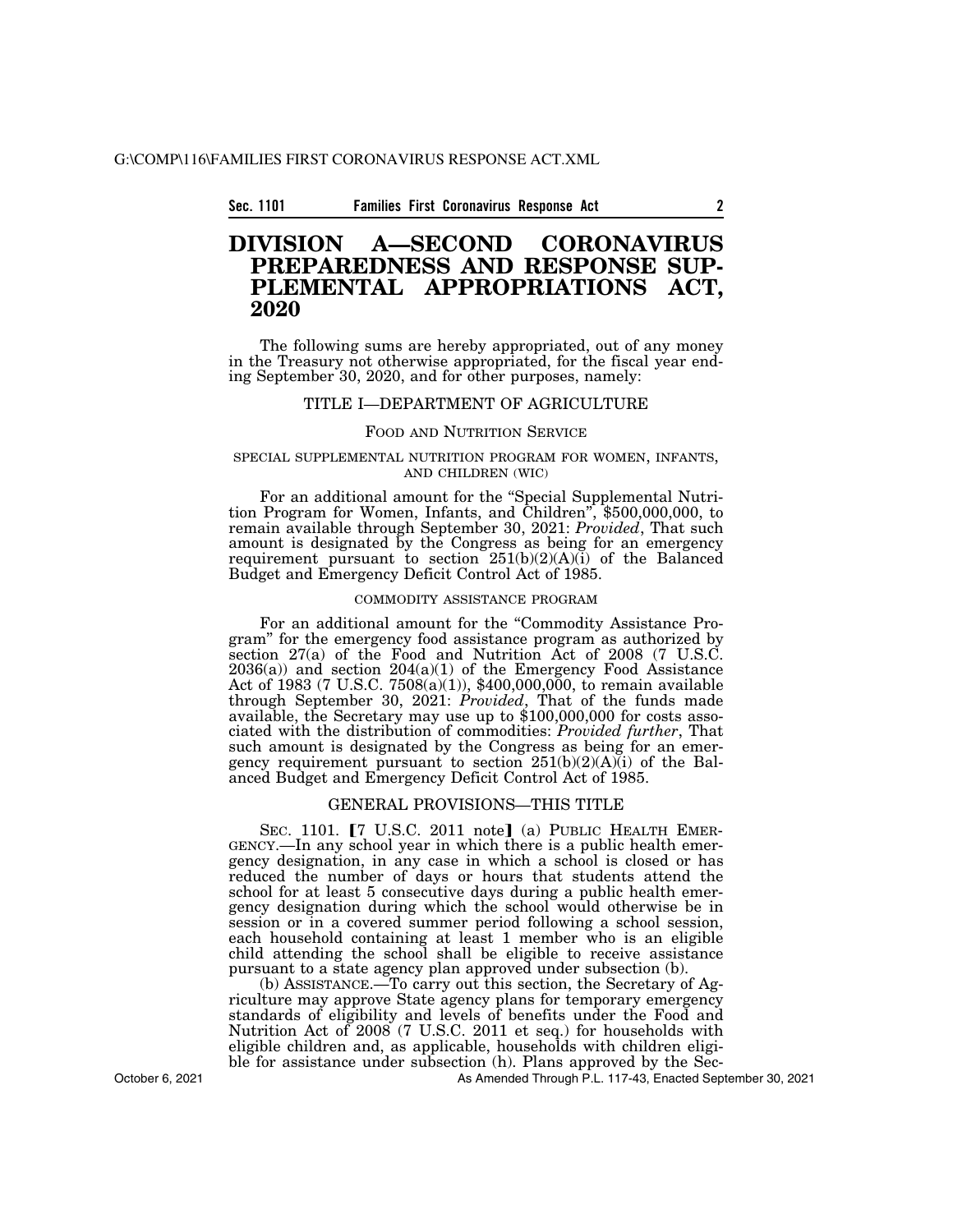retary shall provide for supplemental allotments to households receiving benefits under such Act, and issuances to households not already receiving benefits. Such level of benefits shall be determined by the Secretary in an amount not less than the value of meals at the free rate over the course of 5 school days for each eligible child in the household.

(c) MINIMUM CLOSURE REQUIREMENT.—The Secretary of Agriculture shall not provide assistance under this section in the case of a school that is closed or has reduced the number of days or hours that students attend the school for less than 5 consecutive days.

(d) USE OF EBT SYSTEM.—A State agency may provide assistance under this section through the EBT card system established under section 7 of the Food and Nutrition Act of 2008 (7 U.S.C. 2016).

(e) RELEASE OF INFORMATION.—Notwithstanding any other provision of law, the Secretary of Agriculture may authorize State educational agencies and school food authorities administering a school lunch program under the Richard B. Russell National School Lunch Act (42 U.S.C. 1751 et seq.) to release to appropriate officials administering the supplemental nutrition assistance program such information as may be necessary to carry out this section.

 $(1)$  In GENERAL.—To facilitate implementation of this section, the Secretary of Agriculture may approve waivers of the limits on certification periods otherwise applicable under section 3(f) of the Food and Nutrition Act of 2008 (7 U.S.C. 2012(f)), reporting requirements otherwise applicable under section 6(c) of such Act (7 U.S.C. 2015(c)), and other administrative requirements otherwise applicable to State agencies under such Act.

(2) SIMPLIFYING ASSUMPTIONS FOR SCHOOL YEAR 2020- 2021.—For purposes of this section, a State agency may develop and use simplifying assumptions (including a State or local public health ordinance developed in response to COVID–19) and the best feasibly available data to determine the status of a school or covered child care facility as opened, closed, or operating with a reduced number of days or hours, establish State or regionally-based benefits levels, identify eligible children and children eligible for assistance under subsection (h), and establish eligibility periods for eligible children and children eligible for assistance under subsection (h).

(g) AVAILABILITY OF COMMODITIES.—The Secretary of Agriculture may purchase commodities for emergency distribution in any area of the United States during a public health emergency designation.

(h) ASSISTANCE FOR CHILDREN IN CHILD CARE.—

(1) IN GENERAL.—Beginning on October 1, 2020, subject to an approved State agency plan under subsection (b) or an approved amendment to such a plan, in any case in which, during a public health emergency designation, a covered child care facility is closed or has reduced attendance or hours for at least 5 consecutive days, or 1 or more schools in the area of a covered child care facility or the area of a child's residence are

As Amended Through P.L. 117-43, Enacted September 30, 2021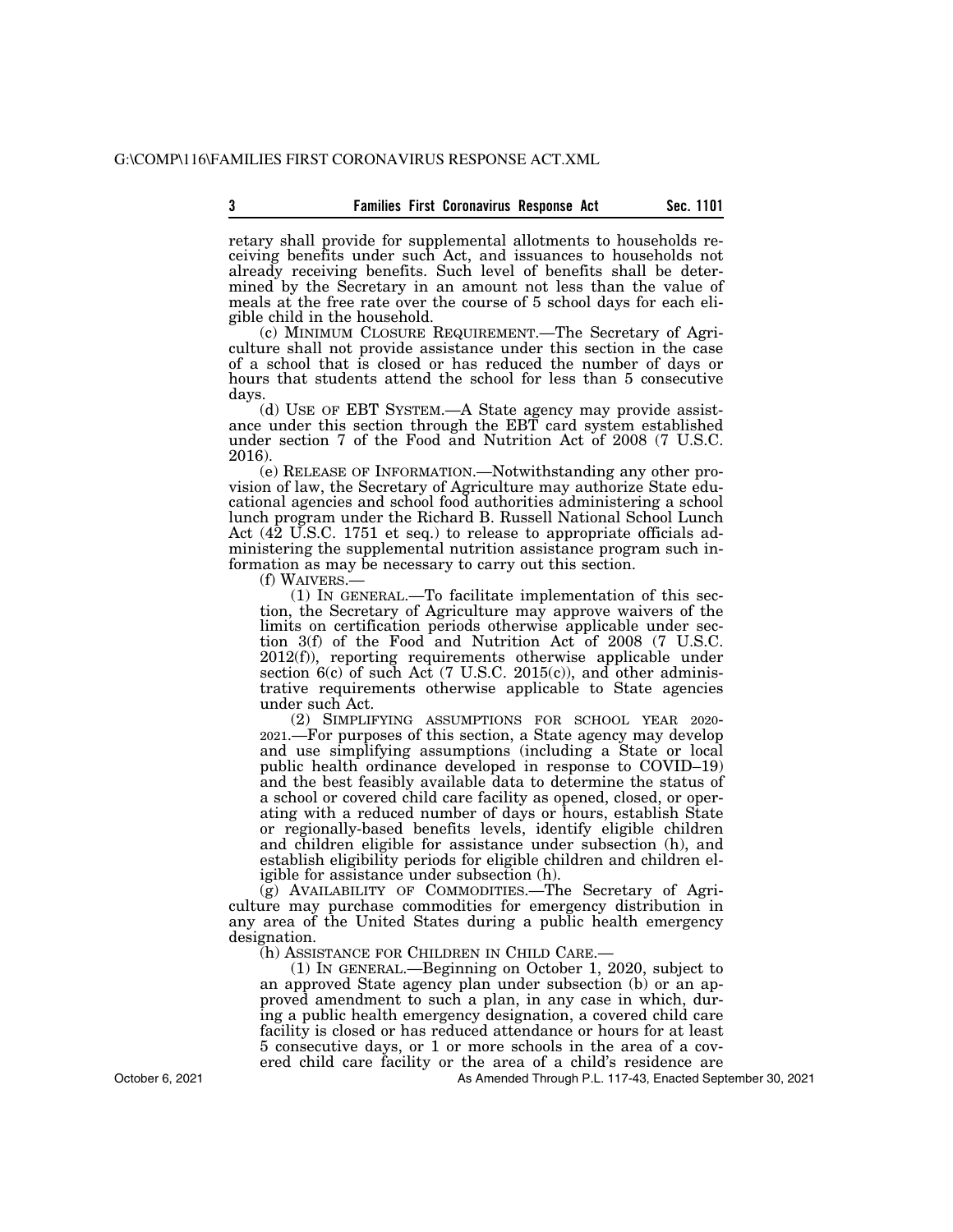#### **Sec. 1101 Families First Coronavirus Response Act 4**

closed or have reduced attendance or hours for at least 5 consecutive days, each household containing at least 1 child enrolled in such a covered child care facility and either the supplemental nutrition assistance program established under the Food and Nutrition Act of 2008 (7 U.S.C. 2011 et seq.) or a Department of Agriculture grant-funded nutrition assistance program in the Commonwealth of the Northern Mariana Islands, Puerto Rico, or American Samoa shall be eligible to receive assistance, in accordance with paragraph (2), until covered child care facilities or schools in the area reopen or operate at full attendance and hours, as applicable, as determined by the State agency.

(2) ASSISTANCE.—A household shall receive benefits under paragraph (1) in an amount that is equal to at least 1 breakfast and 1 lunch at the free rate for each child enrolled in a covered child care facility for each day that the child does not attend the facility because the facility is closed or operating with reduced attendance or hours or for each day that a school in the area of a covered child care facility or the area of the child's residence is closed or has reduced attendance or hours for at least 5 consecutive days.

(3) STATE OPTION.—A State shall not be required to provide assistance under this subsection in order to provide assistance to eligible children under a State agency plan under subsection (b).

(4) DEEMED POPULATION.—For purposes of an approved State agency plan described in paragraph (1) or an approved amendment to such a plan described in such paragraph, the Secretary of Agriculture shall deem any child who has not attained the age of 6 as a child who is enrolled in a covered child care facility.

(i) EMERGENCIES DURING SUMMER.—The Secretary of Agriculture may permit a State agency to extend a State agency plan approved under subsection (b) for not more than 90 days for the purpose of operating the plan during a covered summer period, during which time schools participating in the school lunch program under the Richard B. Russell National School Lunch Act or the school breakfast program under section 4 of the Child Nutrition Act of 1966 (42 U.S.C. 1773 ) and covered child care facilities shall be deemed closed for purposes of this section.

(j) DEFINITIONS.—In this section:

(1) COVERED CHILD CARE FACILITY.—The term ''covered child care facility'' means—

(A) an organization described in subparagraph (A) or (B) of section 17(a)(2) of the Richard B. Russell National School Lunch Act (42 U.S.C. 1766(a)(2)); and

(B) a family or group day care home.

(2) COVERED SUMMER PERIOD.—The term ''covered summer period'' means a summer period that follows a school year during which there was a public health emergency designation.

(3) ELIGIBLE CHILD.—The term ''eligible child'' means a child (as defined in section 12(d) or served under section 11(a)(1) of the Richard B. Russell National School Lunch Act  $(42 \text{ U.S.C. } 1760(d), 1759(a)(1))$  who, if not for the closure or re-

As Amended Through P.L. 117-43, Enacted September 30, 2021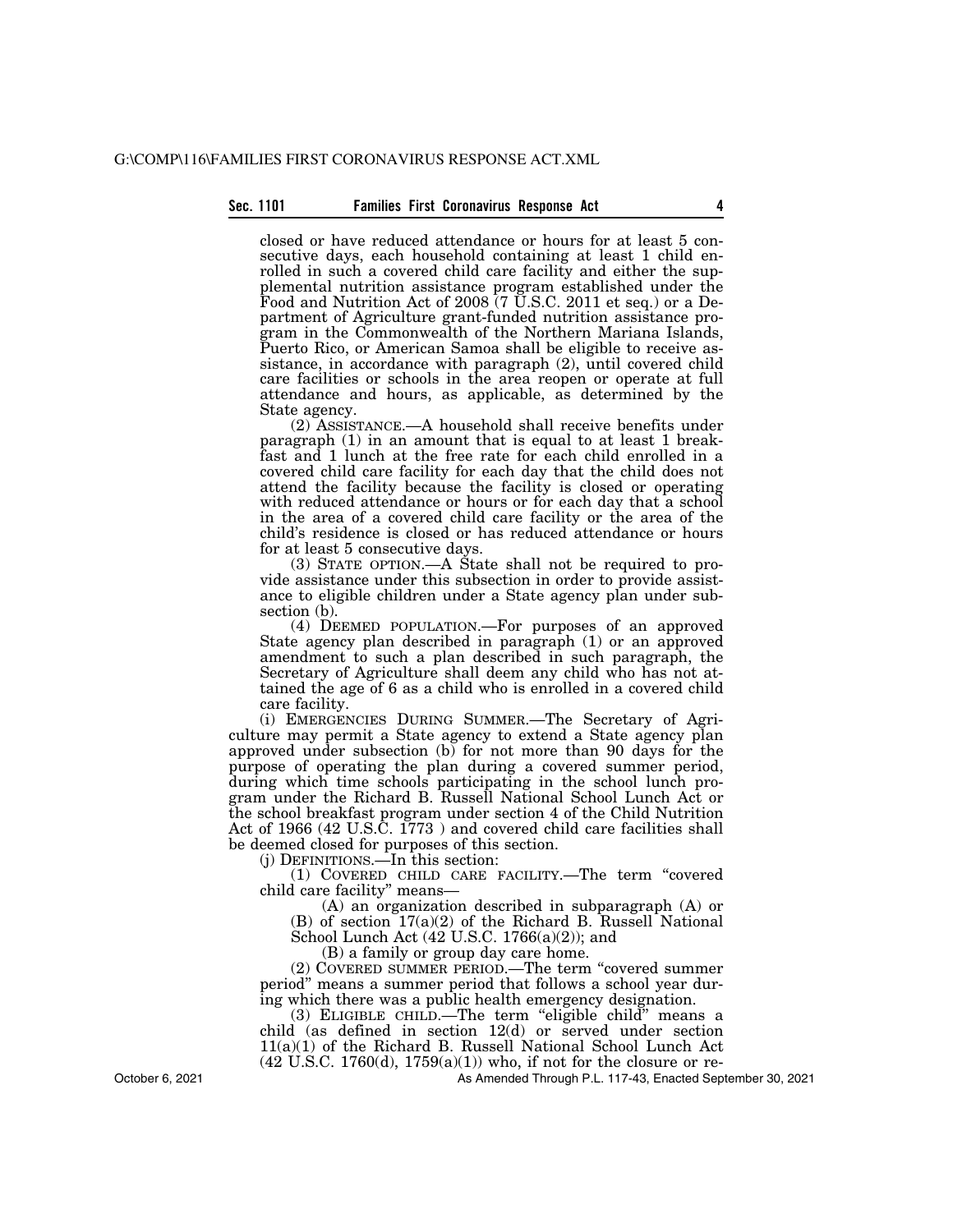duced attendance or hours of the school attended by the child during a public health emergency designation and due to concerns about a COVID-19 outbreak, would receive free or reduced price school meals under the Richard B. Russell National School Lunch Act (42 U.S.C. 175l et seq.) at the school. (4) FREE RATE.—The term ''free rate'' means—

(A) with respect to a breakfast, the rate of a free breakfast under the school breakfast program under section 4 of the Child Nutrition Act of 1966 (42 U.S.C. 1773); and

(B) with respect to a lunch, the rate of a free lunch under the school lunch program under the Richard B. Russell National School Lunch Act (42 U.S.C. 1751 et seq.).

(5) PUBLIC HEALTH EMERGENCY DESIGNATION.—The term "public health emergency designation" means the declaration of a public health emergency, based on an outbreak of SARS-CoV-2, by the Secretary of Health and Human Services under section 319 of the Public Health Service Act (42 U.S.C. 247d).

(6) SCHOOL.—The term ''school'' has the meaning given the term in section 12(d) of the Richard B. Russell National School Lunch Act (42 U.S.C. 1760(d)).

(7) STATE.—The term ''State'' has the meaning given the term in section 12(d) of the Richard B. Russell National School Lunch Act (42 U.S.C. 1760(d)).

(k) FUNDING.—There are hereby appropriated to the Secretary of Agriculture such amounts as are necessary to carry out this section (including all administrative expenses for Federal agencies, State agencies, other agencies of the State, local units, and schools): *Provided*, That such amount is designated by the Congress as being for an emergency requirement pursuant to section  $251(b)(2)(A)(i)$  of the Balanced Budget and Emergency Deficit Control Act of 1985.

SEC. 1102. In addition to amounts otherwise made available, \$100,000,000, to remain available through September 30, 2021, shall be available for the Secretary of Agriculture to provide grants to the Commonwealth of the Northern Mariana Islands, Puerto Rico, and American Samoa for nutrition assistance in response to a COVID-19 public health emergency: *Provided*, That such amount is designated by the Congress as being for an emergency requirement pursuant to section  $251(b)(2)(A)(i)$  of the Balanced Budget and Emergency Deficit Control Act of 1985.

#### TITLE II

#### DEPARTMENT OF DEFENSE

#### DEFENSE HEALTH PROGRAM

For an additional amount for ''Defense Health Program'', \$82,000,000, to remain available until September 30, 2022, for health services consisting of SARS-CoV-2 or COVID-19 related items and services as described in section 6006(a) of division F of the Families First Coronavirus Response Act (or the administration of such products): *Provided*, That such amount is designated by the Congress as being for an emergency requirement pursuant to sec-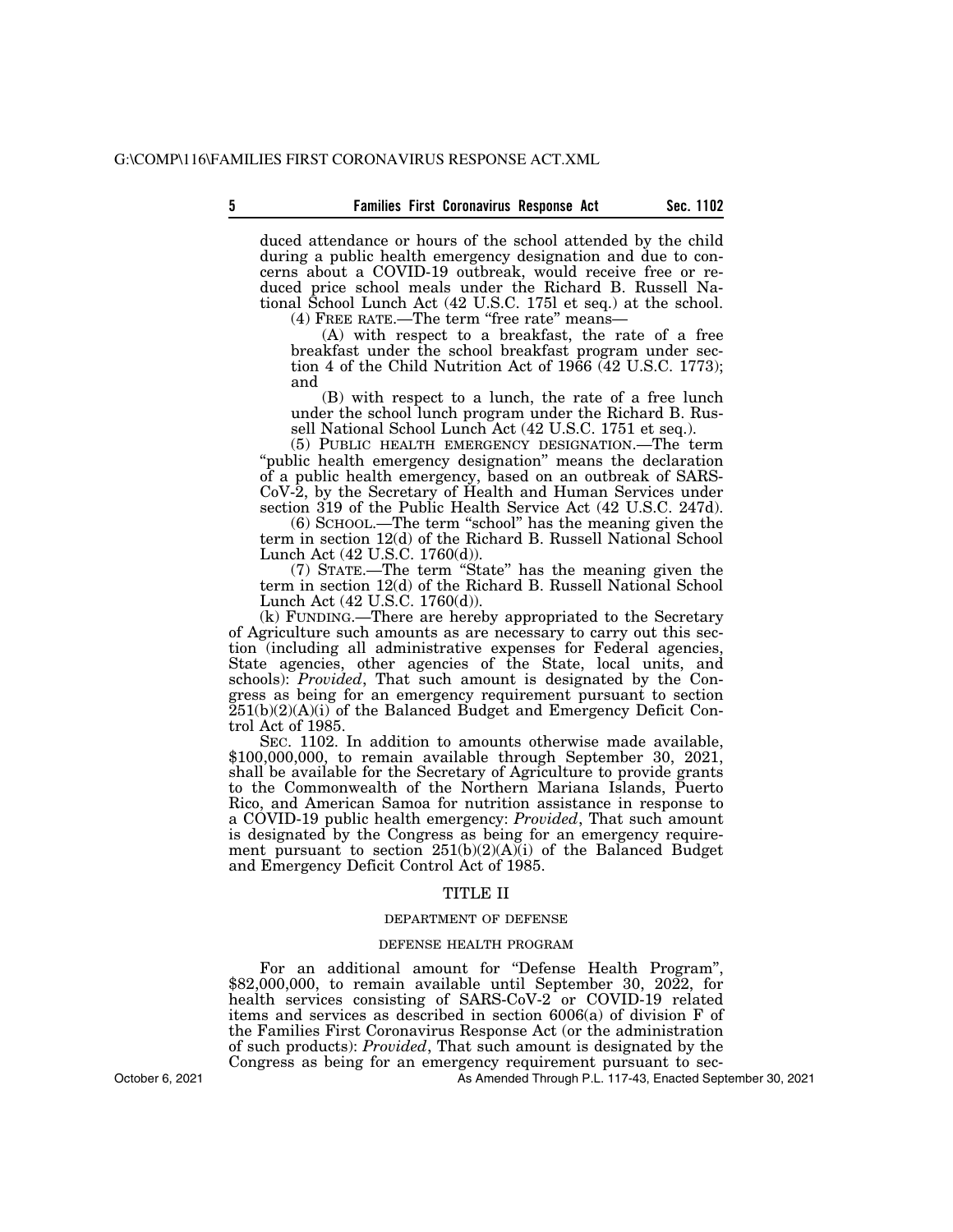#### **Sec. 1102 Families First Coronavirus Response Act 6**

tion 251(b)(2)(A)(i) of the Balanced Budget and Emergency Deficit Control Act of 1985.

#### TITLE III

#### DEPARTMENT OF THE TREASURY

#### INTERNAL REVENUE SERVICE

#### TAXPAYER SERVICES

For an additional amount for "Taxpayer Services", \$15,000,000, to remain available until September  $30, 2022$ , for the purposes of carrying out the Families First Coronavirus Response Act: *Provided*, That amounts provided under this heading in this Act may be transferred to and merged with ''Operations Support'': *Provided further*, That such amount is designated by the Congress as being for an emergency requirement pursuant to section  $251(b)(2)(A)(i)$  of the Balanced Budget and Emergency Deficit Control Act of 1985.

#### TITLE IV

#### DEPARTMENT OF HEALTH AND HUMAN SERVICES

#### INDIAN HEALTH SERVICE

#### INDIAN HEALTH SERVICES

For an additional amount for ''Indian Health Services'', \$64,000,000, to remain available until September 30, 2022, for health services consisting of SARS-CoV-2 or COVID-19 related items and services as described in section 6007 of division F of the Families First Coronavirus Response Act (or the administration of such products): *Provided*, That such amounts shall be allocated at the discretion of the Director of the Indian Health Service: *Provided further*, That such amount is designated by the Congress as being for an emergency requirement pursuant to section 251(b)(2)(A)(i) of the Balanced Budget and Emergency Deficit Control Act of 1985.

#### TITLE V

#### DEPARTMENT OF HEALTH AND HUMAN SERVICES

#### ADMINISTRATION FOR COMMUNITY LIVING

#### AGING AND DISABILITY SERVICES PROGRAMS

For an additional amount for "Aging and Disability Services Programs", \$250,000,000, to remain available until September 30, 2021, for activities authorized under subparts 1 and 2 of part C, of title III, and under title VI, of the Older Americans Act of 1965 (''OAA''), of which \$160,000,000 shall be for Home-Delivered Nutrition Services, \$80,000,000 shall be for Congregate Nutrition Services, and \$10,000,000 shall be for Nutrition Services for Native Americans: *Provided*, That State matching requirements under sections  $304(d)(1)(D)$  and  $309(b)(2)$  of the OAA shall not apply to funds made available under this heading in this Act: *Provided further*, That such amount is designated by the Congress as being for an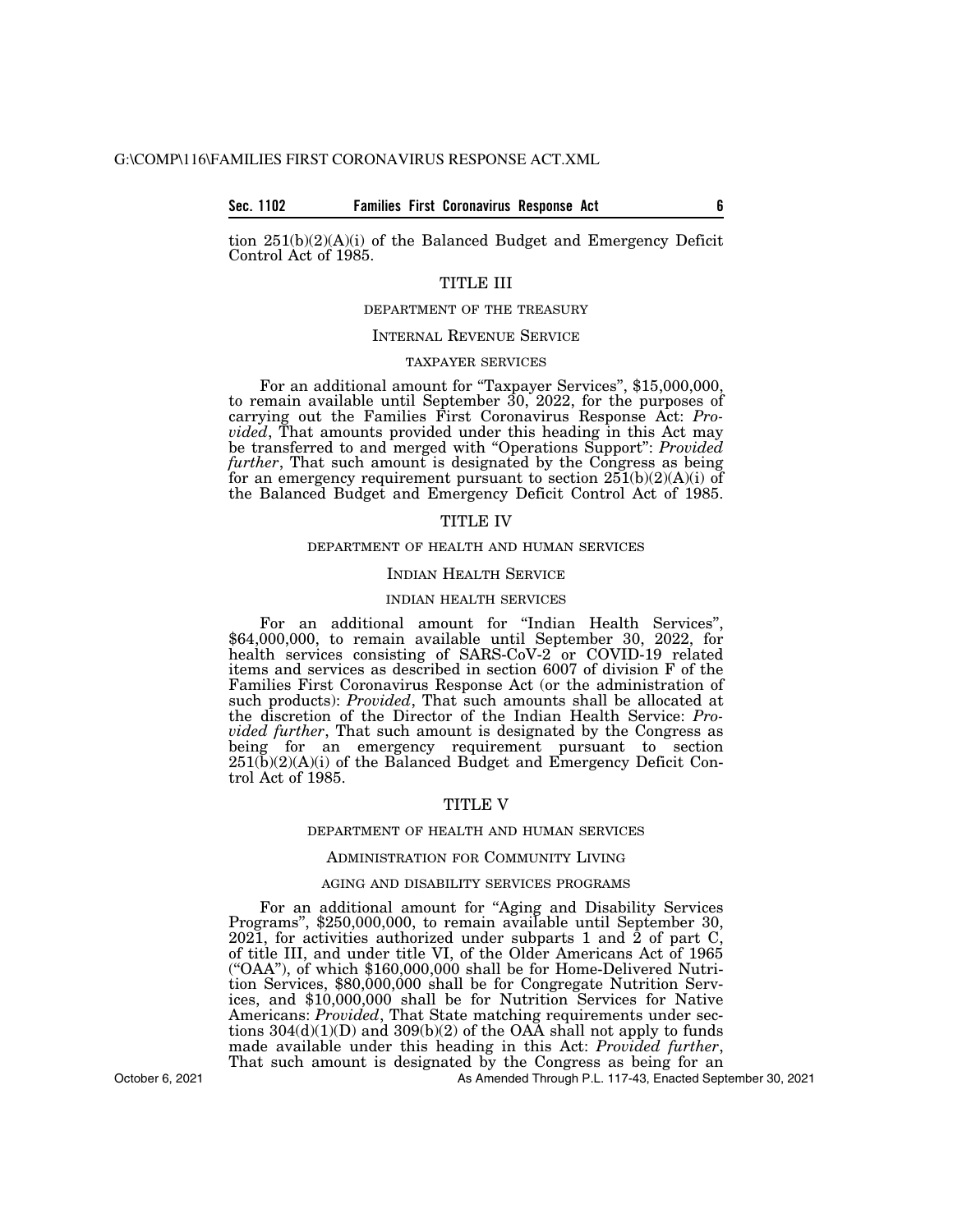emergency requirement pursuant to section  $251(b)(2)(A)(i)$  of the Balanced Budget and Emergency Deficit Control Act of 1985.

#### OFFICE OF THE SECRETARY

#### PUBLIC HEALTH AND SOCIAL SERVICES EMERGENCY FUND

For an additional amount for "Aging and Disability Services Programs'', \$250,000,000, to remain available until September 30, 2021, for activities authorized under subparts 1 and 2 of part C, of title III, and under title VI, of the Older Americans Act of 1965 (''OAA''), of which \$160,000,000 shall be for Home-Delivered Nutrition Services, \$80,000,000 shall be for Congregate Nutrition Services, and \$10,000,000 shall be for Nutrition Services for Native Americans: *Provided*, That State matching requirements under sections 304(d)(1)(D) and 309(b)(2) of the OAA shall not apply to funds made available under this heading in this Act: *Provided further*, That such amount is designated by the Congress as being for an emergency requirement pursuant to section  $251(b)(2)(A)(i)$  of the Balanced Budget and Emergency Deficit Control Act of 1985.

(1) a Federal health care program (as defined under section 1128B(f) of the Social Security Act (42 U.S.C. 1320a-7b(f)), including an individual who is eligible for medical assistance only because of subsection (a)(10)(A)(ii)(XXIII) of Section 1902 of the Social Security Act; or

(2) a group health plan or health insurance coverage offered by a health insurance issuer in the group or individual market (as such terms are defined in section 2791 of the Public Health Service Act (42 U.S.C. 300gg-91)), or a health plan offered under chapter 89 of title 5, United States Code:

*Provided further*, That such amount is designated by the Congress as being for an emergency requirement pursuant to section  $251(b)(2)(A)(i)$  of the Balanced Budget and Emergency Deficit Control Act of 1985.

#### TITLE VI

#### DEPARTMENT OF VETERANS AFFAIRS

#### VETERANS HEALTH ADMINISTRATION

#### MEDICAL SERVICES

For an additional amount for ''Medical Services'', \$30,000,000, to remain available until September 30, 2022, for health services consisting of SARS-CoV-2 or COVID-19 related items and services as described in section 6006(b) of division F of the Families First Coronavirus Response Act (or the administration of such products): *Provided*, That such amount is designated by the Congress as being for an emergency requirement pursuant to section  $251(b)(2)(A)(i)$  of the Balanced Budget and Emergency Deficit Control Act of 1985.MEDICAL COMMUNITY CARE

For an additional amount for "Medical Community Care", \$30,000,000, to remain available until September 30, 2022, for health services consisting of SARS-CoV-2 or COVID-19 related

As Amended Through P.L. 117-43, Enacted September 30, 2021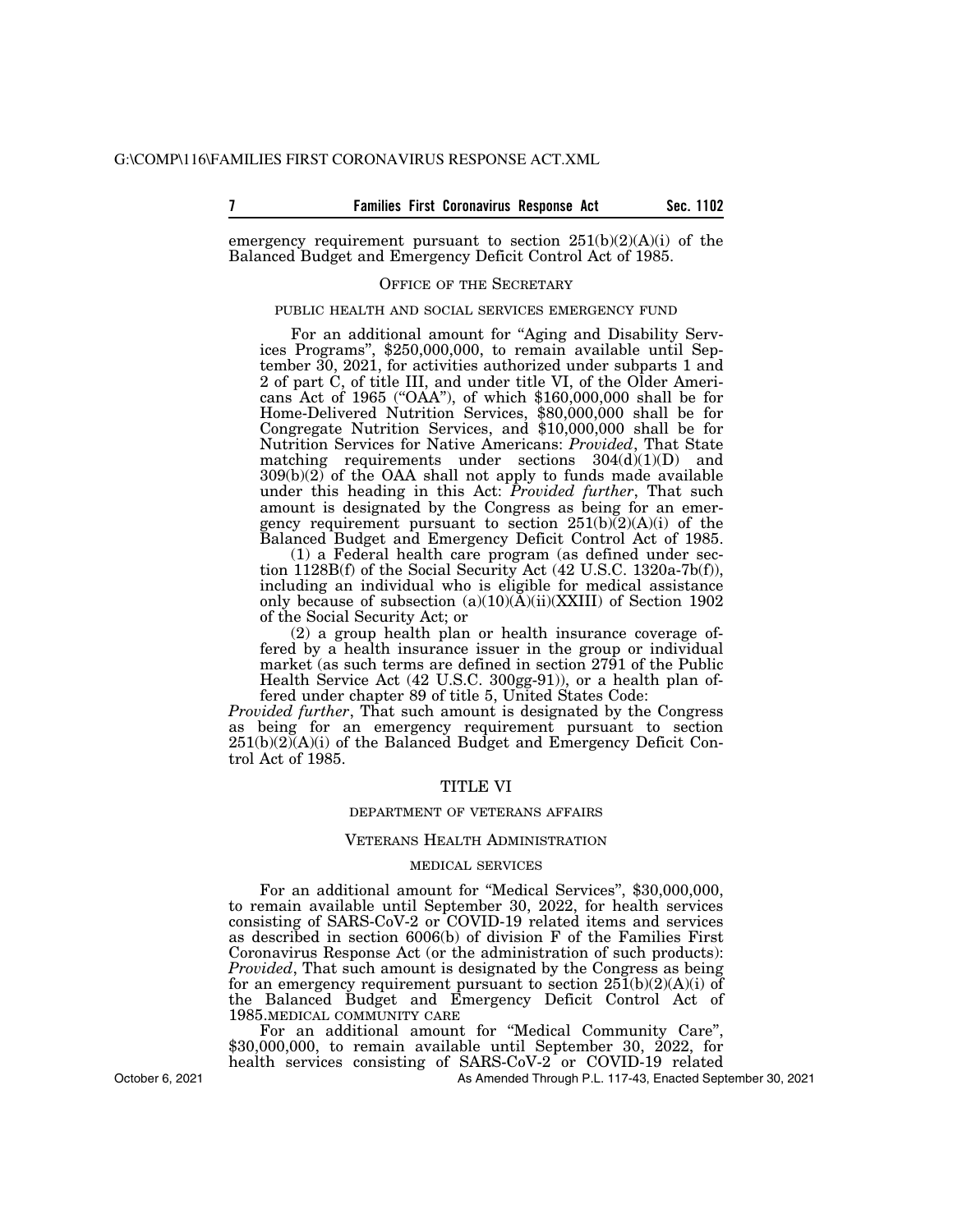#### **Sec. 1701 Families First Coronavirus Response Act 8**

items and services as described in section 6006(b) of division F of the Families First Coronavirus Response Act (or the administration of such products): *Provided*, That such amount is designated by the Congress as being for an emergency requirement pursuant to section 251(b)(2)(A)(i) of the Balanced Budget and Emergency Deficit Control Act of 1985.

#### TITLE VII

#### GENERAL PROVISIONS—THIS ACT

SEC. 1701. Not later than 30 days after the date of enactment of this Act, the head of each executive agency that receives funding in this Act shall provide a report detailing the anticipated uses of all such funding to the Committees on Appropriations of the House of Representatives and the Senate: *Provided*, That each report shall include estimated personnel and administrative costs, as well as the total amount of funding apportioned, allotted, obligated, and expended, to date: *Provided further*, That each such plan shall be updated and submitted to such Committees every 60 days until all funds are expended or expire.

øSection 18115(d) of division B of Public Law 116–136 repealed section 1702.]

SEC. 1703. Each amount appropriated or made available by this Act is in addition to amounts otherwise appropriated for the fiscal year involved.

SEC. 1704. No part of any appropriation contained in this Act shall remain available for obligation beyond the current fiscal year unless expressly so provided herein.

SEC. 1705. Unless otherwise provided for by this Act, the additional amounts appropriated by this Act to appropriations accounts shall be available under the authorities and conditions applicable to such appropriations accounts for fiscal year 2020.

SEC. 1706. Each amount designated in this Act by the Congress as being for an emergency requirement pursuant to section  $251(b)(2)(A)(i)$  of the Balanced Budget and Emergency Deficit Control Act of 1985 shall be available (or rescinded or transferred, if applicable) only if the President subsequently so designates all such amounts and transmits such designations to the Congress.

SEC. 1707. Any amount appropriated by this Act, designated by the Congress as an emergency requirement pursuant to section  $251(b)(2)(A)(i)$  of the Balanced Budget and Emergency Deficit Control Act of 1985 and subsequently so designated by the President, and transferred pursuant to transfer authorities provided by this Act shall retain such designation.

This division may be cited as the ''Second Coronavirus Preparedness and Response Supplemental Appropriations Act, 2020''.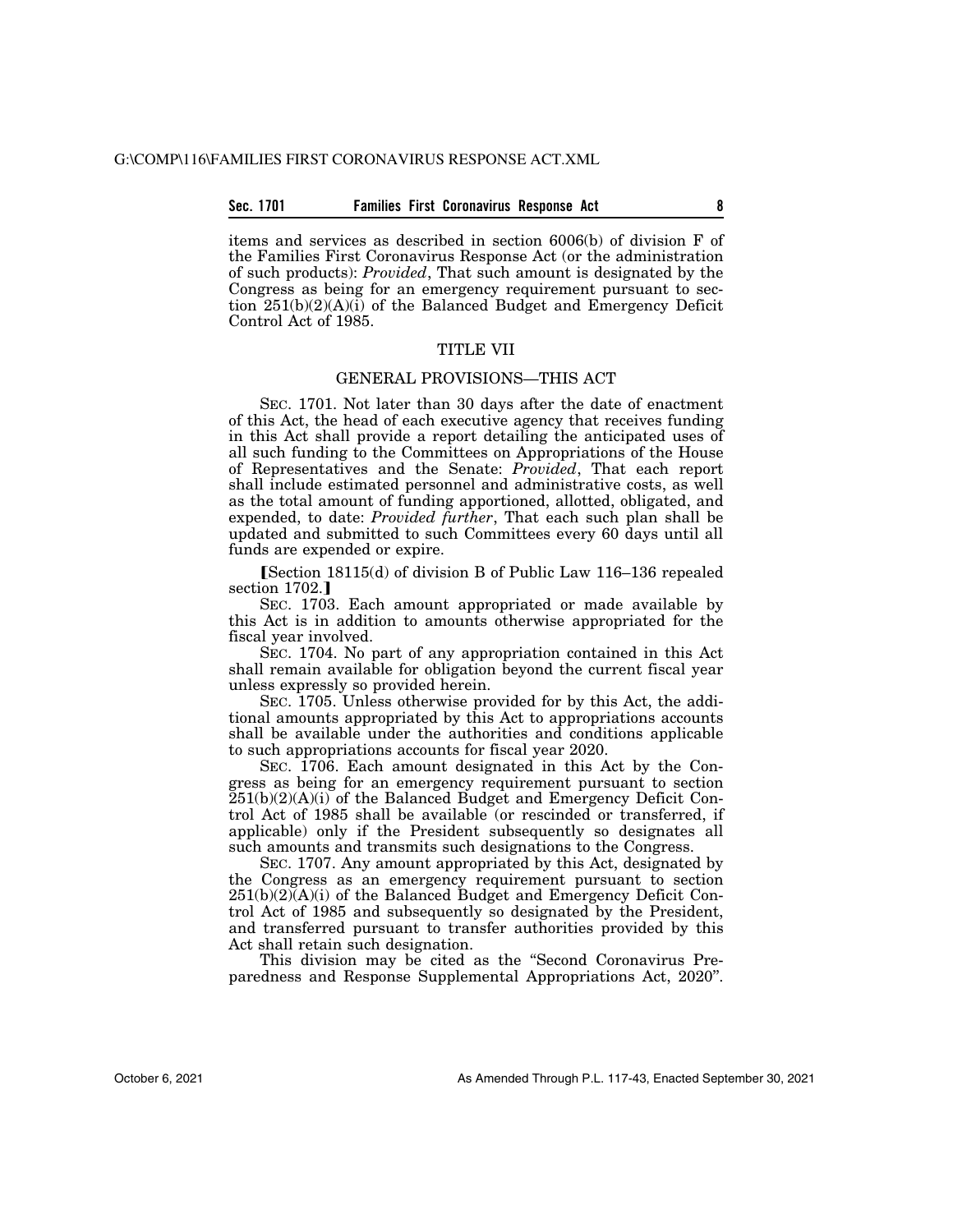### **DIVISION B—NUTRITION WAIVERS**

### **TITLE I—MAINTAINING ESSENTIAL ACCESS TO LUNCH FOR STUDENTS ACT**

#### **SEC. 2101. [42 U.S.C. 1751 note] SHORT TITLE.**

This title may be cited as the ''Maintaining Essential Access to Lunch for Students Act'' or the ''MEALS Act''.

#### SEC. 2102. [42 U.S.C. 1760 note] WAIVER EXCEPTION FOR SCHOOL CLO-**SURES DUE TO COVID-19.**

(a) IN GENERAL.—The requirements under section 12(l)(1)(A)(iii) of the Richard B. Russell National School Lunch Act  $(42 \text{ U.S.C. } 1760(l)(1)(A(iii))$  shall not apply to a qualified COVID-19 waiver.

(b) ALLOWABLE INCREASE IN FEDERAL COSTS.—Notwithstanding paragraph (4) of section 12(l) of the Richard B. Russell National School Lunch Act (42 U.S.C. 1760(l)), the Secretary of Agriculture may grant a qualified COVID-19 waiver that increases Federal costs.

(c) TERMINATION AFTER PERIODIC REVIEW.—The requirements under section  $12(1)(5)$  of the Richard B. Russell National School Lunch Act  $(42 \text{ U.S.C. } 1760(1)(5))$  shall not apply to a qualified COVID-19 waiver.

(d) QUALIFIED COVID-19 WAIVER.—In this section, the term "qualified COVID-19 waiver" means a waiver-

(1) requested by a State (as defined in section  $12(d)(8)$  of the Richard B. Russell National School Lunch Act (42 U.S.C. 1760(d)(8))) or eligible service provider under section 12(l) of the Richard B. Russell National School Lunch Act (42 U.S.C. 1760(l)); and

(2) to waive any requirement under such Act (42 U.S.C. 1751 et seq.) or the Child Nutrition Act of 1966 (42 U.S.C. 1771 et seq.), or any regulation issued under either such Act, for purposes of providing meals and meal supplements under such Acts during a school closure due to COVID-19.

### **TITLE II—COVID**

#### **SEC. 2201. [42 U.S.C. 1751 note] SHORT TITLE.**

This title may be cited as the "COVID-19 Child Nutrition Response Act''.

SEC. 2202. [42 U.S.C. 1760 note] NATIONAL SCHOOL LUNCH PROGRAM **REQUIREMENT WAIVERS ADDRESSING COVID-19.** 

(a) NATIONWIDE WAIVER.—

(1) IN GENERAL.—Notwithstanding any other provision of law, the Secretary may establish a waiver for all States under section 12(l) of the Richard B. Russell National School Lunch Act  $(42 \text{ U.S.C. } 1760(l))$ , for purposes of

(A) providing meals and meal supplements under a qualified program; and

As Amended Through P.L. 117-43, Enacted September 30, 2021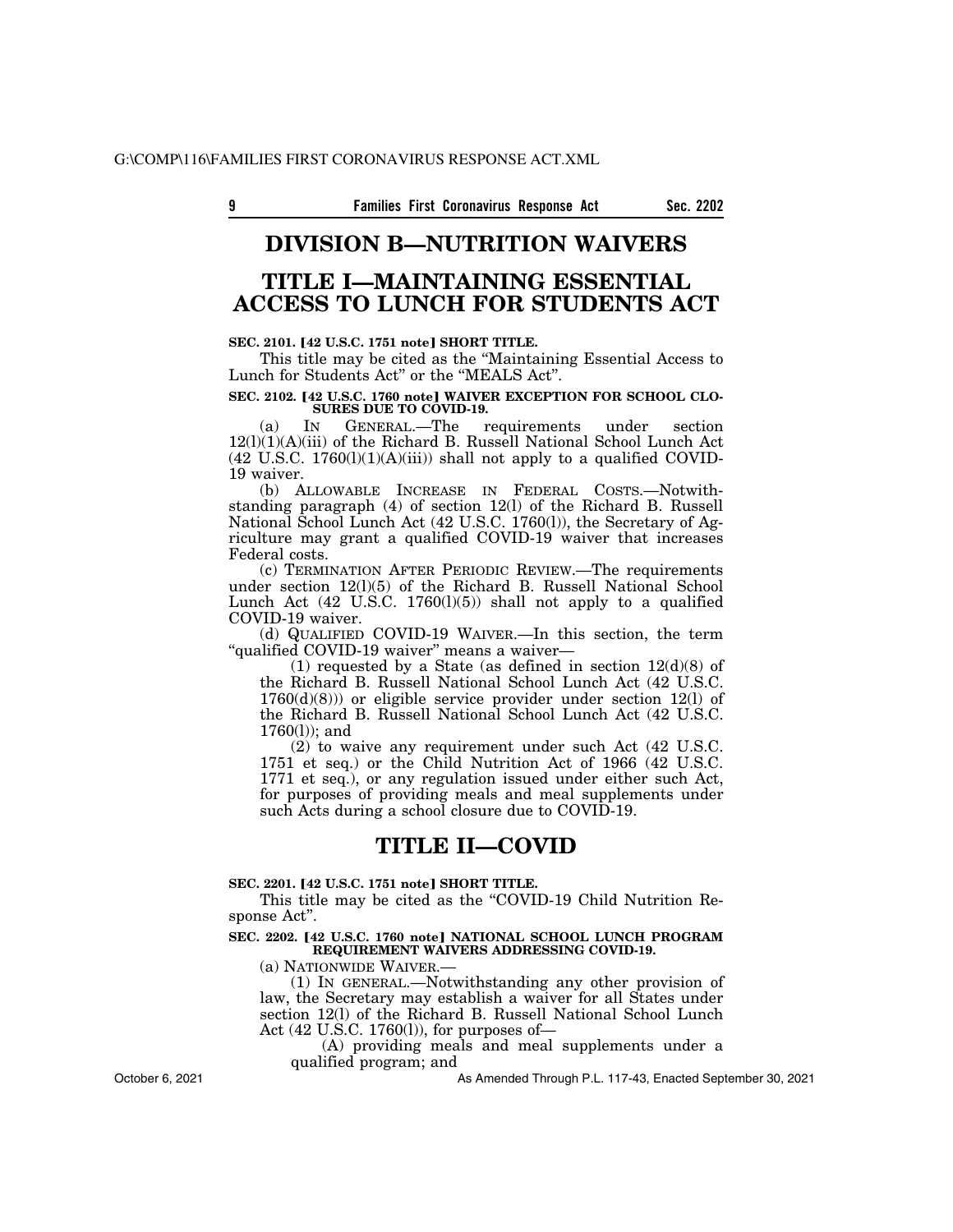(B) carrying out subparagraph (A) with appropriate safety measures with respect to COVID-19, as determined by the Secretary.

(2) STATE ELECTION.—A waiver established under paragraph (1) shall—

(A) notwithstanding paragraph (2) of section 12(l) of the Richard B. Russell National School Lunch Act (42 U.S.C. 1760(l)), apply automatically to any State that elects to be subject to the waiver without further application; and

(B) not be subject to the requirements under paragraph (3) of such section.

(b) CHILD AND ADULT CARE FOOD PROGRAM WAIVER.—Notwithstanding any other provision of law, the Secretary may grant a waiver under section 12(1) of the Richard B. Russell National School Lunch Act (42 U.S.C. 1760(1)) to allow non-congregate feeding under a child and adult care food program under section 17 of the Richard B. Russell National School Lunch Act (42 U.S.C. 1766) if such waiver is for the purposes of—

(1) providing meals and meal supplements under such child and adult care food program; and

(2) carrying out paragraph (1) with appropriate safety measures with respect to COVID-19, as determined by the Secretary.

(c) MEAL PATTERN WAIVER.—Notwithstanding paragraph (4)(A) of section 12(l) of the Richard B. Russell National School Lunch Act (42 U.S.C. 1760(l)) the Secretary may grant a waiver under such section that relates to the nutritional content of meals served if the Secretary determines that—

(1) such waiver is necessary to provide meals and meal supplements under a qualified program; and

(2) there is a supply chain disruption with respect to foods served under such a qualified program and such disruption is due to COVID-19.

(d) REPORTS.—Each State that receives a waiver under subsection (a), (b), or (c), shall, not later than 1 year after the date such State received such waiver, submit a report to the Secretary that includes the following:

(1) A summary of the use of such waiver by the State and eligible service providers.

(2) A description of whether such waiver resulted in improved services to children.

(e) SUNSET.—The authority of the Secretary to establish or grant a waiver under this section shall expire on June 30, 2022: *Provided*, That such waivers shall only apply to school year 2021– 2022.

(f) DEFINITIONS.—In this section:

(1) QUALIFIED PROGRAM.—The term ''qualified program'' means the following:

(A) The school lunch program under the Richard B. Russell National School Lunch Act (42 U.S.C. 1751 et seq.).

(B) The school breakfast program under section 4 of the Child Nutrition Act of 1966 (42 U.S.C. 1773).

As Amended Through P.L. 117-43, Enacted September 30, 2021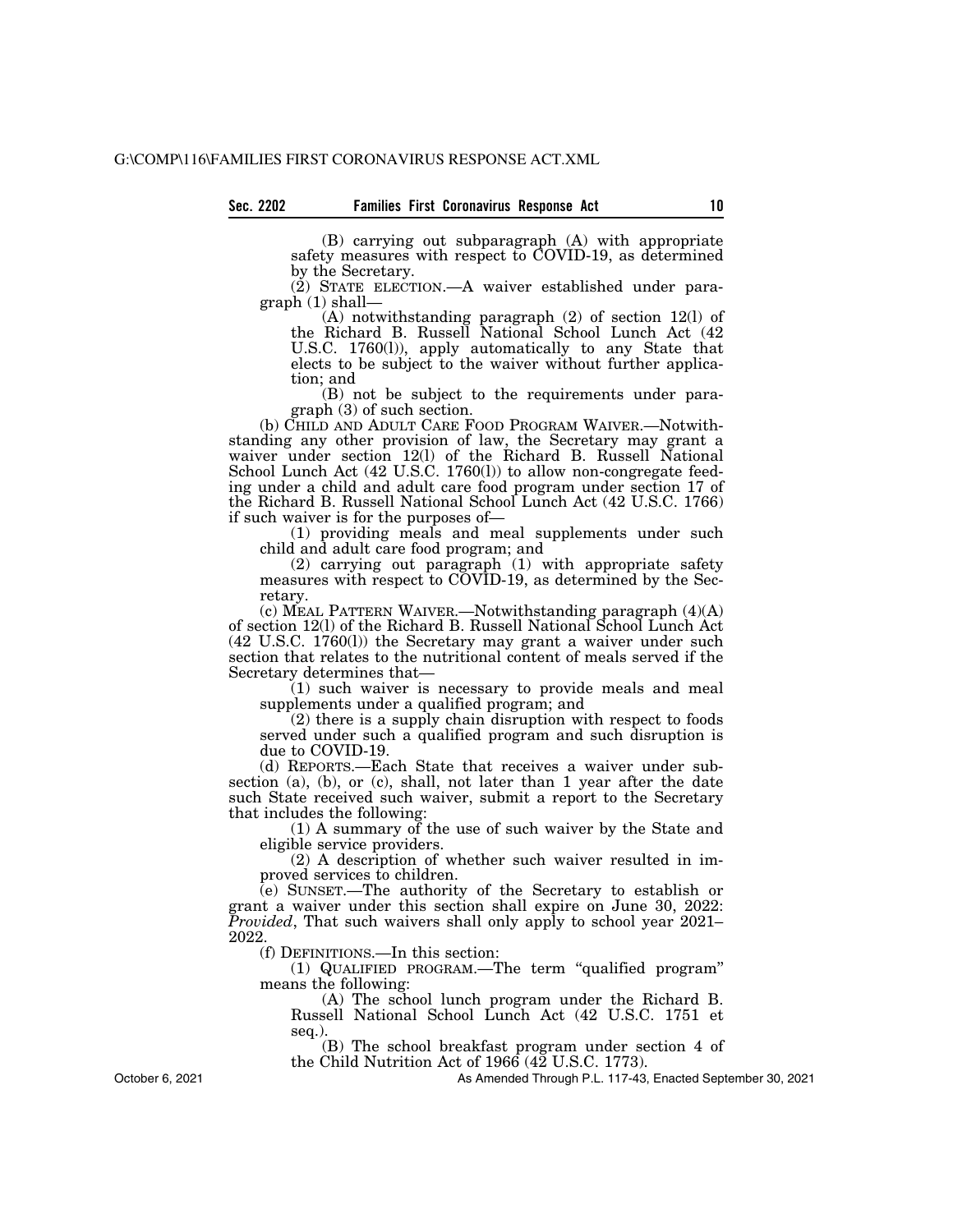(C) The child and adult care food program under section 17 of the Richard B. Russell National School Lunch Act (42 U.S.C. 1766).

(D) The summer food service program for children under section 13 of the Richard B. Russell National School Lunch Act (42 U.S.C. 1761).

(2) SECRETARY.—The term ''Secretary'' means the Secretary of Agriculture.

(3) STATE.—The term ''State'' has the meaning given such term in section 12(d)(8) of the Richard B. Russell National School Lunch Act (42 U.S.C. 1760(d)(8)).

#### SEC. 2203. <sup>[42 U.S.C. 1786 note<sup>]</sup> PHYSICAL PRESENCE WAIVER UNDER</sup> **WIC DURING CERTAIN PUBLIC HEALTH EMERGENCIES.**

(a) WAIVER AUTHORITY.—

(1) IN GENERAL.—Notwithstanding any other provision of law, the Secretary may grant a request described in paragraph (2) to—

(A) waive the requirement under section  $17(d)(3)(C)(i)$ of the Child Nutrition Act of 1966 (42 U.S.C. 1786(d)(3)(C)(i)); and

(B) defer anthropometric and bloodwork requirements necessary to determine nutritional risk.

(2) REQUEST.—A request described in this paragraph is a request made to the Secretary by a State agency to waive, on behalf of the local agencies served by such State agency, the requirements described in paragraph (1) during any portion of the emergency period (as defined in paragraph  $(1)(B)$  of section 1135(g) of the Social Security Act  $(42 \text{ U.S.C. } 1320b-5(g))$  (beginning on or after the date of the enactment of this section). (b) REPORTS.—

(1) LOCAL AGENCY REPORTS.—Each local agency that uses a waiver pursuant to subsection (a) shall, not later than 1 year after the date such local agency uses such waiver, submit a report to the State agency serving such local agency that includes the following:

(A) A summary of the use of such waiver by the local agency.

(B) A description of whether such waiver resulted in improved services to women, infants, and children.

(2) STATE AGENCY REPORTS.—Each State agency that receives a waiver under subsection (a) shall, not later than 18 months after the date such State agency received such waiver, submit a report to the Secretary that includes the following:

(A) A summary of the reports received by the State agency under paragraph (1).

(B) A description of whether such waiver resulted in improved services to women, infants, and children.

(c) SUNSET.—The authority under this section shall expire on September 30, 2021.

(d) DEFINITIONS.—In this section:

(1) LOCAL AGENCY.—The term ''local agency'' has the meaning given the term in section 17(b) of the Child Nutrition Act of 1966 (42 U.S.C. 1786(b)).

October 6, 2021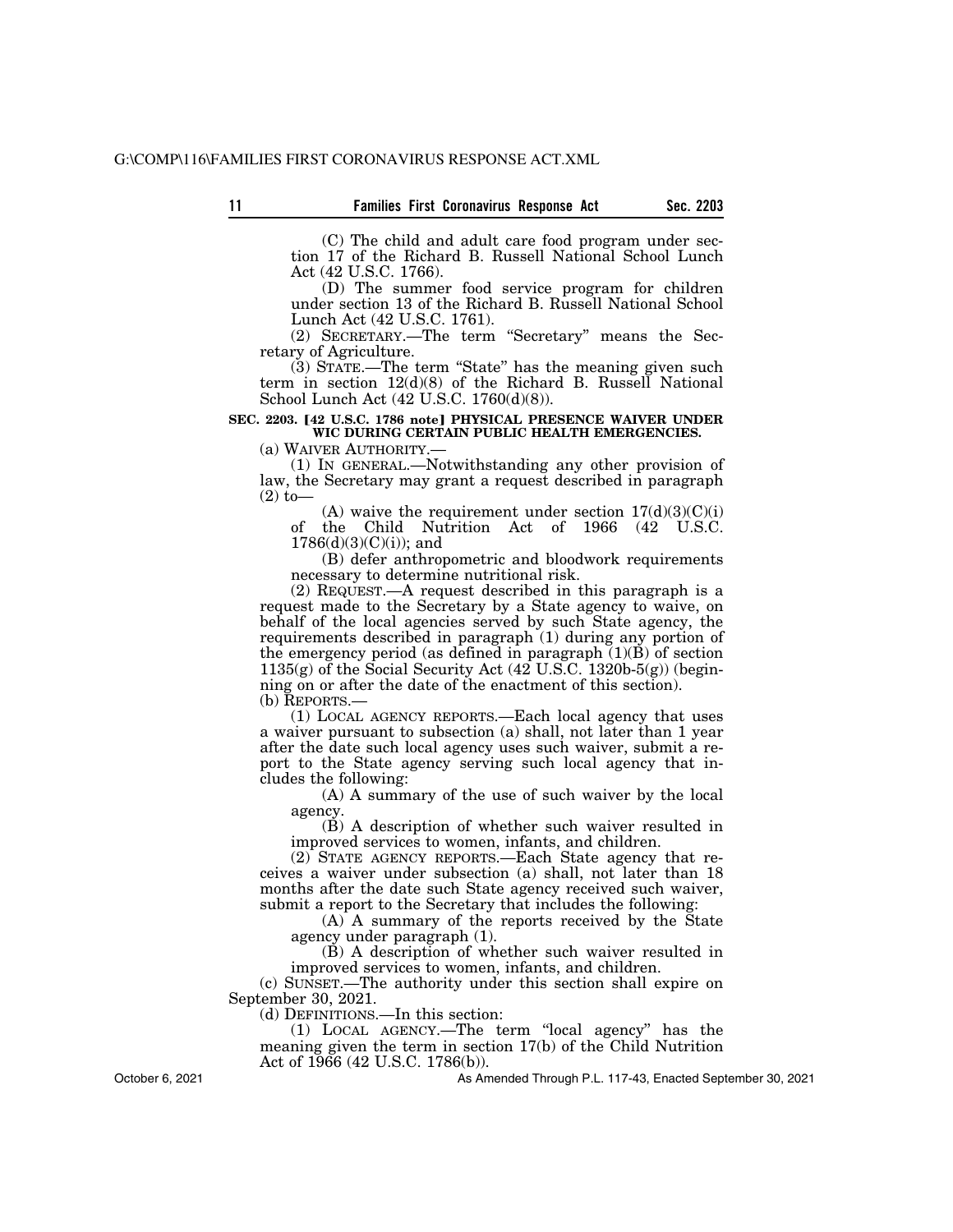#### **Sec. 2204 Families First Coronavirus Response Act 12**

(2) NUTRITIONAL RISK.—The term ''nutritional risk'' has the meaning given the term in section 17(b) of the Child Nutrition Act of 1966 (42 U.S.C. 1786(b)).

(3) SECRETARY.—The term ''Secretary'' means the Secretary of Agriculture.

(4) STATE AGENCY.— The term ''State agency'' has the meaning given the term in section 17(b) of the Child Nutrition Act of 1966 (42 U.S.C. 1786(b)).

#### **SEC. 2204. ADMINISTRATIVE REQUIREMENTS WAIVER UNDER WIC.**

(a) WAIVER AUTHORITY.— (1) IN GENERAL.—Notwithstanding any other provision of law, the Secretary of Agriculture may, if requested by a State agency (as defined in section 17(b) of the Child Nutrition Act of 1966 (42 U.S.C. 1786(b)), modify or waive any qualified administrative requirement with respect to such State agency.

(2) QUALIFIED ADMINISTRATIVE REQUIREMENT.—In this section, the term "qualified administrative requirement" means a regulatory requirement issued under section 17 of the Child Nutrition Act of 1966 (42 U.S.C. 1786) that the Secretary of Agriculture determines—

(A) cannot be met by a State agency due to COVID-19; and

(B) the modification or waiver of which is necessary to provide assistance under such section.

(b) STATE AGENCY REPORTS.—Each State agency that receives a waiver under subsection (a)(1) shall, not later than 1 year after the date such State agency received such waiver, submit a report to the Secretary of Agriculture that includes the following:

(1) A summary of the use of such waiver by the State agency.

(2) A description of whether such waiver resulted in improved services to women, infants, and children.

(c) SUNSET.—The authority under this section shall expire on September 30, 2021.

### **TITLE III—SNAP WAIVERS**

#### **SEC. 2301. SNAP FLEXIBILITY FOR LOW-INCOME JOBLESS WORKERS.**

(a)  $[7 \text{ U.S.C. } 2011 \text{ note}]$  Beginning with the first month that begins after the enactment of this Act and for each subsequent month through the end of the month subsequent to the month a public health emergency declaration by the Secretary of Health and Human Services under section 319 of the Public Health Service Act based on an outbreak of coronavirus disease 2019 (COVID-19) is lifted, eligibility for supplemental nutrition assistance program benefits shall not be limited under section  $6(0)(2)$  of the Food and Nutrition Act of 2008 unless an individual does not comply with the requirements of a program offered by the State agency (as defined in section 3 of the Food and Nutrition Act of 2008) that meets the standards of subparagraphs  $(B)$  or  $(C)$  of such section  $6(0)(2)$ .

(b) Beginning on the month subsequent to the month the public health emergency declaration by the Secretary of Health and Human Services under section 319 of the Public Health Service Act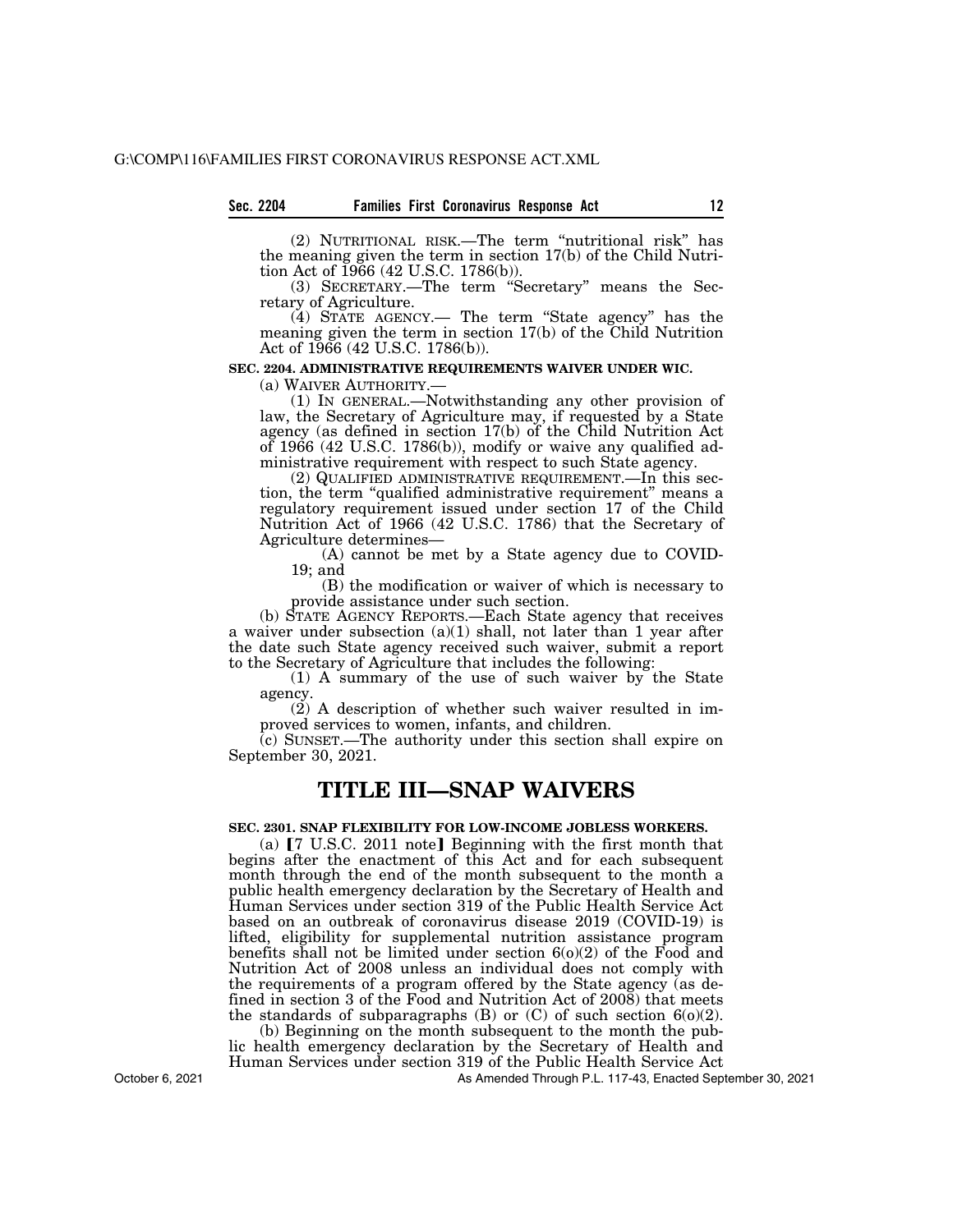based on an outbreak of COVID-19 is lifted for purposes of section 6(o) of the Food and Nutrition Act of 2008, such State agency shall disregard any period during which an individual received benefits under the supplemental nutrition assistance program prior to such month.

# SEC. 2302. <sup>[7 U.S.C. 2011 note] ADDITIONAL SNAP FLEXIBILITIES IN A PUBLIC HEALTH EMERGENCY.</sup>

(a) In the event of a public health emergency declaration by the Secretary of Health and Human Services under section 319 of the Public Health Service Act based on an outbreak of coronavirus disease 2019 (COVID-19) and the issuance of an emergency or disaster declaration by a State based on an outbreak of COVID-19, the Secretary of Agriculture—

(1) shall provide, at the request of a State agency (as defined in section 3 of the Food and Nutrition Act of 2008) that provides sufficient data (as determined by the Secretary through guidance) supporting such request, for emergency allotments to households participating in the supplemental nutrition assistance program under the Food and Nutrition Act of 2008 to address temporary food needs not greater than the applicable maximum monthly allotment for the household size; and

(2) may adjust, at the request of State agencies or by guidance in consultation with one or more State agencies, issuance methods and application and reporting requirements under the Food and Nutrition Act of 2008 to be consistent with what is practicable under actual conditions in affected areas. (In making this adjustment, the Secretary shall consider the availability of offices and personnel in State agencies, any conditions that make reliance on electronic benefit transfer systems described in section 7(h) of the Food and Nutrition Act of 2008 impracticable, any disruptions of transportation and communication facilities, and any health considerations that warrant alternative approaches.)

(b) Not later than 10 days after the date of the receipt or issuance of each document listed in paragraphs (1), (2), or (3) of this subsection, the Secretary of Agriculture shall make publicly available on the website of the Department the following documents:

(1) Any request submitted by State agencies under subsection (a).

(2) The Secretary's approval or denial of each such request.

(3) Any guidance issued under subsection (a)(2).

(c) REPORT.—Not later than June 30, 2022, the Secretary of Agriculture shall submit, to the Committee on Agriculture of the House of Representatives and the Committee on Agriculture, Nutrition, and Forestry of the Senate, a report containing the following information:

(1) A description of any information or data supporting State agency requests under this section and any additional measures that State agencies requested that were not approved by the Secretary of Agriculture;

(2) An evaluation of the use of all waivers, adjustments,

and other flexibilities in the operation of the supplemental nu-

As Amended Through P.L. 117-43, Enacted September 30, 2021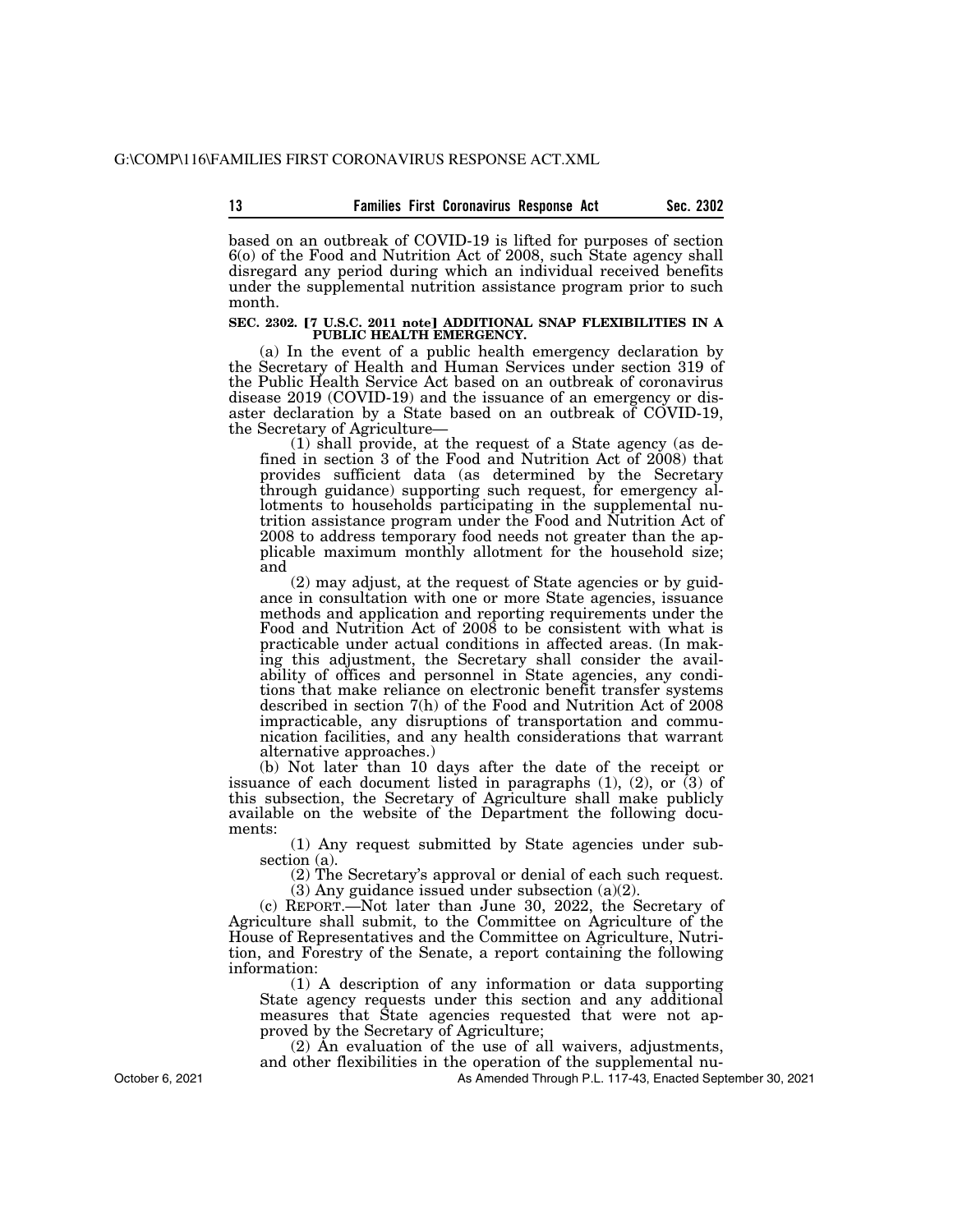#### **Sec. 3101 Families First Coronavirus Response Act 14**

trition assistance program (as defined in section 3 of the Food and Nutrition Act of 2008 (7 U.S.C. 2012)), in effect under this Act, the Food and Nutrition Act of 2008 (7 U.S.C. 2011 et seq.), or any other Act, to respond to the COVID–19 public health emergency; and

(3) A recommendation of any additional waivers or flexibilities needed in the operation of the supplemental nutrition assistance program to respond to public health emergencies with pandemic potential.

### **DIVISION C—EMERGENCY FAMILY AND MEDICAL LEAVE EXPANSION ACT**

#### **SEC. 3101. [29 U.S.C. 2601 notel SHORT TITLE.**

This Act may be cited as ''Emergency Family and Medical Leave Expansion Act''.

#### **SEC. 3102. AMENDMENTS TO THE FAMILY AND MEDICAL LEAVE ACT OF 1993.**

(a) PUBLIC HEALTH EMERGENCY LEAVE.—

(1) IN GENERAL.—Section  $102(a)(1)$  of the Family and Medical Leave Act of 1993 (29 U.S.C.  $2612(a)(1)$ ) is amended by adding at the end the following:

''(F) During the period beginning on the date the Emergency Family and Medical Leave Expansion Act takes effect, and ending on December 31, 2020, because of a qualifying need related to a public health emergency in accordance with section 110.''.

(2) PAID LEAVE REQUIREMENT.—Section 102(c) of the Family and Medical Leave Act of 1993 (29 U.S.C. 2612(c)) is amended by striking "under subsection (a)" and inserting "under subsection (a) (other than certain periods of leave under subsection  $(a)(1)(F)$ ".

(b) REQUIREMENTS.—Title I of the Family and Medical Leave Act of 1993 (29 U.S.C. 2611 et seq.) is amended by adding at the end the following:

#### **''SEC. 110.** ø**29 U.S.C. 2620**¿ **PUBLIC HEALTH EMERGENCY LEAVE**

''(a) DEFINITIONS.—The following shall apply with respect to leave under section  $102(a)(1)(F)$ :

''(1) APPLICATION OF CERTAIN TERMS.—The definitions in section 101 shall apply, except as follows:

''(A) ELIGIBLE EMPLOYEE.—In lieu of the definition in sections  $101(2)(A)$  and  $101(2)(B)(ii)$ , the term 'eligible employee' means an employee who has been employed for at least 30 calendar days by the employer with respect to whom leave is requested under section  $102(a)(1)(F)$ .

''(B) EMPLOYER THRESHOLD.—Section 101(4)(A)(i) shall be applied by substituting 'fewer than 500 employees' for '50 or more employees for each working day during each of 20 or more calendar workweeks in the current or preceding calendar year'.

As Amended Through P.L. 117-43, Enacted September 30, 2021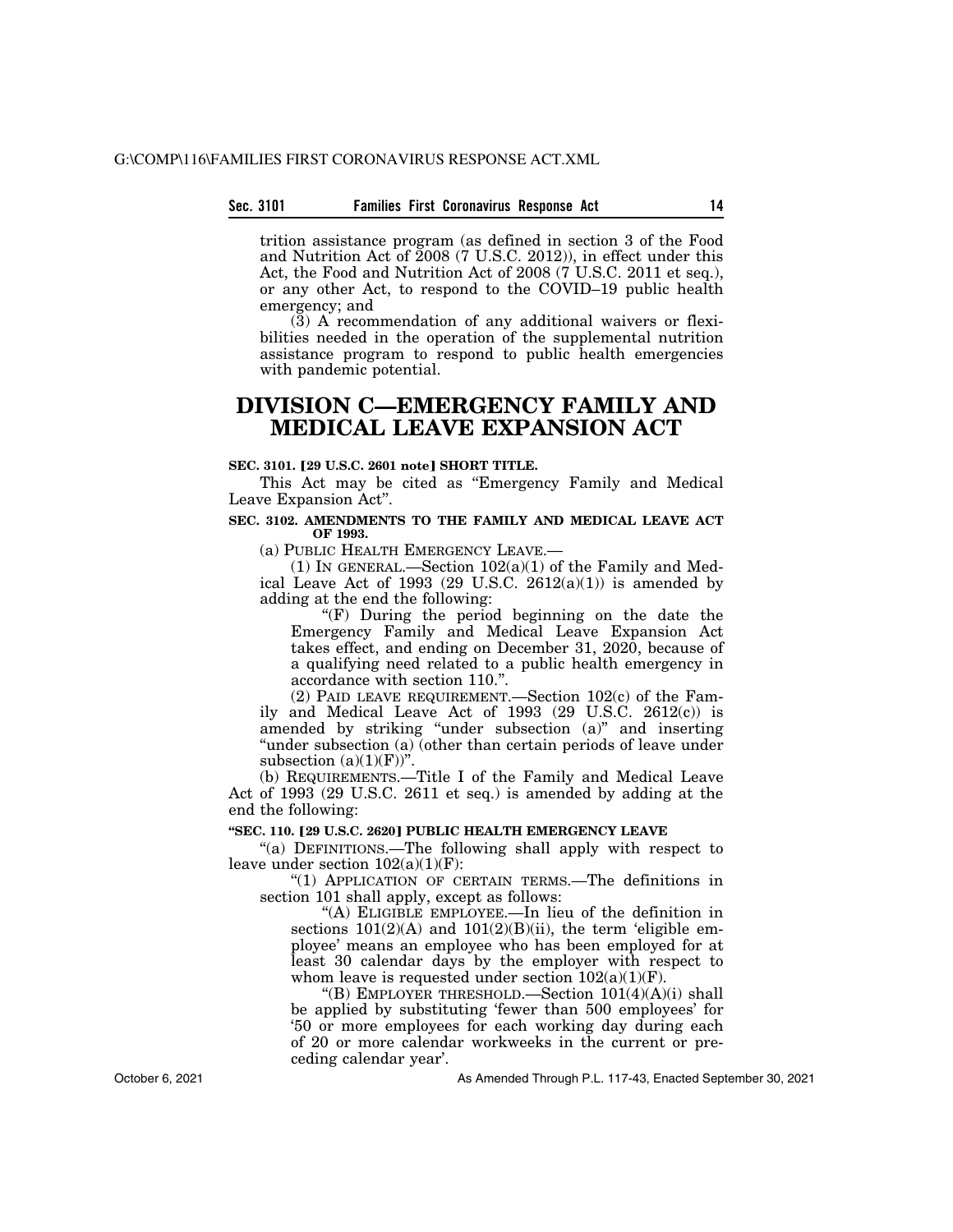"(2) ADDITIONAL DEFINITIONS.—In addition to the definitions described in paragraph (1), the following definitions shall apply with respect to leave under section  $102(a)(1)(F)$ :

''(A) QUALIFYING NEED RELATED TO A PUBLIC HEALTH EMERGENCY.—The term 'qualifying need related to a public health emergency', with respect to leave, means the employee is unable to work (or telework) due to a need for leave to care for the son or daughter under 18 years of age of such employee if the school or place of care has been closed, or the child care provider of such son or daughter is unavailable, due to a public health emergency.

''(B) PUBLIC HEALTH EMERGENCY.—The term 'public health emergency' means an emergency with respect to COVID-19 declared by a Federal, State, or local authority.

''(C) CHILD CARE PROVIDER.—The term 'child care provider' means a provider who receives compensation for providing child care services on a regular basis, including an 'eligible child care provider' (as defined in section 658P of the Child Care and Development Block Grant Act of 1990 (42 U.S.C. 9858n)).

''(D) SCHOOL.—The term 'school' means an 'elementary school' or 'secondary school' as such terms are defined in section 8101 of the Elementary and Secondary Education Act of 1965 (20 U.S.C. 7801).

"(3) REGULATORY AUTHORITIES.—The Secretary of Labor shall have the authority to issue regulations for good cause under sections  $553(b)(B)$  and  $553(d)(A)$  of title 5, United States Code—

"(A) to exclude certain health care providers and emergency responders from the definition of eligible employee under section  $110(a)(1)(A)$ ; and

 $f(B)$  to exempt small businesses with fewer than 50 employees from the requirements of section  $102(a)(1)(F)$ when the imposition of such requirements would jeopardize the viability of the business as a going concern.

''(b) RELATIONSHIP TO PAID LEAVE.—

''(1) UNPAID LEAVE FOR INITIAL 10 DAYS.—

"(A) In GENERAL.—The first 10 days for which an employee takes leave under section  $102(a)(1)(F)$  may consist of unpaid leave.

''(B) EMPLOYEE ELECTION.—An employee may elect to substitute any accrued vacation leave, personal leave, or medical or sick leave for unpaid leave under section  $102(a)(1)(F)$  in accordance with section  $102(d)(2)(B)$ .

"(2) PAID LEAVE FOR SUBSEQUENT DAYS.-

''(A) IN GENERAL.—An employer shall provide paid leave for each day of leave under section  $102(a)(1)(F)$  that an employee takes after taking leave under such section for 10 days.

''(B) CALCULATION.—

''(i) IN GENERAL.—Subject to clause (ii), paid leave under subparagraph (A) for an employee shall be calculated based on—

As Amended Through P.L. 117-43, Enacted September 30, 2021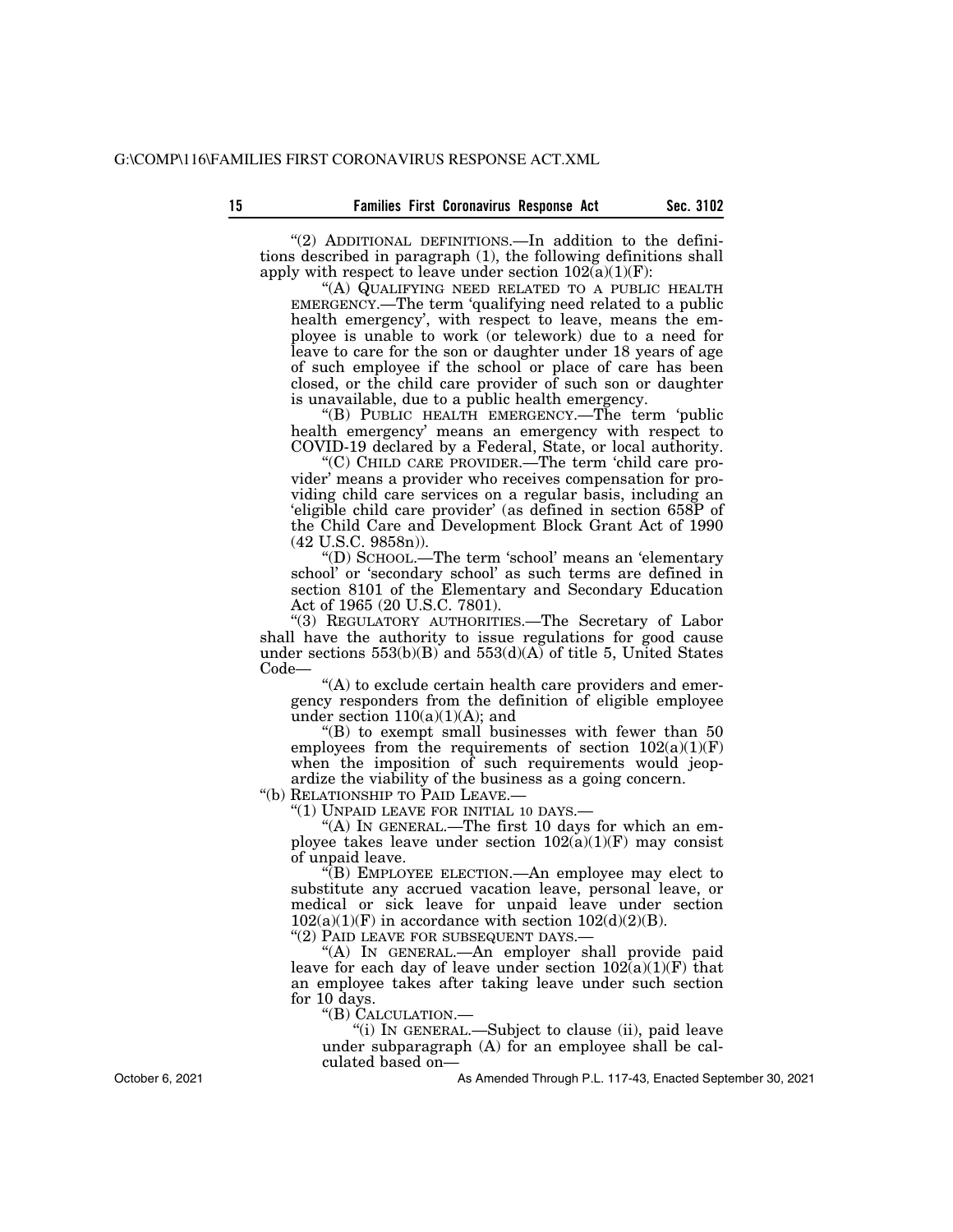''(I) an amount that is not less than two-thirds of an employee's regular rate of pay (as determined under section 7(e) of the Fair Labor Standards Act of 1938 (29 U.S.C. 207(e)); and

''(II) the number of hours the employee would otherwise be normally scheduled to work (or the number of hours calculated under subparagraph

(C)).<br>"(ii) CLARIFICATION.—In no event shall such paid leave exceed \$200 per day and  $$10,000$  in the aggregate.

''(C) VARYING SCHEDULE HOURS CALCULATION.—In the case of an employee whose schedule varies from week to week to such an extent that an employer is unable to determine with certainty the number of hours the employee would have worked if such employee had not taken leave under section  $102(a)(1)(F)$ , the employer shall use the following in place of such number:

''(i) Subject to clause (ii), a number equal to the average number of hours that the employee was scheduled per day over the 6-month period ending on the date on which the employee takes such leave, including hours for which the employee took leave of any type.

"(ii) If the employee did not work over such period, the reasonable expectation of the employee at the time of hiring of the average number of hours per day that the employee would normally be scheduled to work.

"(c) NOTICE.—In any case where the necessity for leave under section 102(a)(1)(F) for the purpose described in subsection  $(a)(2)(A)(iii)$  is foreseeable, an employee shall provide the employer with such notice of leave as is practicable.

''(d) RESTORATION TO POSITION.—

"(1) IN GENERAL.—Section  $104(a)(1)$  shall not apply with respect to an employee of an employer who employs fewer than 25 employees if the conditions described in paragraph (2) are met.

''(2) CONDITIONS.—The conditions described in this paragraph are the following:

"(A) The employee takes leave under section 102(a)(1)(F).

''(B) The position held by the employee when the leave commenced does not exist due to economic conditions or other changes in operating conditions of the employer—

''(i) that affect employment; and

"(ii) are caused by a public health emergency during the period of leave.

''(C) The employer makes reasonable efforts to restore the employee to a position equivalent to the position the employee held when the leave commenced, with equivalent employment benefits, pay, and other terms and conditions of employment.

 $\sqrt{\text{D}}$  If the reasonable efforts of the employer under subparagraph (C) fail, the employer makes reasonable ef-

As Amended Through P.L. 117-43, Enacted September 30, 2021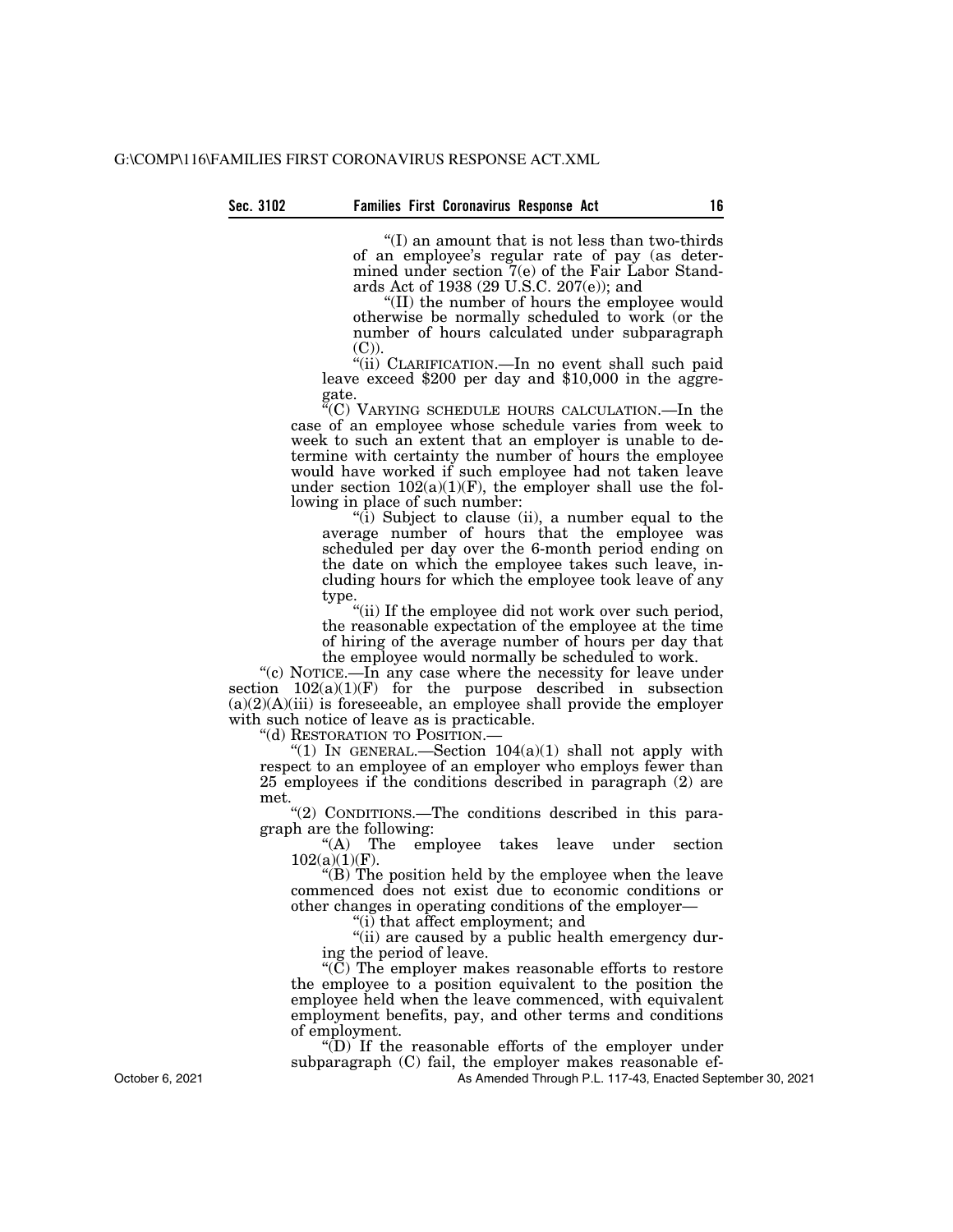**17 Sec. 3106 Families First Coronavirus Response Act** 

forts during the period described in paragraph (3) to contact the employee if an equivalent position described in subparagraph $(C)$  becomes available.

" $(3)$  CONTACT PERIOD.—The period described under this paragraph is the 1-year period beginning on the earlier of—

"(A) the date on which the qualifying need related to a public health emergency concludes; or

''(B) the date that is 12 weeks after the date on which the employee's leave under section  $102(a)(1)(F)$  commences.".

#### SEC. 3103. [29 U.S.C. 2620 note] EMPLOYMENT UNDER MULTI-EM-**PLOYER BARGAINING AGREEMENTS.**

(a) EMPLOYERS.—An employer signatory to a multiemployer collective bargaining agreement may, consistent with its bargaining obligations and its collective bargaining agreement, fulfill its obligations under section 110(b)(2) of title  $\overline{I}$  of the Family and Medical Leave Act of 1993, as added by the Families First Coronavirus Response Act, by making contributions to a multiemployer fund, plan, or program based on the paid leave each of its employees is entitled to under such section while working under the multiemployer collective bargaining agreement, provided that the fund, plan, or program enables employees to secure pay from such fund, plan, or program based on hours they have worked under the multiemployer collective bargaining agreement for paid leave taken under section  $102(a)(1)(F)$  of title I of the Family and Medical Leave Act of 1993, as added by the Families First Coronavirus Response Act.

(b) EMPLOYEES.—Employees who work under a multiemployer collective bargaining agreement into which their employers make contributions as provided in subsection (a) may secure pay from such fund, plan, or program based on hours they have worked under the multiemployer collective bargaining agreement for paid leave taken under section  $102(a)(1)(F)$  of title I of the Family and Medical Leave Act of 1993, as added by the Families First Coronavirus Response Act.

#### SEC. 3104. [29 U.S.C. 2620 note] SPECIAL RULE FOR CERTAIN EMPLOY-**ERS.**

An employer under section  $110(a)(1)(B)$  of the Family and Medical Leave Act of 1993 shall not be subject to section 107(a) of such Act for a violation of section  $102(a)(1)(F)$  of such Act if the employer does not meet the definition of employer set forth in section  $101(4)(A)(i)$  of such Act.

#### SEC. 3105. [29 U.S.C. 2620 note] SPECIAL RULE FOR HEALTH CARE PRO-**VIDERS AND EMERGENCY RESPONDERS.**

An employer of an employee who is a health care provider or an emergency responder may elect to exclude such employee from the application of the provisions in the amendments made under of section 3102 of this Act.

#### **SEC. 3106. [29 U.S.C. 2620 note] EFFECTIVE DATE.**

This Act shall take effect not later than 15 days after the date of enactment of this Act.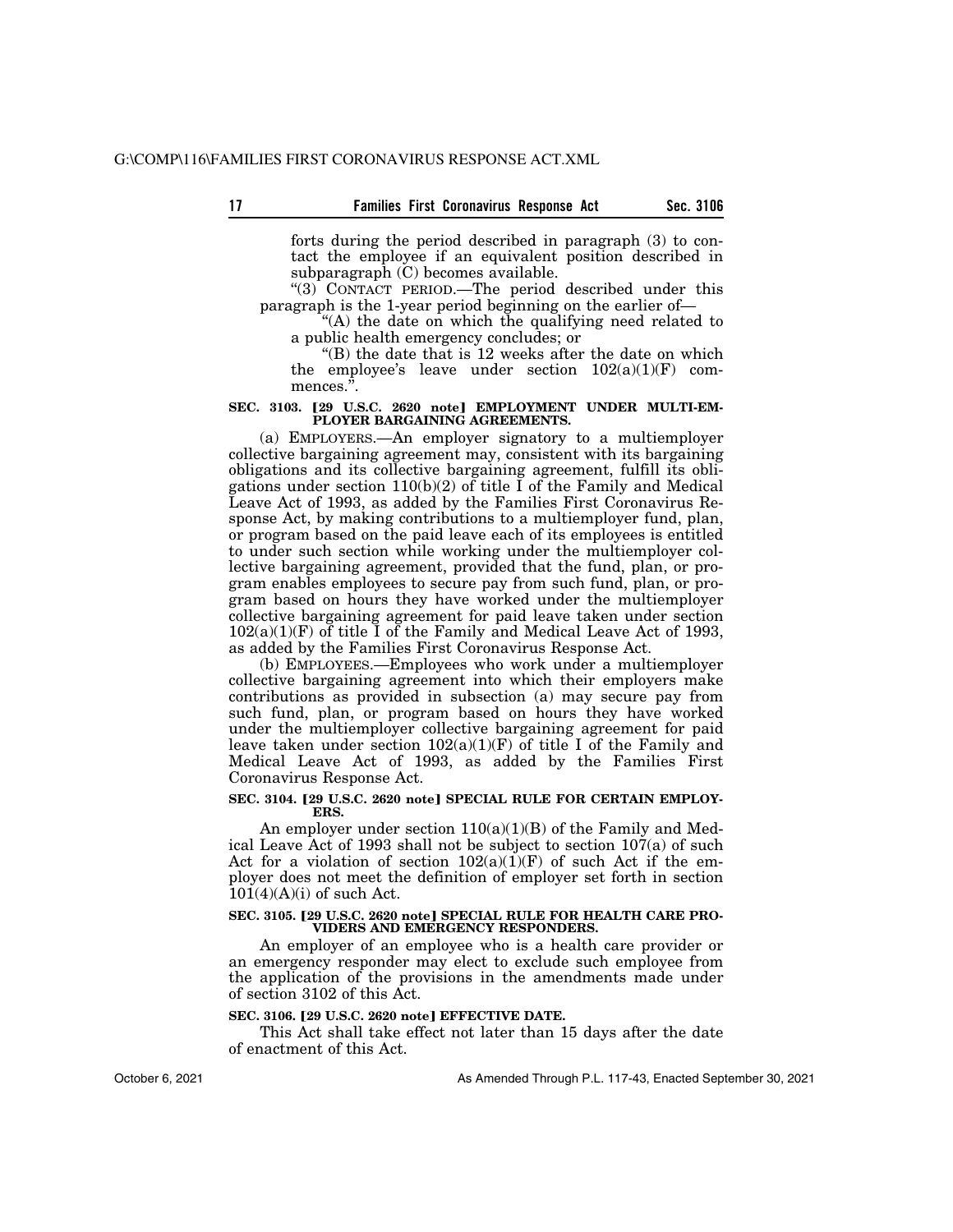### **DIVISION D—EMERGENCY UNEMPLOY-STABILIZATION AND ACCESS ACT OF 2020**

#### **SEC. 4101. [42 U.S.C. 1305 note] SHORT TITLE.**

This division may be cited as the "Emergency Unemployment" Insurance Stabilization and Access Act of 2020''.

#### **SEC. 4102. EMERGENCY TRANSFERS FOR UNEMPLOYMENT COM-PENSATION ADMINISTRATION.**

(a)Section 903 of the Social Security Act (42 U.S.C. 1103) is amended by adding at the end the following:

#### ''Emergency Transfers in Fiscal Year 2020 for Administration

 $(h)(1)(A)$  In addition to any other amounts, the Secretary of Labor shall provide for the making of emergency administration grants in fiscal year 2020 to the accounts of the States in the Unemployment Trust Fund, in accordance with succeeding provisions of this subsection.

''(B) The amount of an emergency administration grant with respect to a State shall, as determined by the Secretary of Labor, be equal to the amount obtained by multiplying \$1,000,000,000 by the same ratio as would apply under subsection (a)(2)(B) for purposes of determining such State's share of any excess amount (as described in subsection  $(a)(1)$ ) that would have been subject to transfer to State accounts, as of October 1, 2019, under the provisions of subsection (a).

 $(C)$  Of the emergency administration grant determined under subparagraph  $(\overrightarrow{B})$  with respect to a State—

''(i) not later than 60 days after the date of enactment of this subsection, 50 percent shall be transferred to the account of such State upon a certification by the Secretary of Labor to the Secretary of the Treasury that the State meets the requirements of paragraph (2); and

"(ii) only with respect to a State in which the number of unemployment compensation claims has increased by at least 10 percent over the same quarter in the previous calendar year, the remainder shall be transferred to the account of such State upon a certification by the Secretary of Labor to the Secretary of the Treasury that the State meets the requirements of paragraph (3).

" $(2)$  The requirements of this paragraph with respect to a State are the following:

''(A) The State requires employers to provide notification of the availability of unemployment compensation to employees at the time of separation from employment. Such notification may be based on model notification language issued by the Secretary of Labor.

''(B) The State ensures that applications for unemployment compensation, and assistance with the application process, are accessible in at least two of the following: in-person, by phone, or online.

October 6, 2021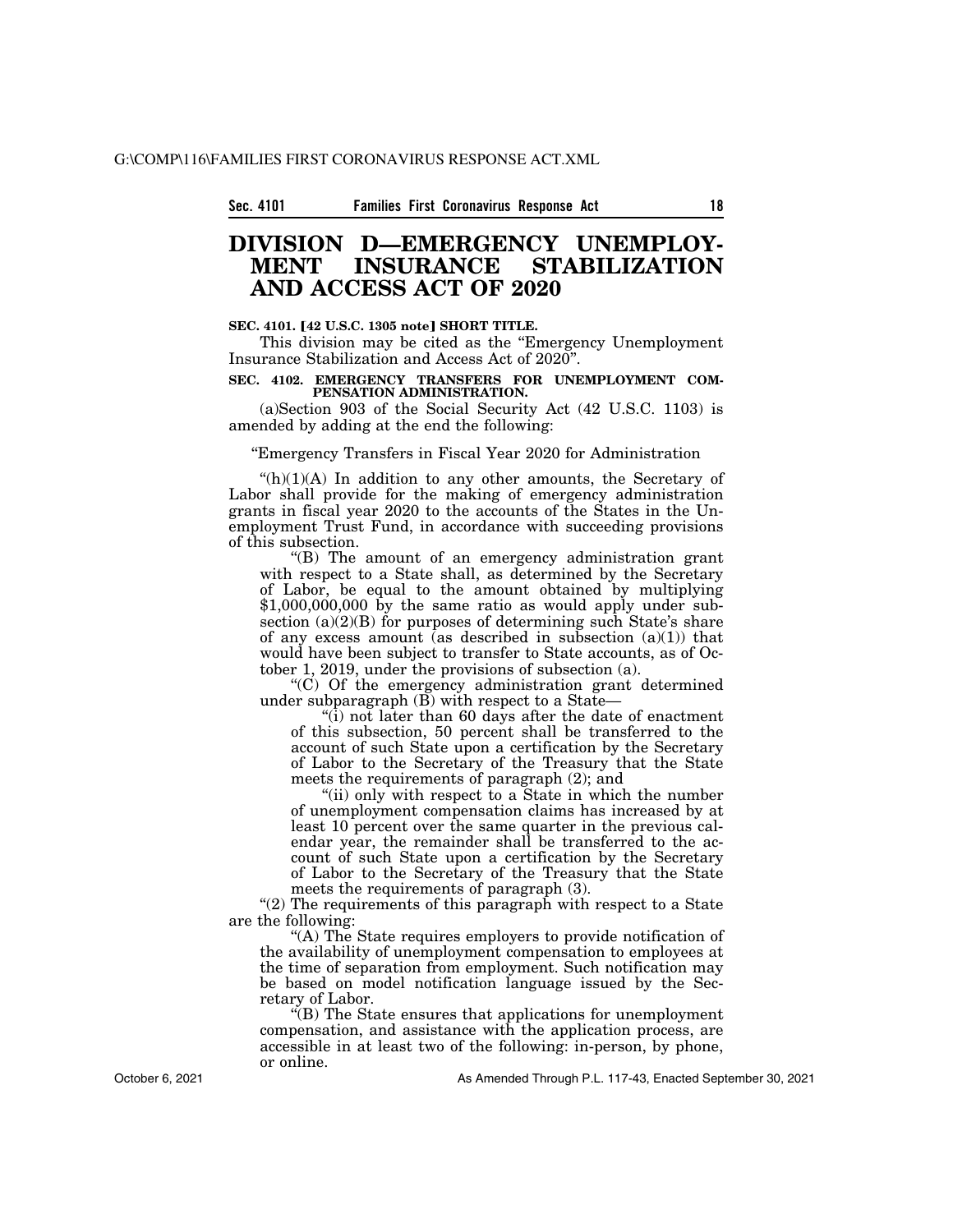''(C) The State notifies applicants when an application is received and is being processed, and in any case in which an application is unable to be processed, provides information about steps the applicant can take to ensure the successful processing of the application.

 $(3)$  The requirements of this paragraph with respect to a State are the following:

''(A) The State has expressed its commitment to maintain and strengthen access to the unemployment compensation system, including through initial and continued claims.

''(B) The State has demonstrated steps it has taken or will take to ease eligibility requirements and access to unemployment compensation for claimants, including waiving work search requirements and the waiting week, and non-charging employers directly impacted by COVID-19 due to an illness in the workplace or direction from a public health official to isolate or quarantine workers.

"(4) Any amount transferred to the account of a State under this subsection may be used by such State only for the administration of its unemployment compensation law, including by taking such steps as may be necessary to ensure adequate resources in periods of high demand.

"(5) Not later than 1 year after the date of enactment of the Emergency Unemployment Insurance Stabilization and Access Act of 2020, each State receiving emergency administration grant funding under paragraph  $(1)(C)(i)$  shall submit to the Secretary of Labor, the Committee on Ways and Means of the House of Representatives, and the Committee on Finance of the Senate, a report that includes—

''(A) an analysis of the recipiency rate for unemployment compensation in the State as such rate has changed over time;

''(B) a description of steps the State intends to take to increase such recipiency rate.

 $\degree$ (6)(A) Notwithstanding any other provision of law, the Secretary of the Treasury shall transfer from the general fund of the Treasury (from funds not otherwise appropriated) to the employment security administration account (as established by section  $901$ of the Social Security Act) such sums as the Secretary of Labor estimates to be necessary for purposes of making the transfers described in paragraph  $(1)(C)$ .

''(B) There are appropriated from the general fund of the Treasury, without fiscal year limitation, the sums referred to in the preceding sentence and such sums shall not be required to be repaid.''.

 $(b)$ <sup>1</sup> [26 U.S.C. 3304 note] EMERGENCY FLEXIBILITY.—Notwithstanding any other law, if a State modifies its unemployment compensation law and policies with respect to work search, waiting week, good cause, employer experience rating, or, subject to the succeeding sentence, personnel standards on a merit basis on an emergency temporary basis as needed to respond to the spread of

October 6, 2021

 $^1$  Section 2106 of division A of Public Law 116-136 provides for amendments to the "Emergency Unemployment Stabilization and Access Act of 2020". Such amendments should have referenced the "Emergency Unemployment Insura ever, they were carried out above to reflect the probable intent of Congress.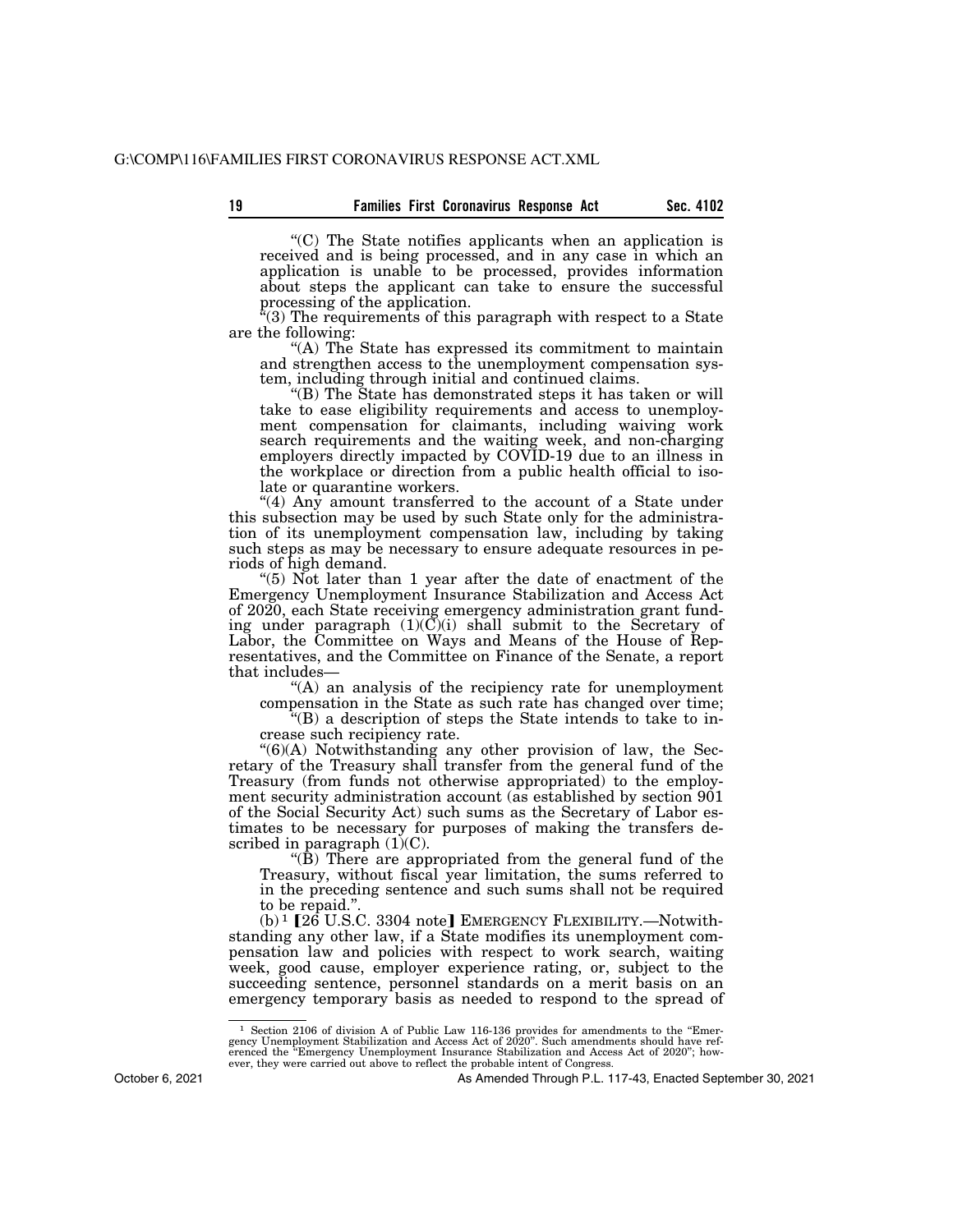#### **Sec. 4103 Families First Coronavirus Response Act 20**

COVID-19, such modifications shall be disregarded for the purposes of applying section 303 of the Social Security Act and section 3304 of the Internal Revenue Code of 1986 to such State law. The emergency flexibility for personnel standards on a merit basis shall only apply through March 14, 2021, and is limited to engaging of temporary staff, rehiring of retirees or former employees on a noncompetitive basis, and other temporary actions to quickly process applications and claims.

 $(c)$  [42 U.S.C. 1103 note] REGULATIONS.—The Secretary of Labor may prescribe any regulations, operating instructions, or other guidance necessary to carry out the amendment made by subsection (a).

#### **SEC. 4103. TEMPORARY ASSISTANCE FOR STATES WITH ADVANCES.**

Section 1202(b)(10)(A) of the Social Security Act (42 U.S.C.  $1322(b)(10)(A)$  is amended by striking "beginning on the date of enactment of this paragraph and ending on December 31, 2010'' and inserting ''beginning on the date of enactment of the Emergency Unemployment Insurance Stabilization and Access Act of 2020 and ending on December 31, 2020''.

 $S_{\text{section 2111(d)}$  of division A of Public Law 116-136 provides for an amendment to strike section 4104 of the ''Emergency Unemployment Stabilization and Access Act of 2020''. Such amendment should have referenced the ''Emergency Unemployment Insurance Stabilization and Access Act of 2020"; however, it was carried out to reflect the probable intent of Congress]

#### SEC. 4105. [26 U.S.C. 3304 note] FULL FEDERAL FUNDING OF EX-**TENDED UNEMPLOYMENT COMPENSATION FOR A LIM-ITED PERIOD.**

(a) IN GENERAL.—In the case of sharable extended compensation and sharable regular compensation paid for weeks of unemployment beginning after the date of the enactment of this section and before September 6, 2021 (and only with respect to States that receive emergency administration grant funding under clauses (i) and (ii) of section 903(h)(1)(C) of the Social Security Act (42 U.S.C.  $1102(h)(1)(C)$ , section  $204(a)(1)$  of the Federal-State Extended Unemployment Compensation Act of 1970 (26 U.S.C. 3304 note) shall be applied by substituting "100 percent of" for "one-half of".

(b) TEMPORARY FEDERAL MATCHING FOR THE FIRST WEEK OF EXTENDED BENEFITS FOR STATES WITH NO WAITING WEEK.—With respect to weeks of unemployment beginning after the date of the enactment of this Act and before September 6, 2021, subparagraph (B) of section 204(a)(2) of the Federal-State Extended Unemployment Compensation Act of 1970 (26 U.S.C. 3304 note) shall not apply.

(c) DEFINITIONS.—For purposes of this section—

(1) the terms ''sharable extended compensation'' and ''sharable regular compensation'' have the respective meanings given such terms under section 204 of the Federal-State Extended Unemployment Compensation Act of 1970; and

(2) the term ''week'' has the meaning given such term under section 205 of the Federal-State Extended Unemployment Compensation Act of 1970.

As Amended Through P.L. 117-43, Enacted September 30, 2021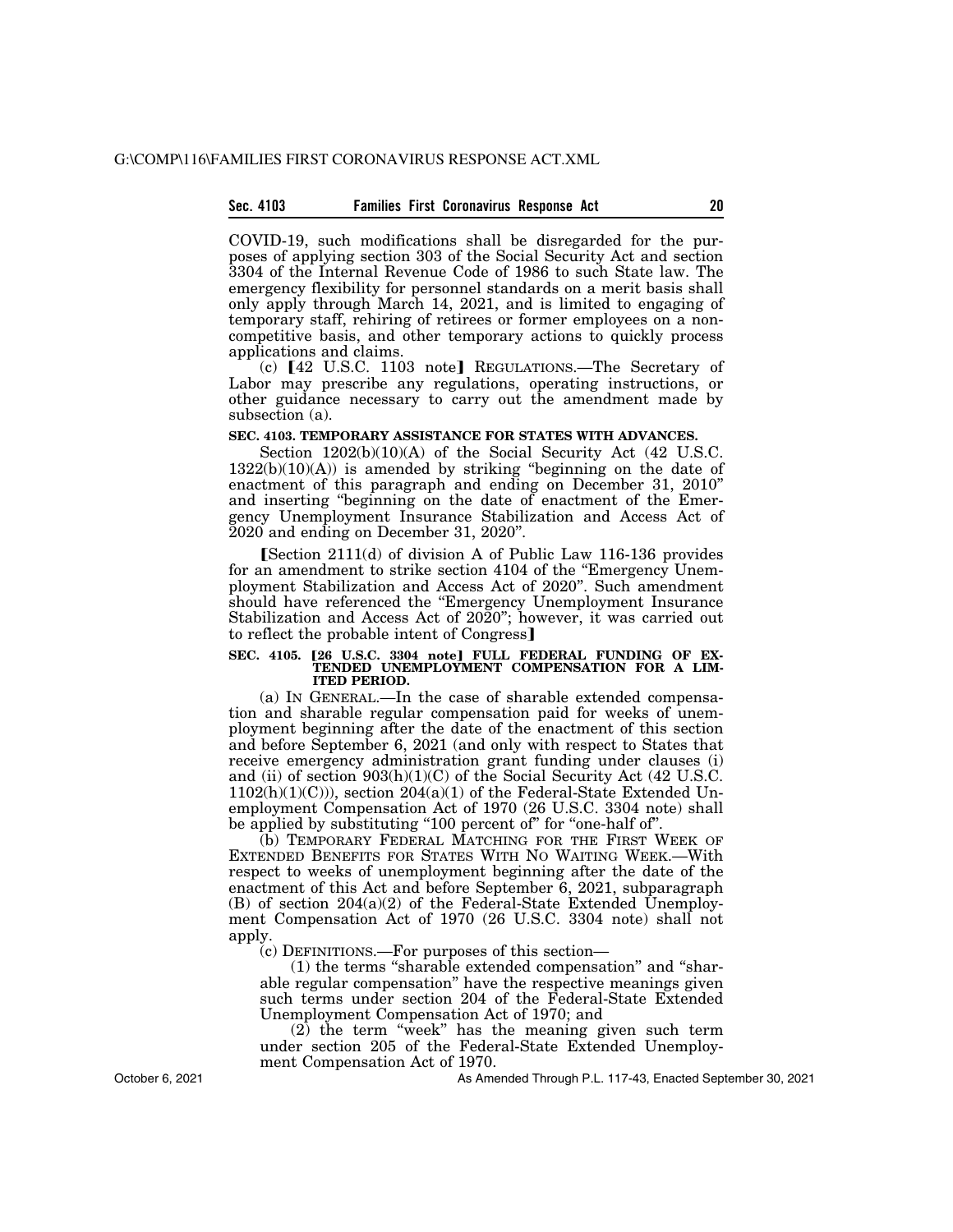**21 Sec. 5102 Families First Coronavirus Response Act** 

(d) REGULATIONS.—The Secretary of Labor may prescribe any operating instructions or regulations necessary to carry out this section.

### **DIVISION E—EMERGENCY PAID SICK LEAVE ACT**

#### **SEC. 5101.** ø**29 U.S.C. 2601 note**¿ **SHORT TITLE.**

This Act may be cited as the "Emergency Paid Sick Leave Act".

**SEC. 5102. [29 U.S.C. 2601 note] PAID SICK TIME REQUIREMENT.** 

(a) IN GENERAL.—An employer shall provide to each employee employed by the employer paid sick time to the extent that the employee is unable to work (or telework) due to a need for leave because:

(1) The employee is subject to a Federal, State, or local quarantine or isolation order related to COVID-19.

(2) The employee has been advised by a health care provider to self-quarantine due to concerns related to COVID-19.

(3) The employee is experiencing symptoms of COVID-19 and seeking a medical diagnosis.

(4) The employee is caring for an individual who is subject to an order as described in subparagraph (1) or has been advised as described in paragraph  $(2)$ .

(5) The employee is caring for a son or daughter of such employee if the school or place of care of the son or daughter has been closed, or the child care provider of such son or daughter is unavailable, due to COVID-19 precautions.

(6) The employee is experiencing any other substantially similar condition specified by the Secretary of Health and Human Services in consultation with the Secretary of the Treasury and the Secretary of Labor.Except that an employer of an employee who is a health care provider or an emergency responder may elect to exclude such employee from the application of this subsection.

(b) DURATION OF PAID SICK TIME.—

(1) IN GENERAL.—An employee shall be entitled to paid sick time for an amount of hours determined under paragraph (2).

(2) AMOUNT OF HOURS.—The amount of hours of paid sick time to which an employee is entitled shall be as follows:

(A) For full-time employees, 80 hours.

(B) For part-time employees, a number of hours equal to the number of hours that such employee works, on average, over a 2-week period.

 $(3)$  CARRYOVER.—Paid sick time under this section shall not carry over from 1 year to the next.

(c) EMPLOYER'S TERMINATION OF PAID SICK TIME.—Paid sick time provided to an employee under this Act shall cease beginning with the employee's next scheduled workshift immediately following the termination of the need for paid sick time under subsection (a).

October 6, 2021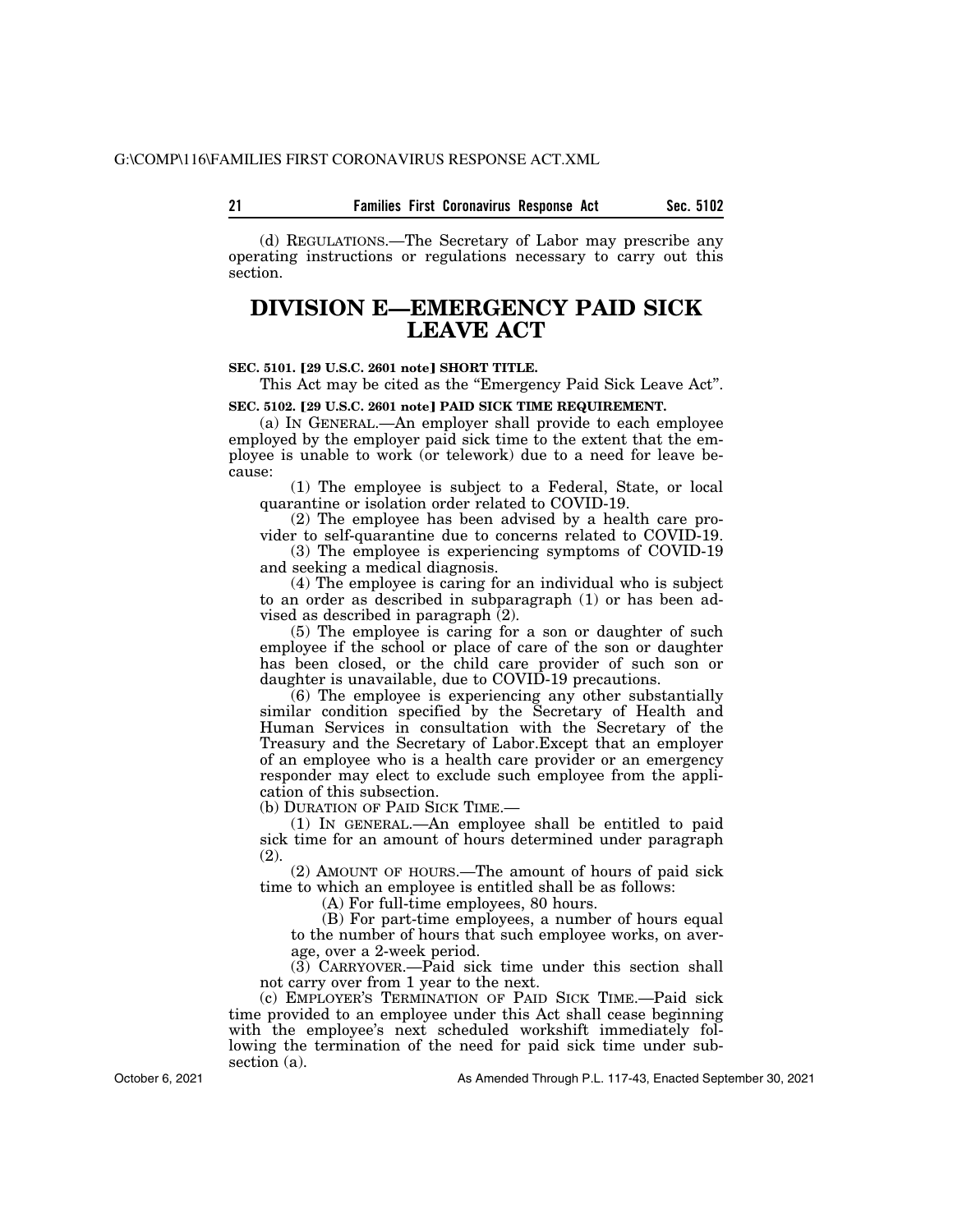(d) PROHIBITION.—An employer may not require, as a condition of providing paid sick time under this Act, that the employee involved search for or find a replacement employee to cover the hours during which the employee is using paid sick time.

(e) USE OF PAID SICK TIME.—

(1) IN GENERAL.—The paid sick time under subsection (a) shall be available for immediate use by the employee for the purposes described in such subsection, regardless of how long the employee has been employed by an employer.

(2) SEQUENCING.—

(A) IN GENERAL.—An employee may first use the paid sick time under subsection (a) for the purposes described in such subsection.

(B) PROHIBITION.—An employer may not require an employee to use other paid leave provided by the employer to the employee before the employee uses the paid sick time under subsection (a).

(f) LIMITATIONS.—An employer shall not be required to pay more than either—

(1) \$511 per day and \$5,110 in the aggregate for each employee, when the employee is taking leave for a reason described in paragraph  $(1)$ ,  $(2)$ , or  $(3)$  of section 5102 $(a)$ ; or

 $(2)$  \$200 per day and \$2,000 in the aggregate for each employee, when the employee is taking leave for a reason described in paragraph  $(4)$ ,  $(5)$ , or  $(6)$  of section  $5102(a)$ .

#### **SEC. 5103.** ø**29 U.S.C. 2601 note**¿ **NOTICE.**

(a) IN GENERAL.—Each employer shall post and keep posted, in conspicuous places on the premises of the employer where notices to employees are customarily posted, a notice, to be prepared or approved by the Secretary of Labor, of the requirements described in this Act.

(b) MODEL NOTICE.—Not later than 7 days after the date of enactment of this Act, the Secretary of Labor shall make publicly available a model of a notice that meets the requirements of subsection (a).

#### SEC. 5104. [29 U.S.C. 2601 note] PROHIBITED ACTS.

It shall be unlawful for any employer to discharge, discipline, or in any other manner discriminate against any employee who—

(1) takes leave in accordance with this Act;or

(2) has filed any complaint or instituted or caused to be instituted any proceeding under or related to this Act (including a proceeding that seeks enforcement of this Act), or has testified or is about to testify in any such proceeding.

#### SEC. 5105. <sup>[29 U.S.C. 2601 note] **ENFORCEMENT.**</sup>

(a) UNPAID SICK LEAVE.—An employer who violates section 5102 shall—

(1) be considered to have failed to pay minimum wages in violation of section 6 of the Fair Labor Standards Act of 1938 (29 U.S.C. 206); and

(2) be subject to the penalties described in sections 16 and 17 of such Act (29 U.S.C. 216; 217) with respect to such violation.

October 6, 2021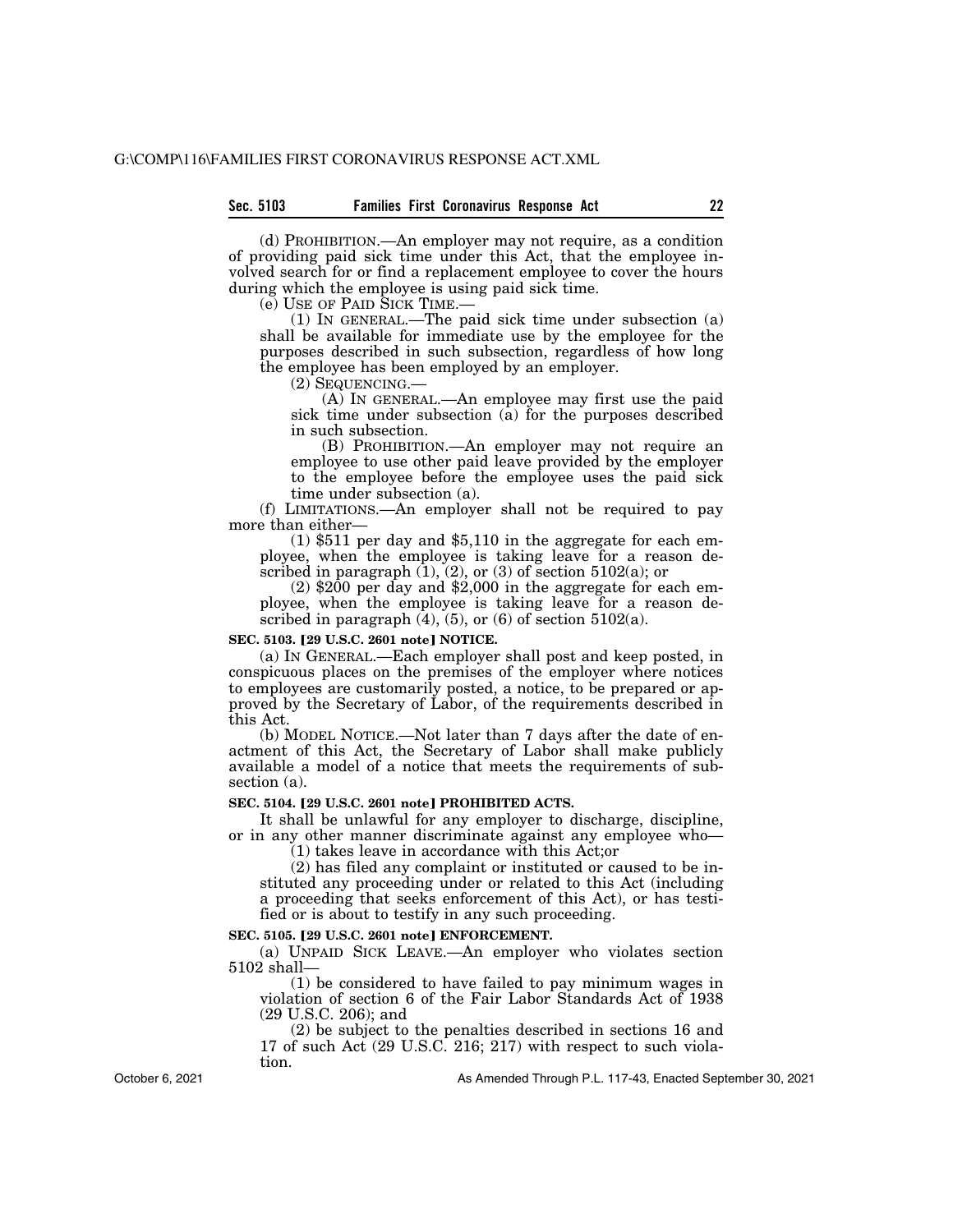(b) UNLAWFUL TERMINATION.—An employer who willfully violates section 5104 shall—

(1) be considered to be in violation of section  $15(a)(3)$  of the Fair Labor Standards Act of 1938 (29 U.S.C. 215(a)(3)); and

(2) be subject to the penalties described in sections 16 and 17 of such Act (29 U.S.C. 216; 217) with respect to such violation.

(c) INVESTIGATIONS AND COLLECTION OF DATA.—The Secretary of Labor or his designee may investigate and gather data to ensure compliance with this Act in the same manner as authorized by sections 9 and 11 of the Fair Labor Standards Act of 1938 (29 U.S.C. 209; 211).

#### SEC. 5106. [29 U.S.C. 2601 note] EMPLOYMENT UNDER MULTI-EM-**PLOYER BARGAINING AGREEMENTS.**

(a) EMPLOYERS.—An employer signatory to a multiemployer collective bargaining agreement may, consistent with its bargaining obligations and its collective bargaining agreement, fulfill its obligations under this Act by making contributions to a multiemployer fund, plan, or program based on the hours of paid sick time each of its employees is entitled to under this Act while working under the multiemployer collective bargaining agreement, provided that the fund, plan, or program enables employees to secure pay from such fund, plan, or program based on hours they have worked under the multiemployer collective bargaining agreement and for the uses specified under section 5102(a).

(b) EMPLOYEES.—Employees who work under a multiemployer collective bargaining agreement into which their employers make contributions as provided in subsection (a) may secure pay from such fund, plan, or program based on hours they have worked under the multiemployer collective bargaining agreement for the uses specified in section 5102(a).

### **SEC. 5107. [29 U.S.C. 2601 note] RULES OF CONSTRUCTION.**

Nothing in this Act shall be construed—

(1) to in any way diminish the rights or benefits that an employee is entitled to under any—

(A) other Federal, State, or local law;

(B) collective bargaining agreement; or

(C) existing employer policy; or

(2) to require financial or other reimbursement to an employee from an employer upon the employee's termination, resignation, retirement, or other separation from employment for paid sick time under this Act that has not been used by such employee.

#### **SEC. 5108. [29 U.S.C. 2601 note] EFFECTIVE DATE.**

This Act, and the requirements under this Act, shall take effect not later than 15 days after the date of enactment of this Act.

#### **SEC. 5109. [29 U.S.C. 2601 note] SUNSET.**

This Act, and the requirements under this Act, shall expire on December 31, 2020.

#### **SEC. 5110. [29 U.S.C. 2601 note] DEFINITIONS.**

For purposes of the Act:

As Amended Through P.L. 117-43, Enacted September 30, 2021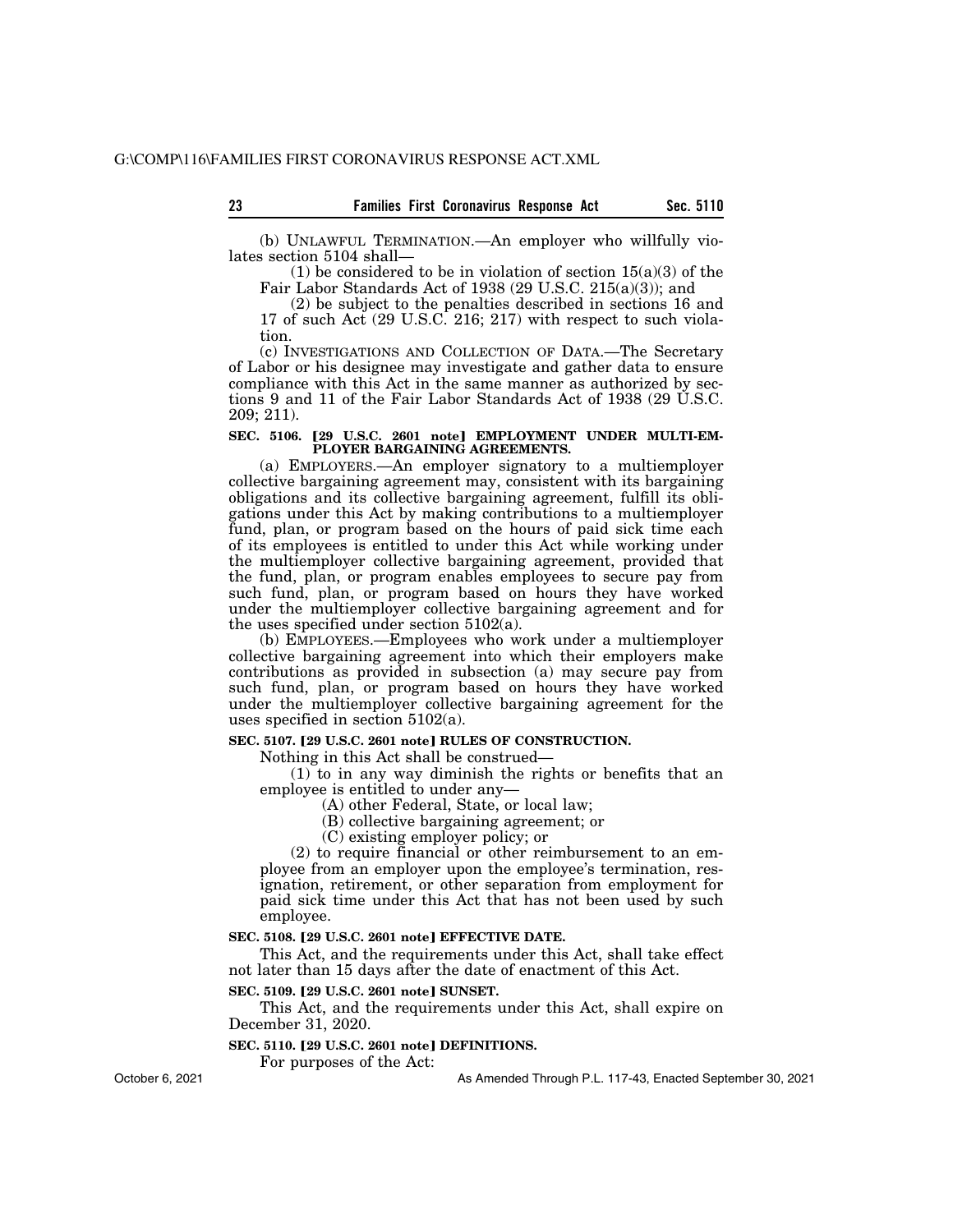(1) EMPLOYEE.—The term ''employee'' means an individual who is—

 $(A)(i)$  an employee, as defined in section  $3(e)$  of the Fair Labor Standards Act of 1938 (29 U.S.C. 203(e)), who is not covered under subparagraph  $(E)$  or  $(F)$ , including such an employee of the Library of Congress, except that a reference in such section to an employer shall be considered to be a reference to an employer described in clauses  $(i)(I)$  and  $(ii)$  of paragraph  $(2)(A)$ ; or

(ii) an employee of the Government Accountability Office;

(B) a State employee described in section 304(a) of the Government Employee Rights Act of 1991 (42 U.S.C.  $2000e-16c(a);$ 

(C) a covered employee, as defined in section 101 of the Congressional Accountability Act of 1995 (2 U.S.C. 1301), other than an applicant for employment;

(D) a covered employee, as defined in section 411(c) of title 3, United States Code;

(E) a Federal officer or employee covered under subchapter V of chapter 63 of title 5, United States Code; or

(F) any other individual occupying a position in the civil service (as that term is defined in section 2101(1) of title 5, United States Code).

(2) EMPLOYER.—

(A) IN GENERAL.—The term ''employer'' means a person who is—

 $(i)(I)$  a covered employer, as defined in subparagraph  $(B)$ , who is not covered under subclause  $(V)$ ;

(II) an entity employing a State employee described in section  $304(a)$  of the Government Employee Rights Act of 1991;

(III) an employing office, as defined in section 101 of the Congressional Accountability Act of 1995;

(IV) an employing office, as defined in section 411(c) of title 3, United States Code; or

(V) an Executive Agency as defined in section 105 of title 5, United States Code, and including the U.S. Postal Service and the Postal Regulatory Commission; and

(ii) engaged in commerce (including government), or an industry or activity affecting commerce (including government), as defined in subparagraph (B)(iii).

(B) COVERED EMPLOYER.—

(i) IN GENERAL.—In subparagraph (A)(i)(I), the term "covered employer"-

(I) means any person engaged in commerce or in any industry or activity affecting commerce that—

(aa) in the case of a private entity or individual, employs fewer than 500 employees;

and

As Amended Through P.L. 117-43, Enacted September 30, 2021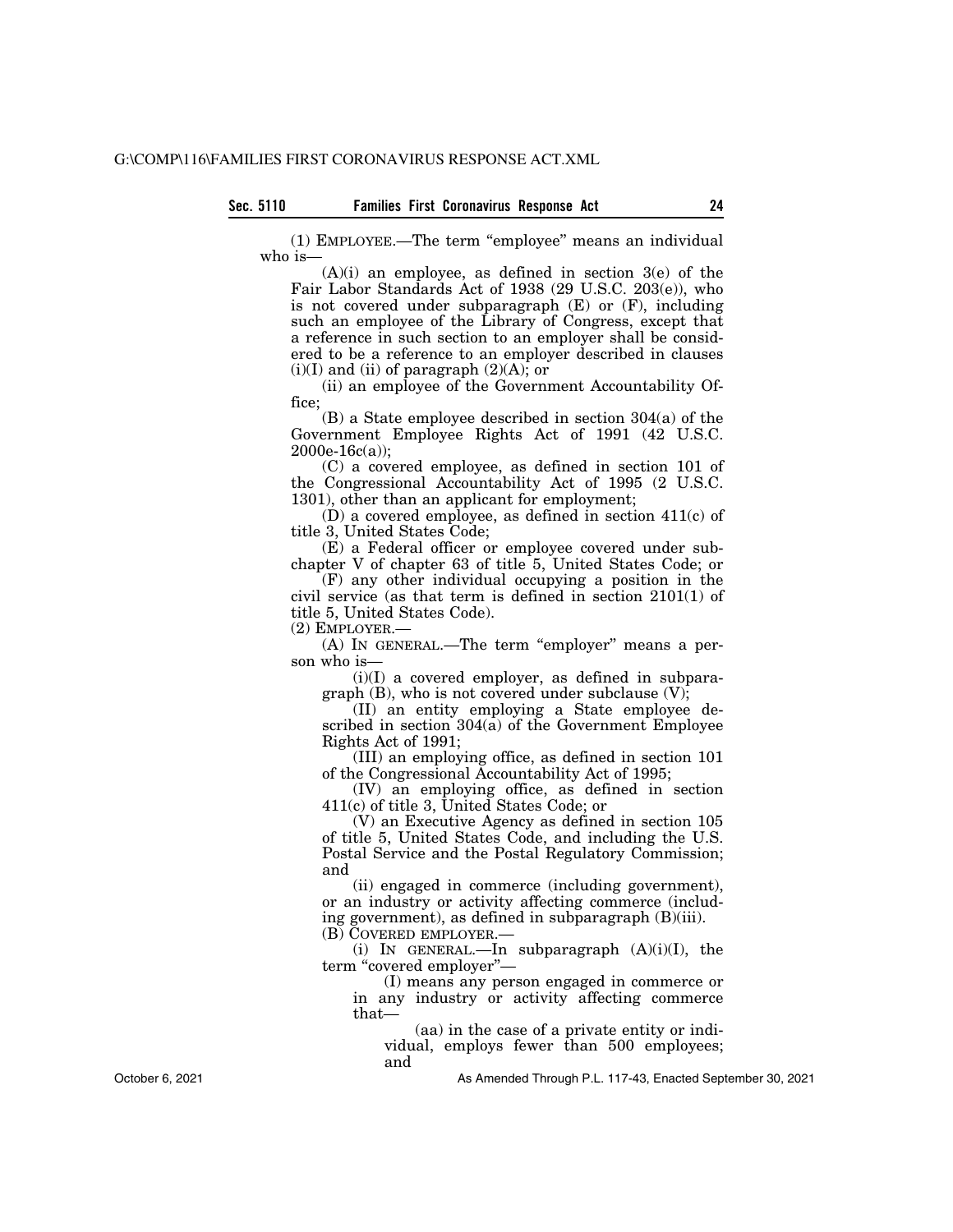(bb) in the case of a public agency or any other entity that is not a private entity or individual, employs 1 or more employees; (II) includes—

(aa) includes any person acting directly or indirectly in the interest of an employer in relation to an employee (within the meaning of such phrase in section 3(d) of the Fair Labor Standards Act of 1938 (29 U.S.C. 203(d)); and

(bb) any successor in interest of an employer;

(III) includes any ''public agency'', as defined in section 3(x) of the Fair Labor Standards Act of 1938 (29 U.S.C. 203(x)); and

(IV) includes the Government Accountability Office and the Library of Congress.

(ii) PUBLIC AGENCY.—For purposes of clause (i)(III), a public agency shall be considered to be a person engaged in commerce or in an industry or activity affecting commerce.

(iii) DEFINITIONS.—For purposes of this subparagraph:

(I) COMMERCE.—The terms ''commerce'' and ''industry or activity affecting commerce'' means any activity, business, or industry in commerce or in which a labor dispute would hinder or obstruct commerce or the free flow of commerce, and include ''commerce'' and any ''industry affecting commerce'', as defined in paragraphs (1) and (3) of section 501 of the Labor Management Relations Act of 1947 (29 U.S.C. 142 (1) and (3)).

(II) EMPLOYEE.—The term ''employee'' has the same meaning given such term in section 3(e) of the Fair Labor Standards Act of 1938 (29 U.S.C.  $203(e)$ ).

(III) PERSON.—The term ''person'' has the same meaning given such term in section 3(a) of the Fair Labor Standards Act of 1938 (29 U.S.C.  $203(a)$ ).

(3) FLSA TERMS.—The terms ''employ'' and ''State'' have the meanings given such terms in section 3 of the Fair Labor Standards Act of 1938 (29 U.S.C. 203).

(4) FMLA TERMS.—The terms ''health care provider'' and "son or daughter" have the meanings given such terms in section 101 of the Family and Medical Leave Act of 1993 (29 U.S.C. 2611).

(5) PAID SICK TIME.—

(A) IN GENERAL.—The term ''paid sick time'' means an increment of compensated leave that—

(i) is provided by an employer for use during an absence from employment for a reason described in any paragraph of section 2(a); and

(ii) is calculated based on the employee's required

compensation under subparagraph (B) and the number

As Amended Through P.L. 117-43, Enacted September 30, 2021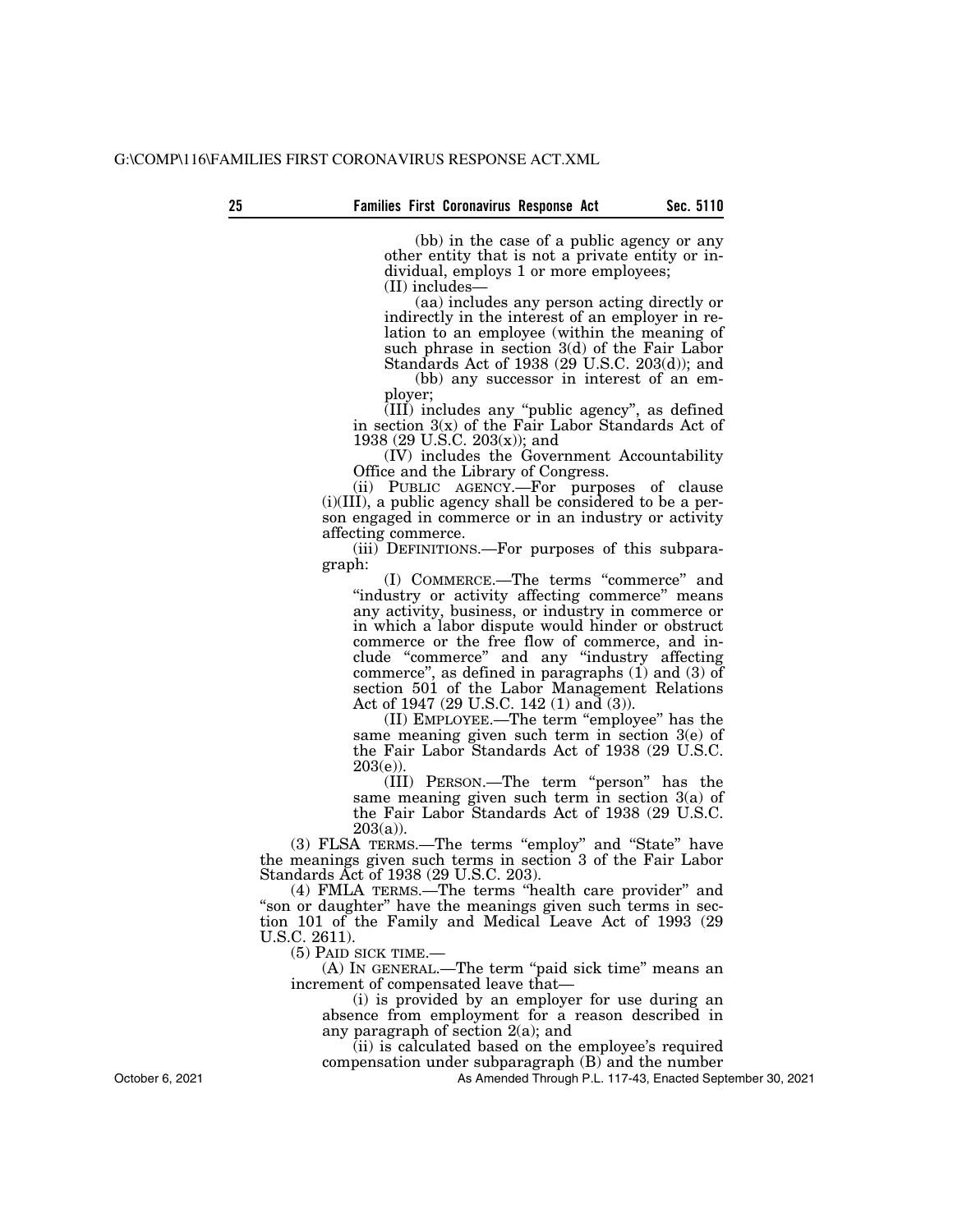of hours the employee would otherwise be normally scheduled to work (or the number of hours calculated under subparagraph (C)), except that in no event shall such paid sick time exceed—<br>(I) \$511 per day and \$5,110 in the aggregate

for a use described in paragraph  $(1)$ ,  $(2)$ , or  $(3)$  of section  $5102(a)$ ; and

(II) \$200 per day and \$2,000 in the aggregate for a use described in paragraph  $(4)$ ,  $(5)$ , or  $(6)$  of section  $5102(a)$ .<br>(B) REQUIRED COMPENSATION.—

(i) IN GENERAL.—Subject to subparagraph  $(A)(ii)$ , the employee's required compensation under this subparagraph shall be not less than the greater of the following:

(I) The employee's regular rate of pay (as determined under section 7(e) of the Fair Labor Standards Act of 1938 (29 U.S.C. 207(e)).

(II) The minimum wage rate in effect under section  $6(a)(1)$  of the Fair Labor Standards Act of 1938 (29 U.S.C. 206(a)(1)).

(III) The minimum wage rate in effect for such employee in the applicable State or locality, whichever is greater, in which the employee is employed.

(ii) SPECIAL RULE FOR CARE OF FAMILY MEM-BERS.—Subject to subparagraph  $(A)(ii)$ , with respect to any paid sick time provided for any use described in paragraph  $(4)$ ,  $(5)$ , or  $(6)$  of section  $5102(a)$ , the employee's required compensation under this subparagraph shall be two-thirds of the amount described in clause  $(B)(i)$ .

(C) VARYING SCHEDULE HOURS CALCULATION.—In the case of a part-time employee described in section 5102(b)(2)(B) whose schedule varies from week to week to such an extent that an employer is unable to determine with certainty the number of hours the employee would have worked if such employee had not taken paid sick time under section 2(a), the employer shall use the following in place of such number:

(i) Subject to clause (ii), a number equal to the average number of hours that the employee was scheduled per day over the 6-month period ending on the date on which the employee takes the paid sick time, including hours for which the employee took leave of any type.

(ii) If the employee did not work over such period, the reasonable expectation of the employee at the time of hiring of the average number of hours per day that the employee would normally be scheduled to work.

(D) GUIDELINES.—Not later than 15 days after the date of the enactment of this Act, the Secretary of Labor shall issue guidelines to assist employers in calculating the amount of paid sick time under subparagraph (A).

As Amended Through P.L. 117-43, Enacted September 30, 2021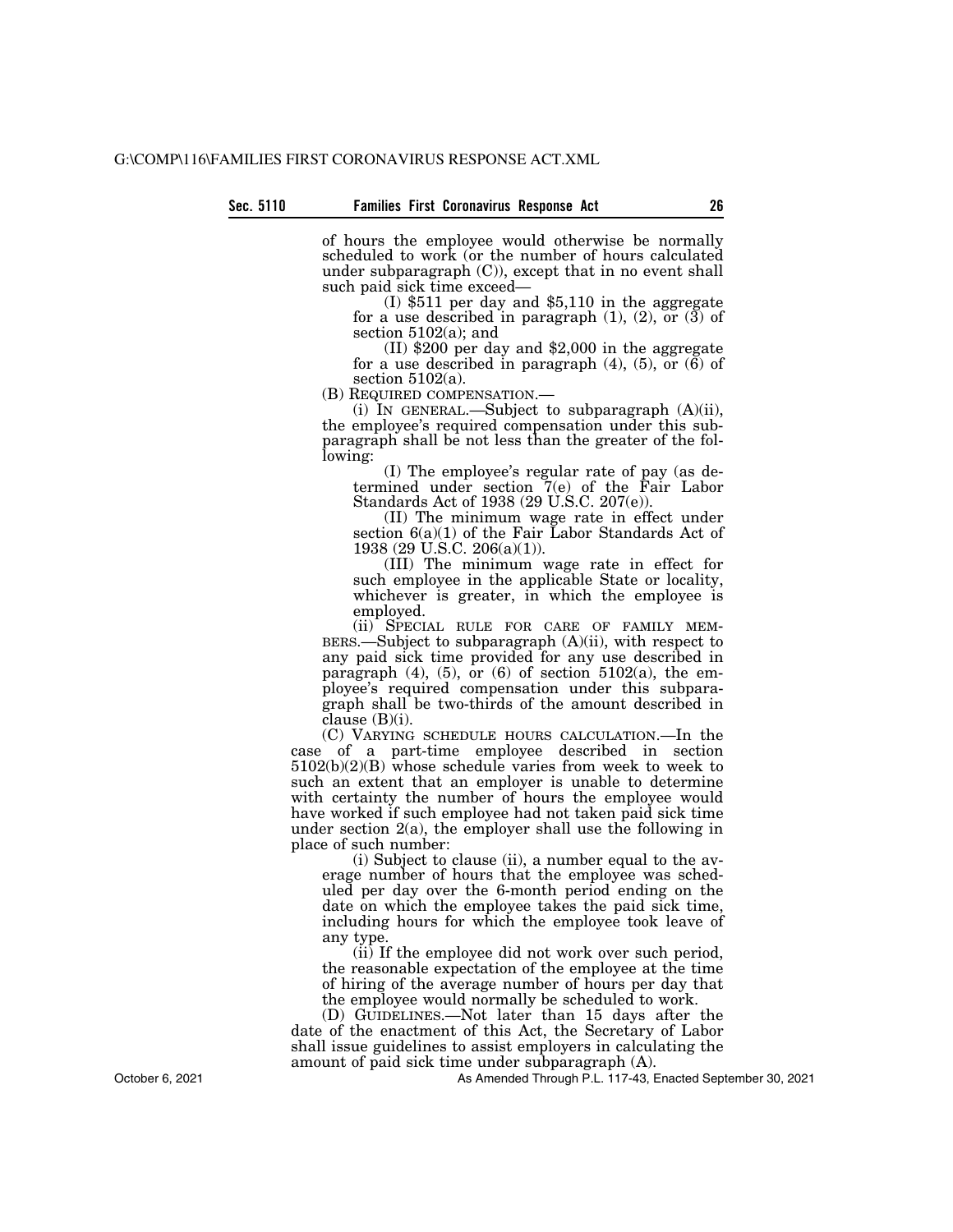| 27 | <b>Families First Coronavirus Response Act</b> |  |  |  | Sec. 6001 |
|----|------------------------------------------------|--|--|--|-----------|
|----|------------------------------------------------|--|--|--|-----------|

(E) REASONABLE NOTICE.—After the first workday (or portion thereof) an employee receives paid sick time under this Act, an employer may require the employee to follow reasonable notice procedures in order to continue receiving such paid sick time.

#### SEC. 5111. [29 U.S.C. 2601 note] REGULATORY AUTHORITIES.

The Secretary of Labor shall have the authority to issue regulations for good cause under sections  $553(b)(B)$  and  $553(d)(3)$  of title 5, United States Code—

(1) to exclude certain health care providers and emergency responders from the definition of employee under section 5110(1) including by allowing the employer of such health care providers and emergency responders to opt out;

(2) to exempt small businesses with fewer than 50 employees from the requirements of section  $5102(a)(5)$  when the imposition of such requirements would jeopardize the viability of the business as a going concern; and

(3) as necessary, to carry out the purposes of this Act, including to ensure consistency between this Act and Division C and Division G of the Families First Coronavirus Response Act.

#### SEC. 5112. [29 U.S.C. 2601 note] AUTHORITY TO EXCLUDE CERTAIN EM-**PLOYEES.**

The Director of the Office of Management and Budget shall have the authority to exclude for good cause from the definition of employee under section 5110(1) certain employees described in subparagraphs (E) and (F) of such section, including by exempting certain United States Government employers covered by section  $5110(2)(A)(i)(V)$  from the requirements of this title with respect to certain categories of Executive Branch employees.

### **DIVISION F—HEALTH PROVISIONS**

#### SEC. 6001. [42 U.S.C. 1320b-5 note] COVERAGE OF TESTING FOR COVID-**19.**

(a) IN GENERAL.—A group health plan and a health insurance issuer offering group or individual health insurance coverage (including a grandfathered health plan (as defined in section 1251(e) of the Patient Protection and Affordable Care Act)) shall provide coverage, and shall not impose any cost sharing (including deductibles, copayments, and coinsurance) requirements or prior authorization or other medical management requirements, for the following items and services furnished during any portion of the emergency period defined in paragraph  $(1)(B)$  of section  $1135(g)$  of the Social Security Act (42 U.S.C. 1320b-5(g)) beginning on or after the date of the enactment of this Act:

(1) An in vitro diagnostic test defined in section 809.3 of title 21, Code of Federal Regulations (or successor regulations) for the detection of SARS–CoV–2 or the diagnosis of the virus that causes COVID–19, and the administration of such a test, that—

As Amended Through P.L. 117-43, Enacted September 30, 2021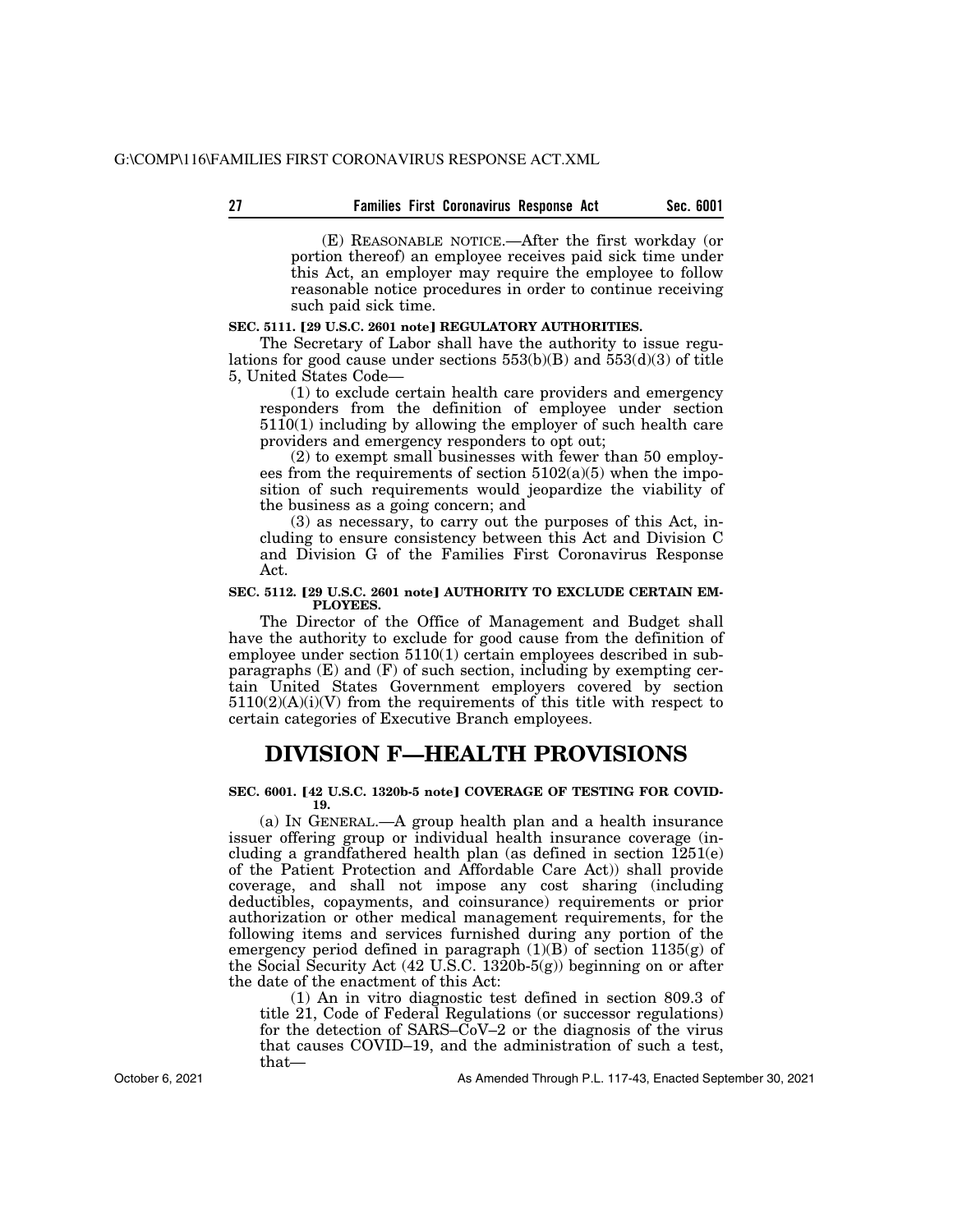(A) is approved, cleared, or authorized under section 510(k), 513, 515, or 564 of the Federal Food, Drug, and Cosmetic Act (21 U.S.C. 360(k), 360c, 360e, 360bbb–3);

(B) the developer has requested, or intends to request, emergency use authorization under section 564 of the Federal Food, Drug, and Cosmetic Act (21 U.S.C. 360bbb–3), unless and until the emergency use authorization request under such section 564 has been denied or the developer of such test does not submit a request under such section within a reasonable timeframe;

(C) is developed in and authorized by a State that has notified the Secretary of Health and Human Services of its intention to review tests intended to diagnose COVID–19; or

(D) other test that the Secretary determines appropriate in guidance.

 $(2)$  Items and services furnished to an individual during health care provider office visits (which term in this paragraph includes in-person visits and telehealth visits), urgent care center visits, and emergency room visits that result in an order for or administration of an in vitro diagnostic product described in paragraph (1), but only to the extent such items and services relate to the furnishing or administration of such product or to the evaluation of such individual for purposes of determining the need of such individual for such product.

(b) ENFORCEMENT.—The provisions of subsection (a) shall be applied by the Secretary of Health and Human Services, Secretary of Labor, and Secretary of the Treasury to group health plans and health insurance issuers offering group or individual health insurance coverage as if included in the provisions of part A of title XXVII of the Public Health Service Act, part 7 of the Employee Retirement Income Security Act of 1974, and subchapter B of chapter 100 of the Internal Revenue Code of 1986, as applicable.

(c) IMPLEMENTATION.—The Secretary of Health and Human Services, Secretary of Labor, and Secretary of the Treasury may implement the provisions of this section through sub-regulatory guidance, program instruction or otherwise.

(d) TERMS.—The terms ''group health plan''; ''health insurance issuer"; "group health insurance coverage", and "individual health insurance coverage'' have the meanings given such terms in section 2791 of the Public Health Service Act (42 U.S.C. 300gg-91), section 733 of the Employee Retirement Income Security Act of 1974 (29 U.S.C. 1191b), and section 9832 of the Internal Revenue Code of 1986, as applicable.

#### **SEC. 6002. WAIVING COST SHARING UNDER THE MEDICARE PROGRAM FOR CERTAIN VISITS RELATING TO TESTING FOR COVID-19.**

(a) IN GENERAL.—Section 1833 of the Social Security Act (42 U.S.C. 1395l) is amended—

 $(1)$  in subsection  $(a)(1)$ –

(A) by striking "and" before " $(CC)$ "; and

(B) by inserting before the period at the end the following: ", and  $(DD)$  with respect to a specified COVID-19

testing-related service described in paragraph (1) of sub-

As Amended Through P.L. 117-43, Enacted September 30, 2021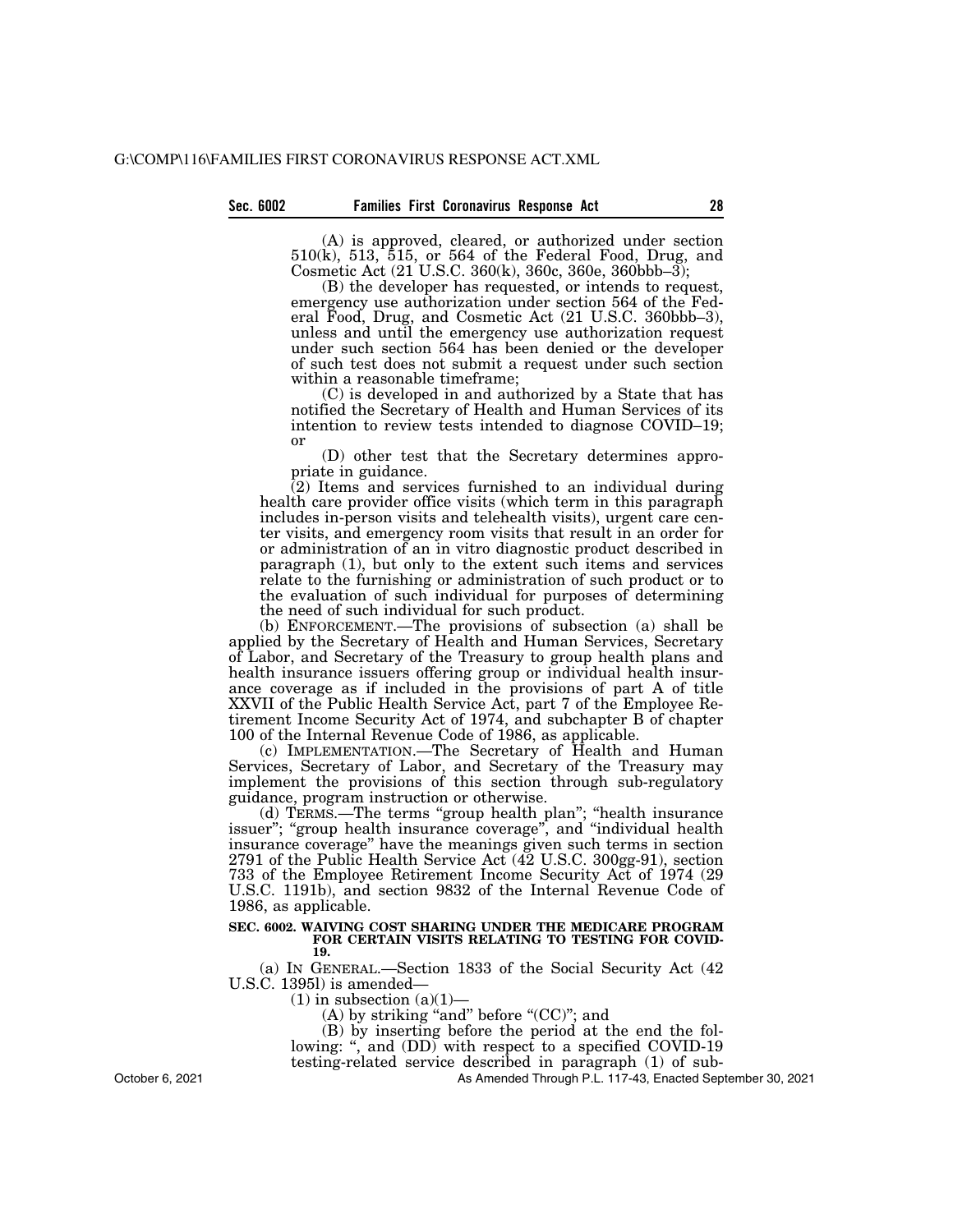section (cc) for which payment may be made under a specified outpatient payment provision described in paragraph  $(2)$  of such subsection, the amounts paid shall be  $100$  percent of the payment amount otherwise recognized under such respective specified outpatient payment provision for such service,";

(2) in subsection (b), in the first sentence—

(A) by striking "and" before " $(10)$ "; and

(B) by inserting before the period at the end the following: ", and (11) such deductible shall not apply with respect to any specified COVID-19 testing-related service described in paragraph (1) of subsection (cc) for which payment may be made under a specified outpatient payment provision described in paragraph (2) of such subsection''; and

(3) by adding at the end the following new subsection:

''(cc) SPECIFIED COVID-19 TESTING-RELATED SERVICES.—For purposes of subsection  $(a)(1)(DD)$ :<br>"(1) DESCRIPTION.—

"(A) IN GENERAL.—A specified COVID-19 testing-related service described in this paragraph is a medical visit that—

"(i) is in any of the categories of HCPCS evaluation and management service codes described in subparagraph (B);

''(ii) is furnished during any portion of the emergency period (as defined in section  $1135(g)(1)(B)$ ) (beginning on or after the date of enactment of this subsection);

"(iii) results in an order for or administration of a clinical diagnostic laboratory test described in section  $1852(a)(1)(\breve{B})(iv)(IV);$  and

"(iv) relates to the furnishing or administration of such test or to the evaluation of such individual for purposes of determining the need of such individual for such test.

''(B) CATEGORIES OF HCPCS CODES.—For purposes of subparagraph (A), the categories of HCPCS evaluation and management services codes are the following:

''(i) Office and other outpatient services.

''(ii) Hospital observation services.

"(iii) Emergency department services.

"(iv) Nursing facility services.

"(v) Domiciliary, rest home, or custodial care services.

"(vi) Home services.

"(vii) Online digital evaluation and management services.

"(2) SPECIFIED OUTPATIENT PAYMENT PROVISION. - A specified outpatient payment provision described in this paragraph is any of the following:

''(A) The hospital outpatient prospective payment system under subsection (t).

''(B) The physician fee schedule under section 1848.

As Amended Through P.L. 117-43, Enacted September 30, 2021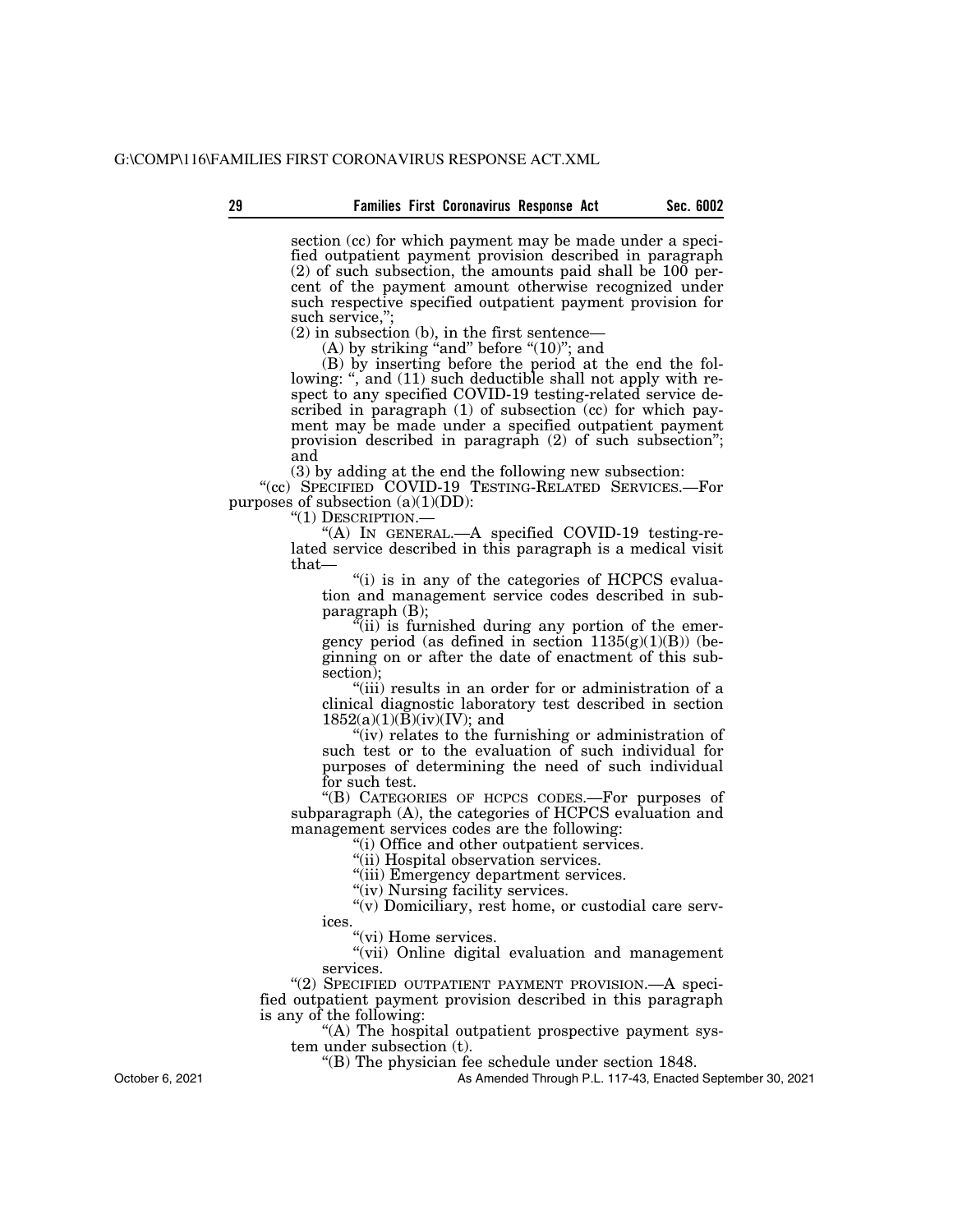''(C) The prospective payment system developed under section 1834(o).

"(D) Section  $1834(g)$ , with respect to an outpatient critical access hospital service.

 $E(E)$  The payment basis determined in regulations pursuant to section  $1833(a)(3)$  for rural health clinic services.".

(b) [42 U.S.C. 1395l note] CLAIMS MODIFIER.-The Secretary of Health and Human Services shall provide for an appropriate modifier (or other identifier) to include on claims to identify, for purposes of subparagraph (DD) of section  $1833(a)(1)$ , as added by subsection (a), specified COVID-19 testing-related services described in paragraph (1) of section 1833(cc) of the Social Security Act, as added by subsection (a), for which payment may be made under a specified outpatient payment provision described in paragraph (2) of such subsection.

(c)  $[42 \text{ U.S.C. } 1395 \text{]}$  note IMPLEMENTATION.—Notwithstanding any other provision of law, the Secretary of Health and Human Services may implement the provisions of, including amendments made by, this section through program instruction or otherwise.

#### **SEC. 6003. COVERAGE OF TESTING FOR COVID-19 AT NO COST SHAR-ING UNDER THE MEDICARE ADVANTAGE PROGRAM.**

(a) IN GENERAL.—Section  $1852(a)(1)(B)$  of the Social Security Act (42 U.S.C. 1395w-22(a)(1)(B)) is amended—

 $(1)$  in clause  $(iv)$ —

(A) by redesignating subclause (IV) as subclause (VI); and

(B) by inserting after subclause (III) the following new subclauses:

''(IV) Clinical diagnostic laboratory test administered during any portion of the emergency period defined in paragraph (1)(B) of section  $1135(g)$  beginning on or after the date of the enactment of the Families First Coronavirus Response Act for the detection of SARS-CoV-2 or the diagnosis of the virus that causes COVID-19 and the administration of such test.

''(V) Specified COVID-19 testing-related services (as described in section  $1833\text{(cc)}(1)$ ) for which payment would be payable under a specified outpatient payment provision described in section  $1833(\text{cc})(2)$ .";

 $(2)$  in clause  $(v)$ , by inserting ", other than subclauses  $(IV)$ and  $(V)$  of such clause," after "clause  $(iv)$ "; and

(3) by adding at the end the following new clause:

"(vi) PROHIBITION OF APPLICATION OF CERTAIN RE-QUIREMENTS FOR COVID-19 TESTING.—In the case of a product or service described in subclause (IV) or (V), respectively, of clause (iv) that is administered or furnished during any portion of the emergency period described in such subclause beginning on or after the date of the enactment of this clause, an MA plan may not impose any prior authorization or other utilization management requirements with respect to the coverage of such a product or service under such plan.''.

As Amended Through P.L. 117-43, Enacted September 30, 2021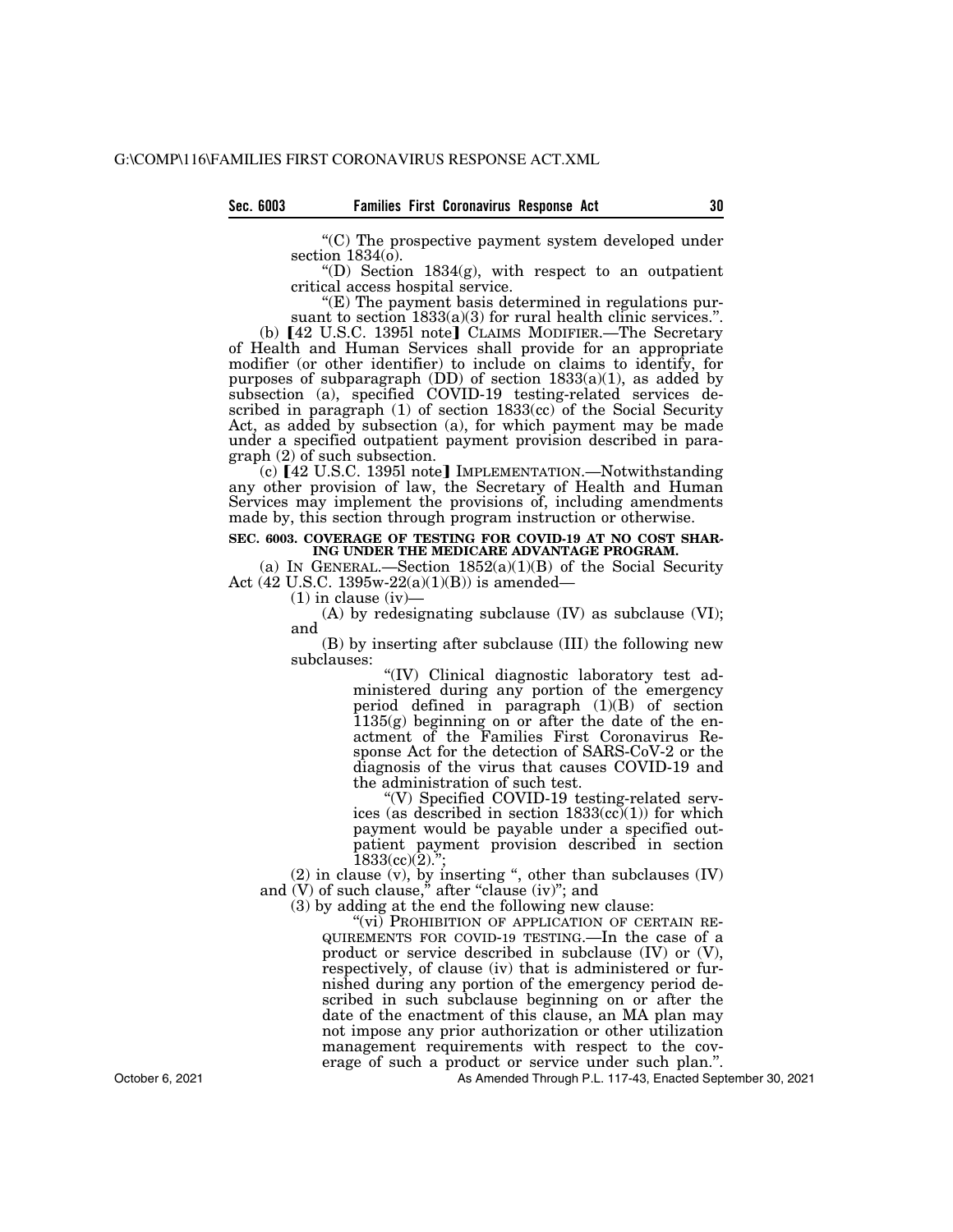(b) IMPLEMENTATION.—Notwithstanding any other provision of law, the Secretary of Health and Human Services may implement the amendments made by this section by program instruction or otherwise.

#### **SEC. 6004. COVERAGE AT NO COST SHARING OF COVID-19 TESTING UNDER MEDICAID AND CHIP.**

(a) MEDICAID.—<br>(1) IN GENERAL.—Section 1905(a)(3) of the Social Security Act (42 U.S.C. 1396d(a)(3)) is amended—

(A) by striking "other laboratory" and inserting "(a) other laboratory'';

(B) by inserting "and" after the semicolon; and

(C) by adding at the end the following new subparagraph:

 $\mathcal{L}(B)$  in vitro diagnostic products (as defined in section 809.3(a) of title 21, Code of Federal Regulations) administered during any portion of the emergency period defined in para $graph (1)(B)$  of section 1135(g) beginning on or after the date of the enactment of this subparagraph for the detection of SARS-CoV-2 or the diagnosis of the virus that causes COVID-19 that are approved, cleared, or authorized under section 510(k), 513, 515 or 564 of the Federal Food, Drug, and Cosmetic Act, and the administration of such in vitro diagnostic products;".<br>(2) No cost sharing.

(A) IN GENERAL.—Subsections (a)(2) and (b)(2) of section 1916 of the Social Security Act (42 U.S.C. 1396o) are each amended—

(i) in subparagraph  $(D)$ , by striking "or" at the end;

(ii) in subparagraph  $(E)$ , by striking "; and" and inserting a comma; and

(iii) by adding at the end the following new subparagraphs:

 $\mathbf{H}(\mathbf{F})$  any in vitro diagnostic product described in section  $1905(a)(3)(B)$  that is administered during any portion of the emergency period described in such section beginning on or after the date of the enactment of this subparagraph (and the administration of such product), or

''(G) COVID-19 testing-related services for which payment may be made under the State plan; and''.

(B) APPLICATION TO ALTERNATIVE COST SHARING.—Section 1916A(b)(3)(B) of the Social Security Act (42 U.S.C.  $13960-1(b)(3)(B)$  is amended by adding at the end the following new clause:

"(xi) Any in vitro diagnostic product described in section  $1905(a)(3)(B)$  that is administered during any portion of the emergency period described in such section beginning on or after the date of the enactment of this clause (and the administration of such product) and any visit described in section  $1916(a)(2)(G)$  that is furnished during any such portion.''.

 $(C)$   $[42 \text{ U.S.}\overline{C}$ . 1396<sub>0</sub> note<sup>1</sup> CLARIFICATION.—The amendments made this paragraph shall apply with respect

As Amended Through P.L. 117-43, Enacted September 30, 2021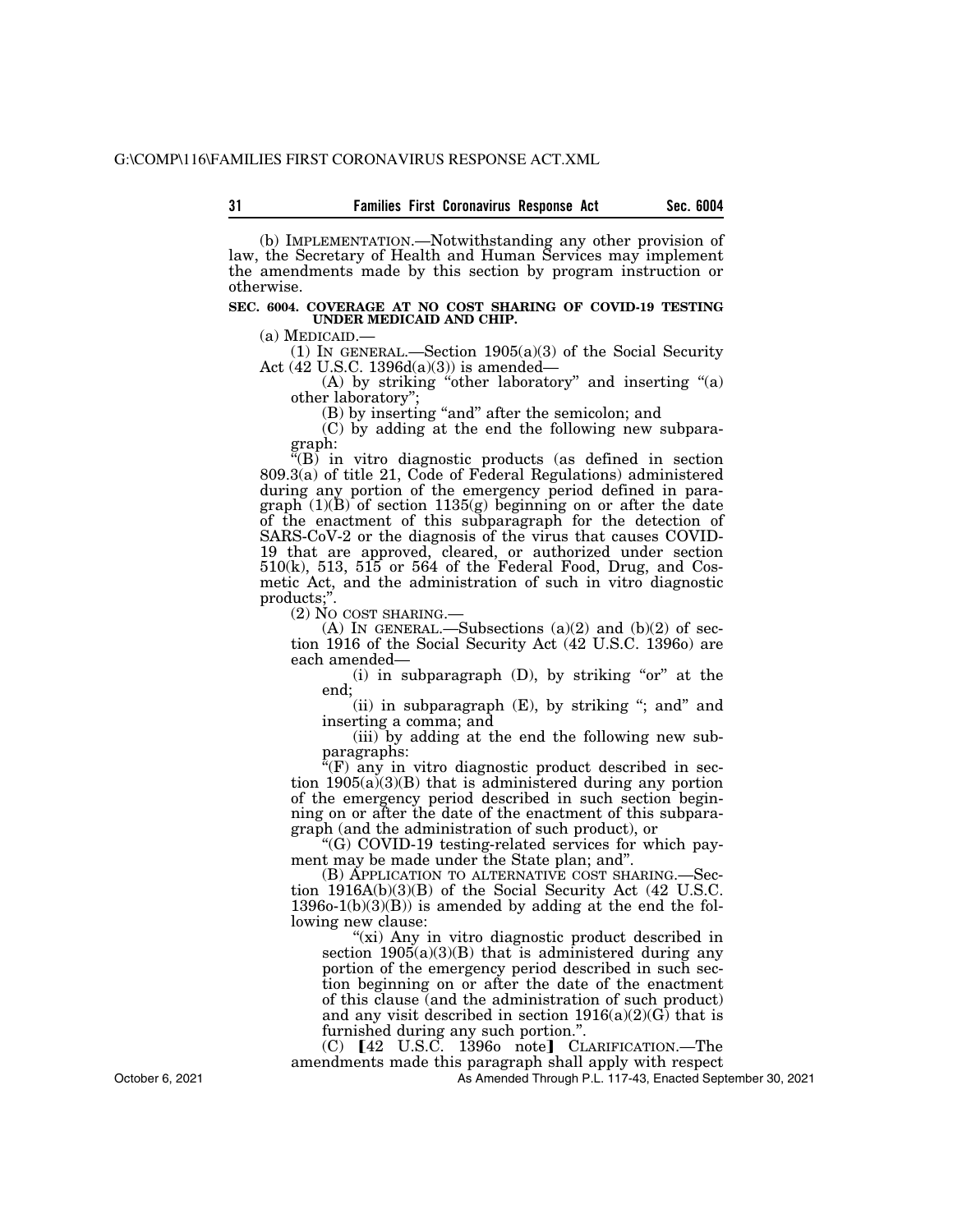**Sec. 6004 Families First Coronavirus Response Act 32** 

to a State plan of a territory in the same manner as a State plan of one of the 50 States.

(3) STATE OPTION TO PROVIDE COVERAGE FOR UNINSURED INDIVIDUALS.—

(A) IN GENERAL.—Section  $1902(a)(10)$  of the Social Security Act  $(42 \text{ U.S.C. } 1396a(a)(10))$  is amended—

 $(i)$  in subparagraph  $(A)(ii)$ —

 $(I)$  in subclause  $(XXI)$ , by striking "or" at the end;

 $(II)$  in subclause  $(XXII)$ , by adding "or" at the end; and

(III) by adding at the end the following new subclause:

''(XXIII) during any portion of the emergency period defined in paragraph (1)(B) of section 1135(g) beginning on or after the date of the enactment of this subclause, who are uninsured individuals (as defined in subsection (ss));''; and

 $(ii)$  in the matter following subparagraph  $(G)$ -

(I) by striking "and  $(XVII)$ " and inserting ", (XVII)''; and

(II) by inserting after ''instead of through subclause  $(VIII)$ " the following: ", and  $(XVIII)$  the medical assistance made available to an uninsured individual (as defined in subsection (ss)) who is eligible for medical assistance only because of subparagraph (A)(ii)(XXIII) shall be limited to medical assistance for any in vitro diagnostic product described in section  $1905(a)(3)(B)$  that is administered during any portion of the emergency period described in such section beginning on or 134 STAT. 206 after the date of the enactment of this subclause (and the administration of such product) and any visit described in section  $1916(a)(2)(G)$  that is furnished during any such portion''.

(B) RECEIPT AND INITIAL PROCESSING OF APPLICATIONS AT CERTAIN LOCATIONS.—Section 1902(a)(55) of the Social Security Act  $(42 \text{ U.S.C. } 1396a(a)(55))$  is amended, in the matter preceding subparagraph (A), by striking "or  $(a)(10)(A)(ii)(IX)$ " and inserting " $(a)(10)(A)(ii)(IX)$ , or and inserting " $(a)(10)(A)(ii)(IX)$ , or  $(a)(10)(A)(ii)(XXIII)$ ".

(C) UNINSURED INDIVIDUAL DEFINED.—Section 1902 of the Social Security Act (42 U.S.C. 1396a) is amended by adding at the end the following new subsection:

"(ss) UNINSURED INDIVIDUAL DEFINED.—For purposes of this section, the term 'uninsured individual' means, notwithstanding any other provision of this title, any individual who is—

" $(1)$  not described in subsection  $(a)(10)(A)(i)$ ; and

 $(2)$  not enrolled in a Federal health care program (as defined in section 1128B(f)), a group health plan, group or individual health insurance coverage offered by a health insurance issuer (as such terms are defined in section 2791 of the Public

As Amended Through P.L. 117-43, Enacted September 30, 2021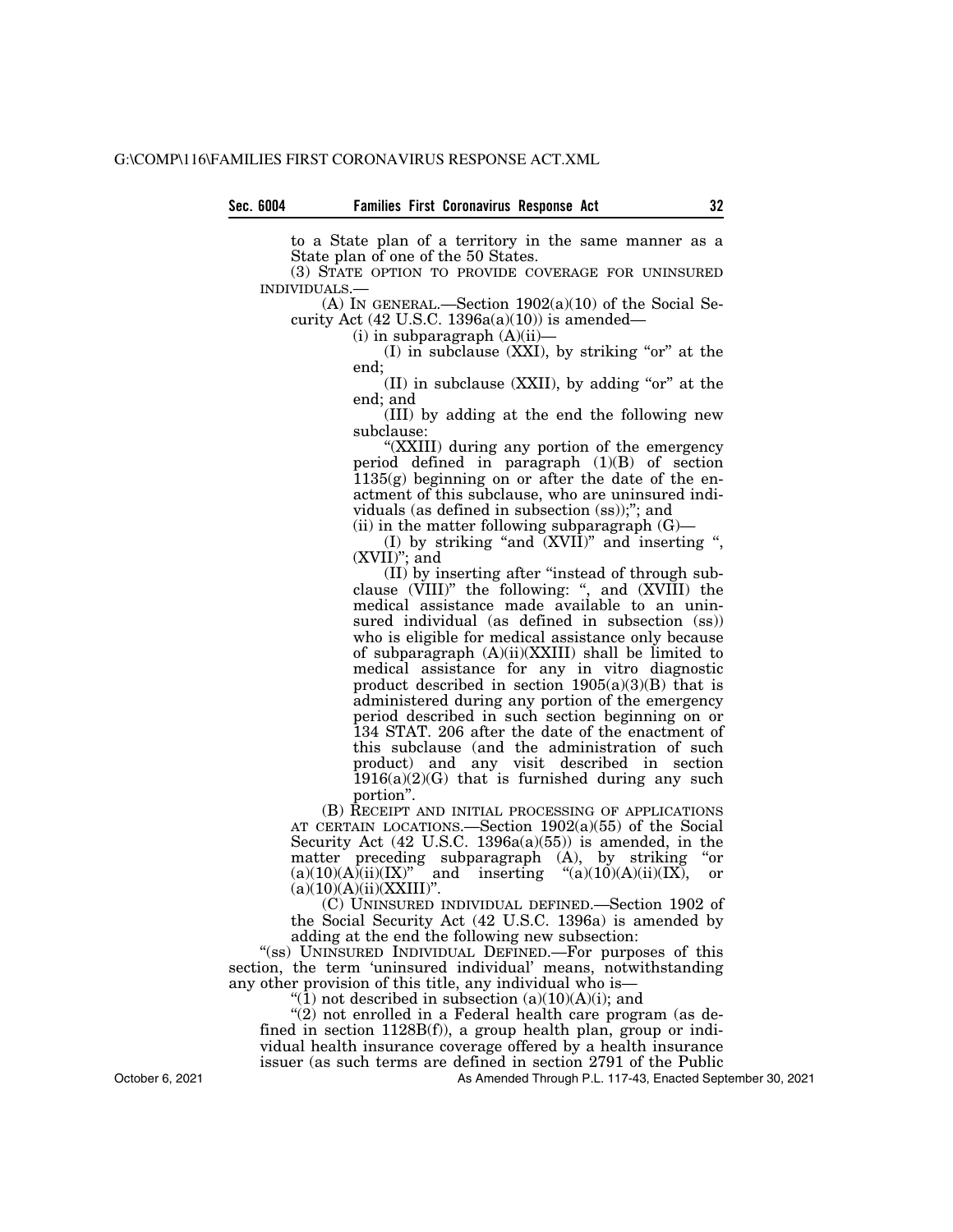Health Service Act), or a health plan offered under chapter 89 of title 5, United States Code.''.

(D) FEDERAL MEDICAL ASSISTANCE PERCENTAGE.—Section 1905(b) of the Social Security Act (42 U.S.C. 1396d(b)) is amended by adding at the end the following new sentence: ''Notwithstanding the first sentence of this subsection, the Federal medical assistance percentage shall be 100 per centum with respect to (and, notwithstanding any other provision of this title, available for) medical assistance provided to uninsured individuals (as defined in section 1902(ss)) who are eligible for such assistance only on the basis of section  $1902(a)(10)(A)(ii)(XXIII)$  and with respect to expenditures described in section 1903(a)(7) that a State demonstrates to the satisfaction of the Secretary are attributable to administrative costs related to providing for such medical assistance to such individuals under the State plan.''.

(b) CHIP.—

(1) IN GENERAL.—Section 2103(c) of the Social Security Act  $(42 \text{ U.S.C. } 1397 \text{cc}(c))$  is amended by adding at the end the following paragraph:

"(10) CERTAIN IN VITRO DIAGNOSTIC PRODUCTS FOR COVID-19 TESTING.—The child health assistance provided to a targeted low-income child shall include coverage of any in vitro diagnostic product described in section  $1905(a)(3)(B)$  that is administered during any portion of the emergency period described in such section beginning on or after the date of the enactment of this subparagraph (and the administration of such product).''.

(2) COVERAGE FOR TARGETED LOW-INCOME PREGNANT WOMEN.—Section 2112(b)(4) of the Social Security Act (42 U.S.C. 1397ll(b)(4)) is amended by inserting ''under section 2103(c)'' after ''same requirements''.

(3) PROHIBITION OF COST SHARING.—Section 2103(e)(2) of the Social Security Act (42 U.S.C. 1397cc(e)(2)) is amended—

(A) in the paragraph header, by inserting ", covid-19 testing," before "or pregnancy-related assistance"; and

(B) by striking ''category of services described in subsection  $(c)(1)(D)$  or" and inserting "categories of services" described in subsection  $(c)(1)(D)$ , in vitro diagnostic products described in subsection (c)(10) (and administration of such products), visits described in section  $1916(a)(2)(G)$ , or''.

#### **SEC. 6005. TREATMENT OF PERSONAL RESPIRATORY PROTECTIVE DE-VICES AS COVERED COUNTERMEASURES.**

Section 319F-3(i)(1) of the Public Health Service Act (42 U.S.C.  $247d-6d(i)(1)$ ) is amended-

 $(1)$  in subparagraph  $(B)$ , by striking "or" at the end;

(2) in subparagraph (C), by striking the period at the end and inserting  $\ddot{a}$ ; or  $\ddot{b}$ ; and

(3) by adding at the end the following new subparagraph:

''(D) a personal respiratory protective device that is—

As Amended Through P.L. 117-43, Enacted September 30, 2021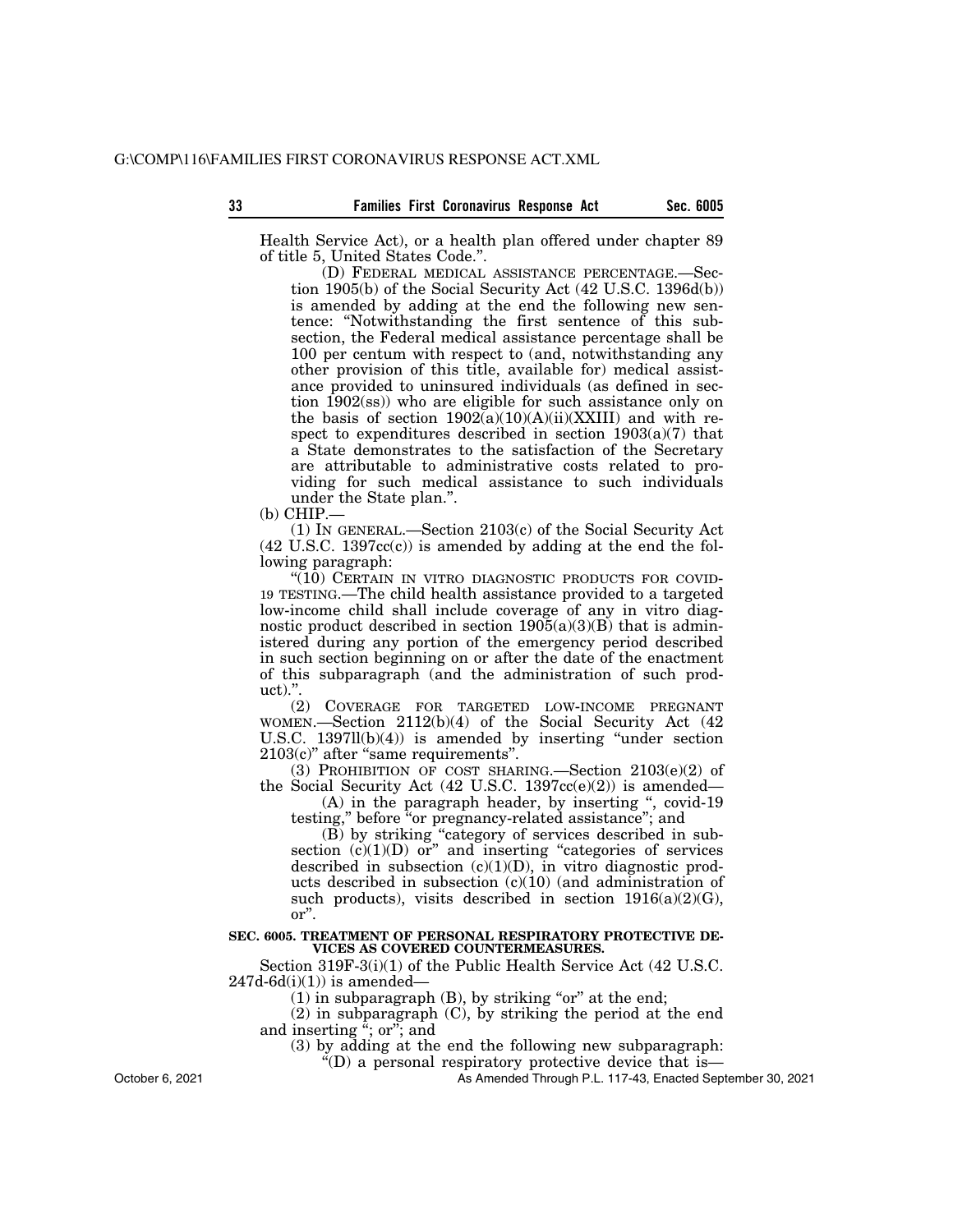''(i) approved by the National Institute for Occupational Safety and Health under part 84 of title 42, Code of Federal Regulations (or successor regulations);

"(ii) subject to the emergency use authorization issued by the Secretary on March 2, 2020, or subsequent emergency use authorizations, pursuant to section 564 of the Federal Food, Drug, and Cosmetic Act (authorizing emergency use of personal respiratory protective devices during the COVID-19 outbreak); and

''(iii) used during the period beginning on January 27, 2020, and ending on October 1, 2024, in response to the public health emergency declared on January 31, 2020, pursuant to section 319 as a result of confirmed cases of 2019 Novel Coronavirus (2019-nCoV).''.

## **SEC. 6006. APPLICATION WITH RESPECT TO TRICARE, COVERAGE FOR VETERANS, AND COVERAGE FOR FEDERAL CIVILIANS.**

(a) [10 U.S.C. 1074 note] TRICARE.—The Secretary of Defense may not require any copayment or other cost sharing under chapter 55 of title 10, United States Code, for in vitro diagnostic products described in paragraph  $(1)$  of section 6001 $(a)$  (or the administration of such products) or visits described in paragraph (2) of such section furnished during any portion of the emergency period defined in paragraph (1)(B) of section 1135(g) of the Social Security Act (42 U.S.C. 1320b-5(g)) beginning on or after the date of the enactment of this Act.

(b)  $[38 \text{ U.S.C. } 1701 \text{ note}]$  VETERANS.—The Secretary of Veterans Affairs may not require any copayment or other cost sharing under chapter 17 of title 38, United States Code, for in vitro diagnostic products described in paragraph (1) of section 6001(a) (or the administration of such products) or visits described in paragraph (2) of such section furnished during any portion of the emergency period defined in paragraph  $(1)(B)$  of section  $1135(g)$  of the Social Security Act  $(42 \text{ U.S.C. } 1320b-5(g))$  beginning on or after the date of the enactment of this Act.

(c)  $\lceil 5 \text{ U.S.C. } 8904 \text{ note} \rceil$  FEDERAL CIVILIANS.—No copayment or other cost sharing may be required for any individual occupying a position in the civil service (as that term is defined in section 2101(1) of title 5, United States Code) enrolled in a health benefits plan, including any plan under chapter 89 of title 5, United States Code, or for any other individual currently enrolled in any plan under chapter 89 of title 5 for in vitro diagnostic products described in paragraph (1) of section 6001(a) (or the administration of such products) or visits described in paragraph (2) of such section furnished during any portion of the emergency period defined in paragraph  $(1)(B)$  of section  $1135(g)$  of the Social Security Act  $(42 \text{ U.S.C.})$  $1320b-5(g)$  beginning on or after the date of the enactment of this Act.

#### SEC. 6007. [25 U.S.C. 1621q note] COVERAGE OF TESTING FOR COVID-**19 AT NO COST SHARING FOR INDIANS RECEIVING PUR-CHASED/REFERRED CARE.**

The Secretary of Health and Human Services shall cover, without the imposition of any cost sharing requirements, the cost of providing any COVID-19 related items and services as described in

As Amended Through P.L. 117-43, Enacted September 30, 2021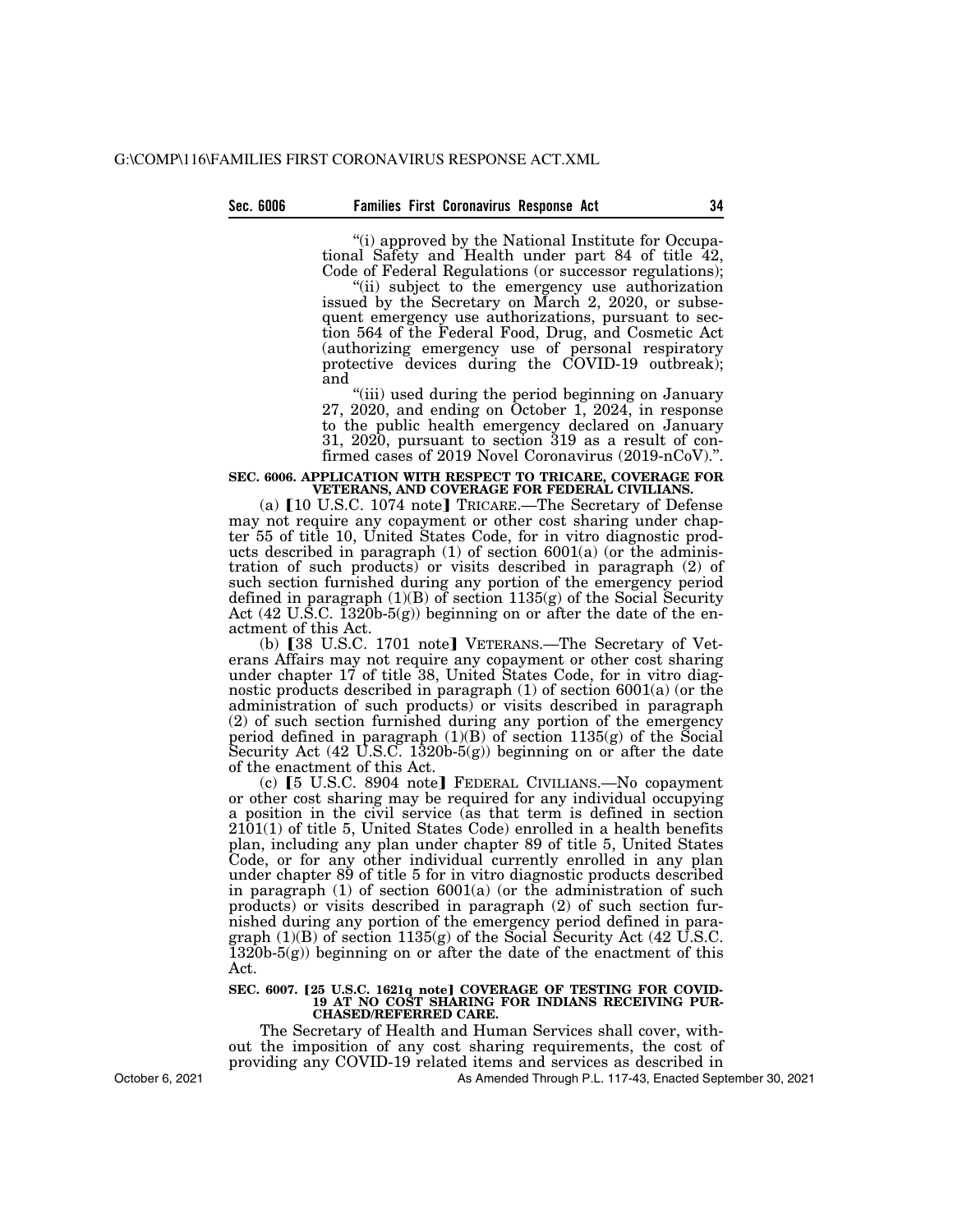#### **35 Sec. 6008 Families First Coronavirus Response Act**

paragraph (1) of section 6001(a) (or the administration of such products) or visits described in paragraph (2) of such section furnished during any portion of the emergency period defined in paragraph (1)(B) of section 1135(g) of the Social Security Act (42 U.S.C.  $320b-5(g)$ ) beginning on or after the date of the enactment of this Act to Indians (as defined in section 4 of the Indian Health Care Improvement Act (25 U.S.C. 1603)) receiving health services through the Indian Health Service, including through an Urban Indian Organization, regardless of whether such items or services have been authorized under the purchased/referred care system funded by the Indian Health Service or is covered as a health service of the Indian Health Service.

#### **SEC. 6008. [42 U.S.C. 1396d note] TEMPORARY INCREASE OF MEDICAID FMAP.**

(a) IN GENERAL.—Subject to subsection (b), for each calendar quarter occurring during the period beginning on the first day of the emergency period defined in paragraph  $(1)(B)$  of section  $1135(g)$ of the Social Security Act (42 U.S.C. 1320b-5(g)) and ending on the last day of the calendar quarter in which the last day of such emergency period occurs, the Federal medical assistance percentage determined for each State, including the District of Columbia, American Samoa, Guam, the Commonwealth of the Northern Mariana Islands, Puerto Rico, and the United States Virgin Islands, under section 1905(b) of the Social Security Act (42 U.S.C. 1396d(b)) shall be increased by 6.2 percentage points.

(b) REQUIREMENT FOR ALL STATES.—A State described in subsection (a) may not receive the increase described in such subsection in the Federal medical assistance percentage for such State, with respect to a quarter, if—

(1) eligibility standards, methodologies, or procedures under the State plan of such State under title XIX of the Social Security Act (42 U.S.C. 1396 et seq.) (including any waiver under such title or section 1115 of such Act (42 U.S.C. 1315)) are more restrictive during such quarter than the eligibility standards, methodologies, or procedures, respectively, under such plan (or waiver) as in effect on January 1, 2020;

 $(2)$  the amount of any premium imposed by the State pursuant to section 1916 or 1916A of such Act (42 U.S.C. 1396o, 1396o-1) during such quarter, with respect to an individual enrolled under such plan (or waiver), exceeds the amount of such premium as of January 1, 2020;

(3) the State fails to provide that an individual who is enrolled for benefits under such plan (or waiver) as of the date of enactment of this section or enrolls for benefits under such plan (or waiver) during the period beginning on such date of enactment and ending the last day of the month in which the emergency period described in subsection (a) ends shall be treated as eligible for such benefits through the end of the month in which such emergency period ends unless the individual requests a voluntary termination of eligibility or the individual ceases to be a resident of the State; or

(4) the State does not provide coverage under such plan (or waiver), without the imposition of cost sharing, during such

As Amended Through P.L. 117-43, Enacted September 30, 2021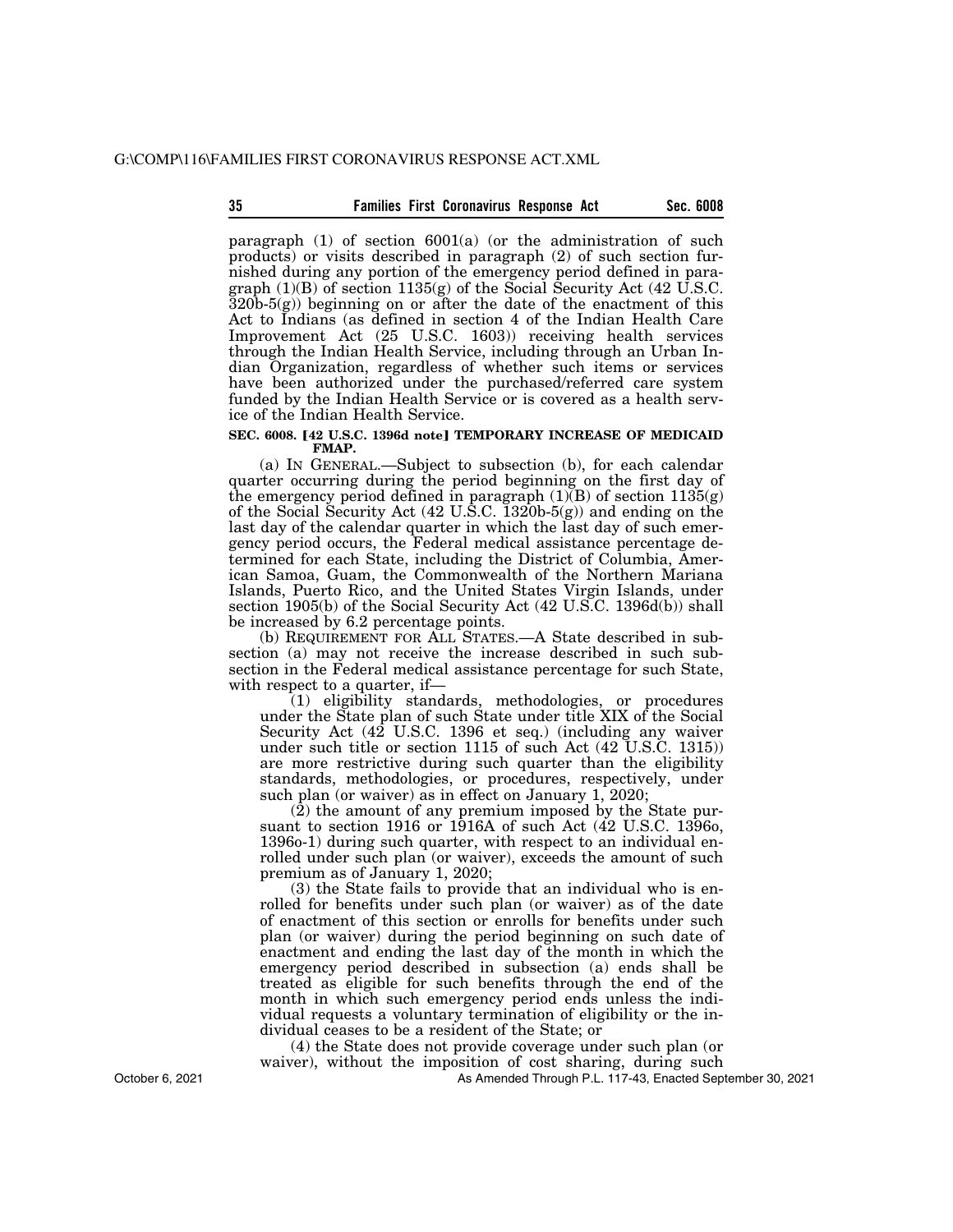#### **Sec. 6009 Families First Coronavirus Response Act 36**

quarter for any testing services and treatments for COVID-19, including vaccines, specialized equipment, and therapies.

(c) REQUIREMENT FOR CERTAIN STATES.—Section 1905(cc) of the Social Security Act (42 U.S.C. 1396d(cc)) is amended by striking the period at the end of the subsection and inserting "and section 6008 of the Families First Coronavirus Response Act, except that in applying such treatments to the increases in the Federal medical assistance percentage under section 6008 of the Families First Coronavirus Response Act, the reference to 'December 31, 2009' shall be deemed to be a reference to 'March 11, 2020'.''.

(d) 2 DELAY IN APPLICATION OF PREMIUM REQUIREMENT.—During the 30 day period beginning on the date of enactment of this Act, a State shall not be ineligible for the increase to the Federal medical assistance percentage of the State described in subsection (a) on the basis that the State imposes a premium that violates the requirement of subsection  $(b)(2)$  if such premium was in effect on the date of enactment of this Act.

(d) 2 APPLICATION TO TITLE IV-E PAYMENTS.—If the District of Columbia receives the increase described in subsection (a) in the Federal medical assistance percentage for the District of Columbia with respect to a quarter, the Federal medical assistance percentage for the District of Columbia, as so increased, shall apply to payments made to the District of Columbia under part E of title IV of the Social Security Act (42 U.S.C. 670 et seq.) for that quarter, and the payments under such part shall be deemed to be made on the basis of the Federal medical assistance percentage applied with respect to such District for purposes of title XIX of such Act (42 U.S.C. 1396 et seq.) and as increased under subsection (a).

#### **SEC. 6009. INCREASE IN MEDICAID ALLOTMENTS FOR TERRITORIES.**

Section  $1108(g)$  of the Social Security Act (42 U.S.C. 1308 $(g)$ ) is amended—

 $(1)$  in paragraph  $(2)$ —

 $(A)$  in subparagraph  $(B)$ —

(i) in clause (i), by striking "and" at the end;

(ii) in clause (ii), by striking ''for each of fiscal years 2020 through 2021, \$126,000,000;'' and inserting ''for fiscal year 2020, \$128,712,500; and''; and

(iii) by adding at the end the following new clause:

"(iii) for fiscal year 2021,  $$127,937,500$ ;";

 $(B)$  in subparagraph  $(C)$ —

 $(i)$  in clause  $(i)$ , by striking "and" at the end;

(ii) in clause (ii), by striking ''for each of fiscal years 2020 through 2021, \$127,000,000;'' and inserting ''for fiscal year 2020, \$130,875,000; and''; and

(iii) by adding at the end the following new clause:

"(iii) for fiscal year 2021,  $$129,712,500$ ;";

(C) in subparagraph (D)—

(i) in clause (i), by striking "and" at the end;

(ii) in clause (ii), by striking ''for each of fiscal years  $2020$  through  $2021$ , \$60,000,000; and" and inserting "for fiscal year 2020, \$63,100,000; and"; and

2There are two subsection (d)s' in law. The 2d one was added by section 11 of division X of Public Law 116–260.

October 6, 2021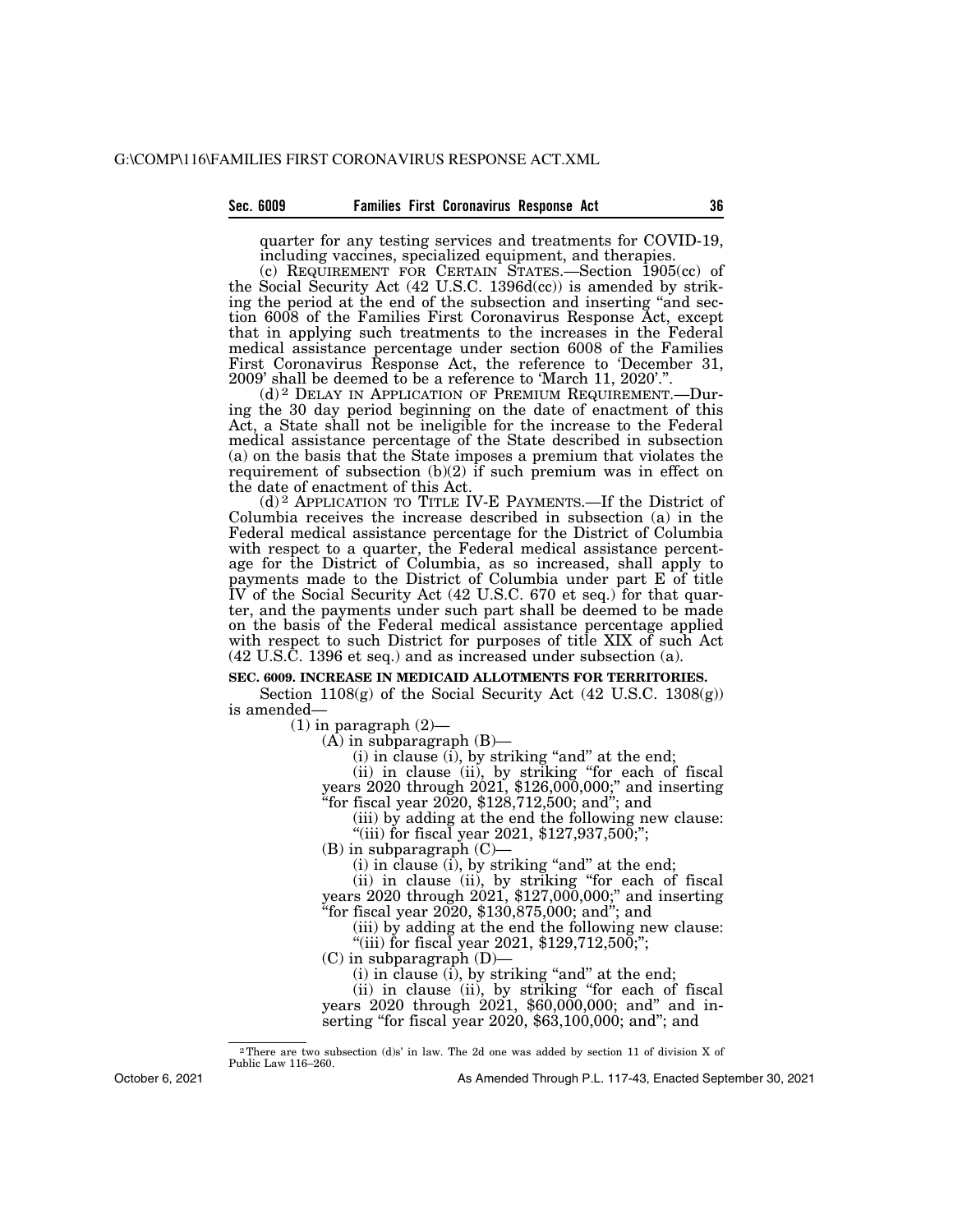(iii) by adding at the end the following new clause: "(iii) for fiscal year 2021,  $$62,325,000$ ; and"; and

(D) in subparagraph (E)—

 $(i)$  in clause  $(i)$ , by striking "and" at the end;

(ii) in clause (ii), by striking ''for each of fiscal years 2020 through 2021, \$84,000,000.'' and inserting ''for fiscal year 2020, \$86,325,000; and''; and

(iii) by adding at the end the following new clause: "(iii) for fiscal year 2021,  $$85,550,000$ ."; and

 $(2)$  in paragraph  $(6)(A)$ —  $(A)$  in clause (i), by striking "\$2,623,188,000" and in-

serting "\$2,716,188,000"; and

 $(B)$  in clause (ii), by striking "\$2,719,072,000" and inserting "\$2,809,063,000".

#### **SEC. 6010. CLARIFICATION RELATING TO SECRETARIAL AUTHORITY REGARDING MEDICARE TELEHEALTH SERVICES FUR-NISHED DURING COVID-19 EMERGENCY PERIOD.**

Paragraph (3)(A) of section 1135(g) of the Social Security Act  $(42 \text{ U.S. C. } 1\overline{3}20b-5(g))$  is amended to read as follows:

> "(A) furnished to such individual, during the 3-year period ending on the date such telehealth service was furnished, an item or service that would be considered covered under title XVIII if furnished to an individual entitled to benefits or enrolled under such title; or''.

### **DIVISION G—TAX CREDITS FOR PAID SICK AND PAID FAMILY AND MEDICAL LEAVE**

#### **SEC. 7001. [26 U.S.C. 3111 note] PAYROLL CREDIT FOR REQUIRED PAID SICK LEAVE.**

(a) IN GENERAL.—In the case of an employer, there shall be allowed as a credit against the tax imposed by section 3111(a) or 3221(a) of the Internal Revenue Code of 1986 for each calendar quarter an amount equal to 100 percent of the qualified sick leave wages paid by such employer with respect to such calendar quarter.

(b) LIMITATIONS AND REFUNDABILITY.—

(1) WAGES TAKEN INTO ACCOUNT.—The amount of qualified sick leave wages taken into account under subsection  $\overline{a}$  with respect to any individual shall not exceed \$200 (\$511 in the case of any day any portion of which is paid sick time described in paragraph  $(1)$ ,  $(2)$ , or  $(3)$  of section  $5102(a)$  of the Emergency Paid Sick Leave Act) for any day (or portion thereof) for which the individual is paid qualified sick leave wages.

(2) OVERALL LIMITATION ON NUMBER OF DAYS TAKEN INTO ACCOUNT.—The aggregate number of days taken into account under paragraph  $(1)$  for any calendar quarter shall not exceed the excess (if any) of—

(A) 10, over

(B) the aggregate number of days so taken into account for all preceding calendar quarters.

As Amended Through P.L. 117-43, Enacted September 30, 2021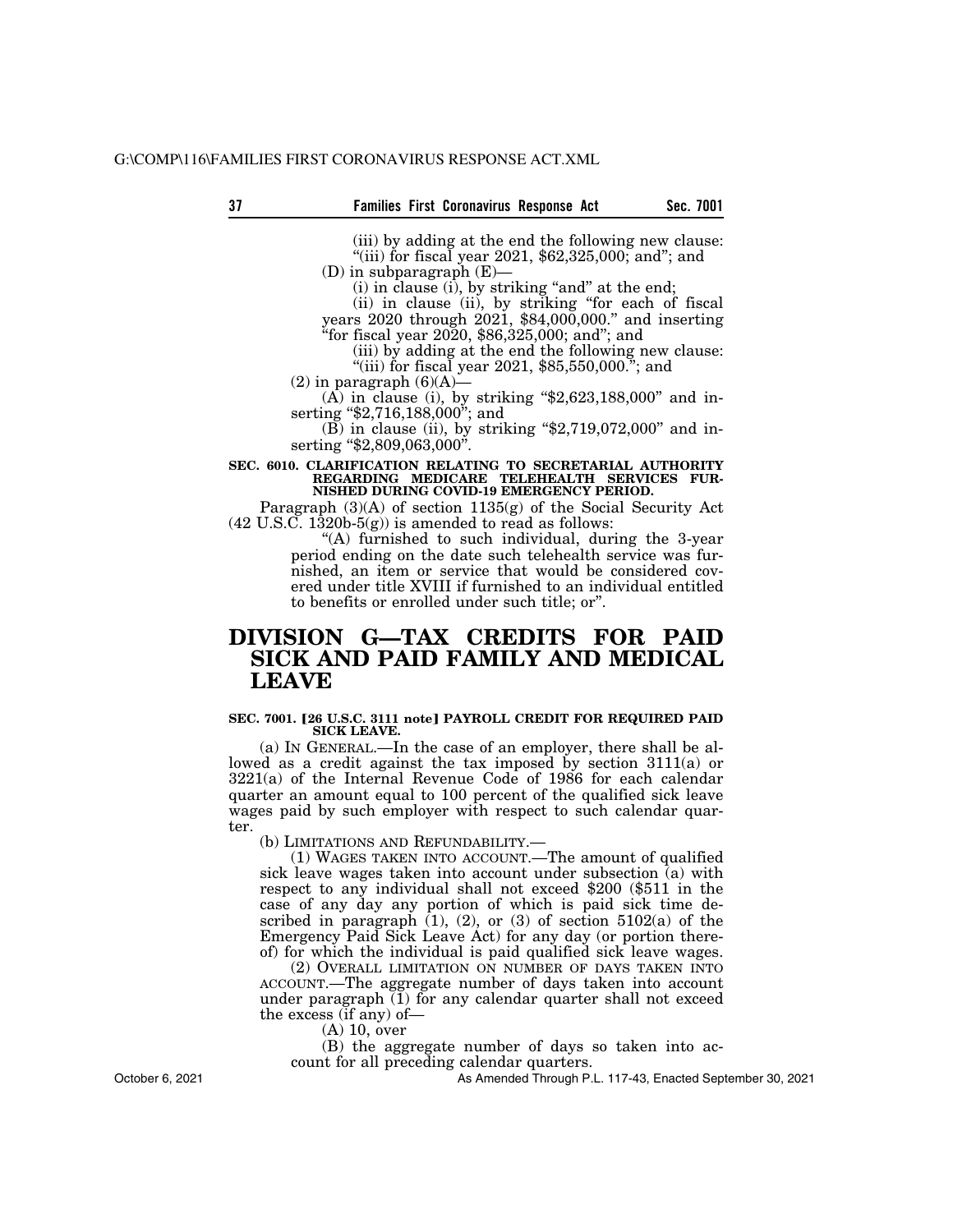#### **Sec. 7001 Families First Coronavirus Response Act 38**

(3) CREDIT LIMITED TO CERTAIN EMPLOYMENT TAXES.—The credit allowed by subsection (a) with respect to any calendar quarter shall not exceed the tax imposed by section 3111(a) or 3221(a) of such Code for such calendar quarter (reduced by any credits allowed under subsections (e) and (f) of section 3111 of such Code, and section 303(d) of the Taxpayer Certainty and Disaster Tax Relief Act of 2020, for such quarter) on the wages paid with respect to the employment of all employees of the employer.<br>(4) REFUNDABILITY OF EXCESS CREDIT.-

 $(A)(i)$  CREDIT IS REFUNDABLE.—If the amount of the credit under subsection (a) exceeds the limitation of paragraph (3) for any calendar quarter, such excess shall be treated as an overpayment that shall be refunded under sections  $6402(a)$  and  $6413(b)$  of such Code.

(ii) 3 ADVANCING CREDIT In anticipation of the credit, including the refundable portion under clause (i), the credit may be advanced, according to forms and instructions provided by the Secretary, up to an amount calculated under subsection (a), subject to the limits under subsection (b), both calculated through the end of the most recent payroll period in the quarter.

(B) TREATMENT OF PAYMENTS.—For purposes of section 1324 of title 31, United States Code, any amounts due to an employer under this paragraph shall be treated in the same manner as a refund due from a credit provision referred to in subsection  $(b)(2)$  of such section.

(c) QUALIFIED SICK LEAVE WAGES.—For purposes of this section, the term ''qualified sick leave wages'' means wages (as defined in section 3121(a) of the Internal Revenue Code of 1986, determined without regard to paragraphs  $(1)$  through  $(22)$  of section  $3121(b)$  of such Codeand section  $7005(a)$  of this Act,)<sup>4</sup> and compensation (as defined in section 3231(e) of the Internal Revenue Code, determined without regard to the sentence in paragraph (1) thereof which begins ''Such term does not include remuneration''and without regard to section 7005(a) of this Act) paid by an employer—

(1) which are required to be paid by reason of the Emergency Paid Sick Leave Act, or

 $(2)$  both-

(A) which would be so required to be paid if such Act were applied—

(i) by substituting ''March 31, 2021'' for ''December 31, 2020'' in section 5109 thereof, and

(ii) without regard to section  $5102(b)(3)$  thereof, and

(B) with respect to which all requirements of such Act (other than subsections (a) and (b) of section 5105 thereof, and determined by substituting ''To be compliant with sec-

<sup>&</sup>lt;sup>3</sup> Margin of clause (ii) is so in law. See amendment made by section  $3606(a)(1)(B)$  of division A of Public Law 116–136.

A of Public Law 116–136.<br>"A comma and close parenthesis is so in law. See amendments made by section 288(a) and<br>(b) of division N of Public Law 116–260.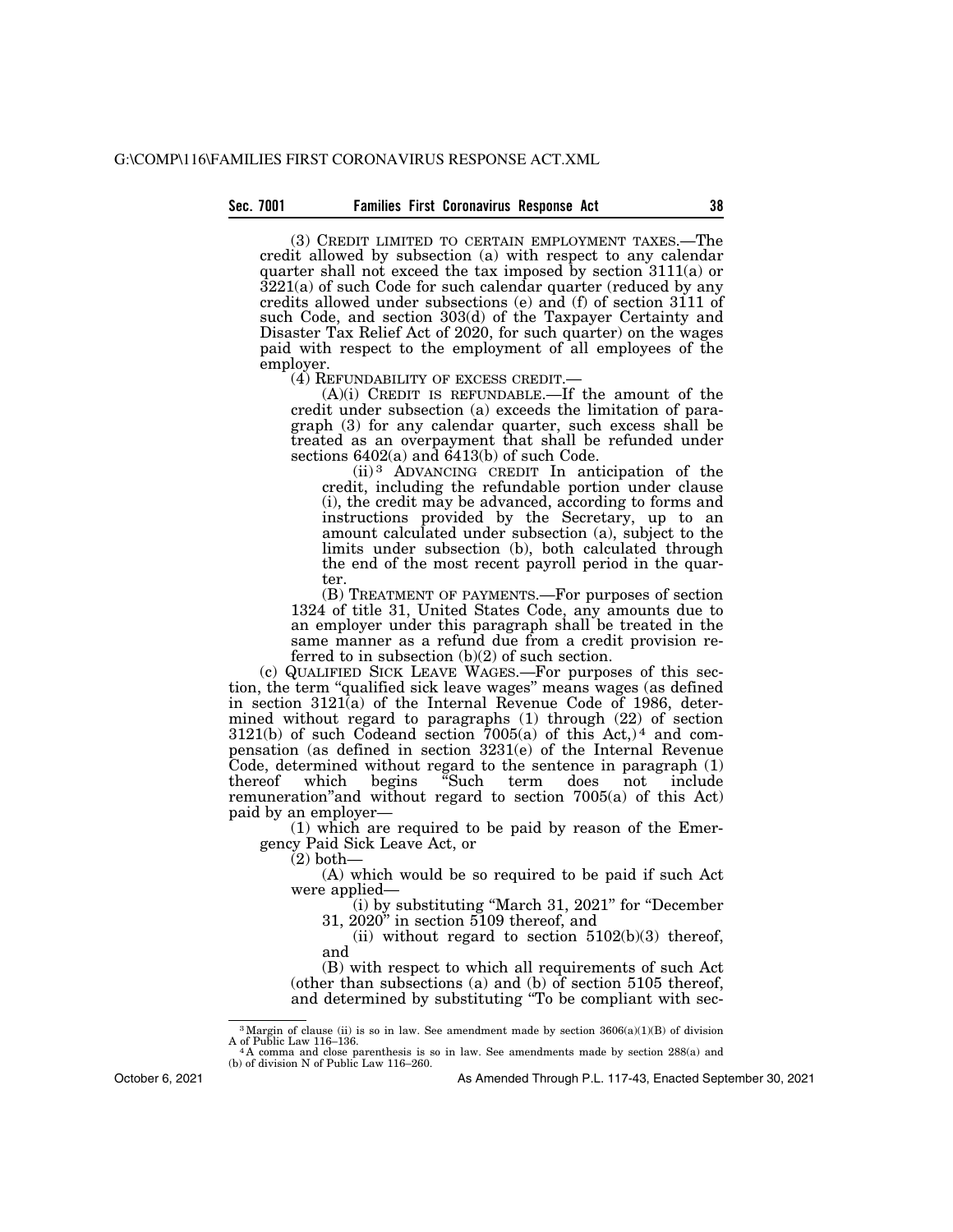tion 5102, an employer may not'' for ''It shall be unlawful for any employer to'' in section 5104 thereof) which would apply if so required are satisfied.

(d) ALLOWANCE OF CREDIT FOR CERTAIN HEALTH PLAN EX-PENSES.—

(1) IN GENERAL.—The amount of the credit allowed under subsection (a) shall be increased by so much of the employer's qualified health plan expenses as are properly allocable to the qualified sick leave wages for which such credit is so allowed.

(2) QUALIFIED HEALTH PLAN EXPENSES.—For purposes of this subsection, the term ''qualified health plan expenses'' means amounts paid or incurred by the employer to provide and maintain a group health plan (as defined in section 5000(b)(1) of the Internal Revenue Code of 1986), but only to the extent that such amounts are excluded from the gross income of employees by reason of section 106(a) of such Code.

(3) ALLOCATION RULES.—For purposes of this section, qualified health plan expenses shall be allocated to qualified sick leave wages in such manner as the Secretary of the Treasury (or the Secretary's delegate) may prescribe. Except as otherwise provided by the Secretary, such allocation shall be treated as properly made if made on the basis of being pro rata among covered employees and pro rata on the basis of periods of coverage (relative to the time periods of leave to which such wages relate).

(e) SPECIAL RULES.—

(1) DENIAL OF DOUBLE BENEFIT.—For purposes of chapter 1 of such Code, the gross income of the employer, for the taxable year which includes the last day of any calendar quarter with respect to which a credit is allowed under this section, shall be increased by the amount of such credit. Any wages taken into account in determining the credit allowed under this section shall not be taken into account for purposes of determining the credit allowed under section 45S of such Code.

(2) ELECTION NOT TO HAVE SECTION APPLY.—This section shall not apply with respect to any employer for any calendar quarter if such employer elects (at such time and in such manner as the Secretary of the Treasury (or the Secretary's delegate) may prescribe) not to have this section apply.

(3) CERTAIN TERMS.—Except as otherwise provided in this section, any term used in this section which is also used in chapter 21 of such Code shall have the same meaning as when used in such chapter.

(4) 5 CERTAIN GOVERNMENTAL EMPLOYERS.—This credit shall not apply to the Government of the United States, the government of any State or political subdivision thereof, or any agency or instrumentality of any of the foregoing.

(4) 5 REFERENCES TO RAILROAD RETIREMENT TAX.—Any reference in this section to the tax imposed by section 3221(a) of the Internal Revenue Code of 1986 shall be treated as a ref-

October 6, 2021

<sup>&</sup>lt;sup>5</sup>There are two paragraph  $(4)$ s' in law. The second paragraph  $(4)$  was added by section 288(c) of division N of Public Law 116–260.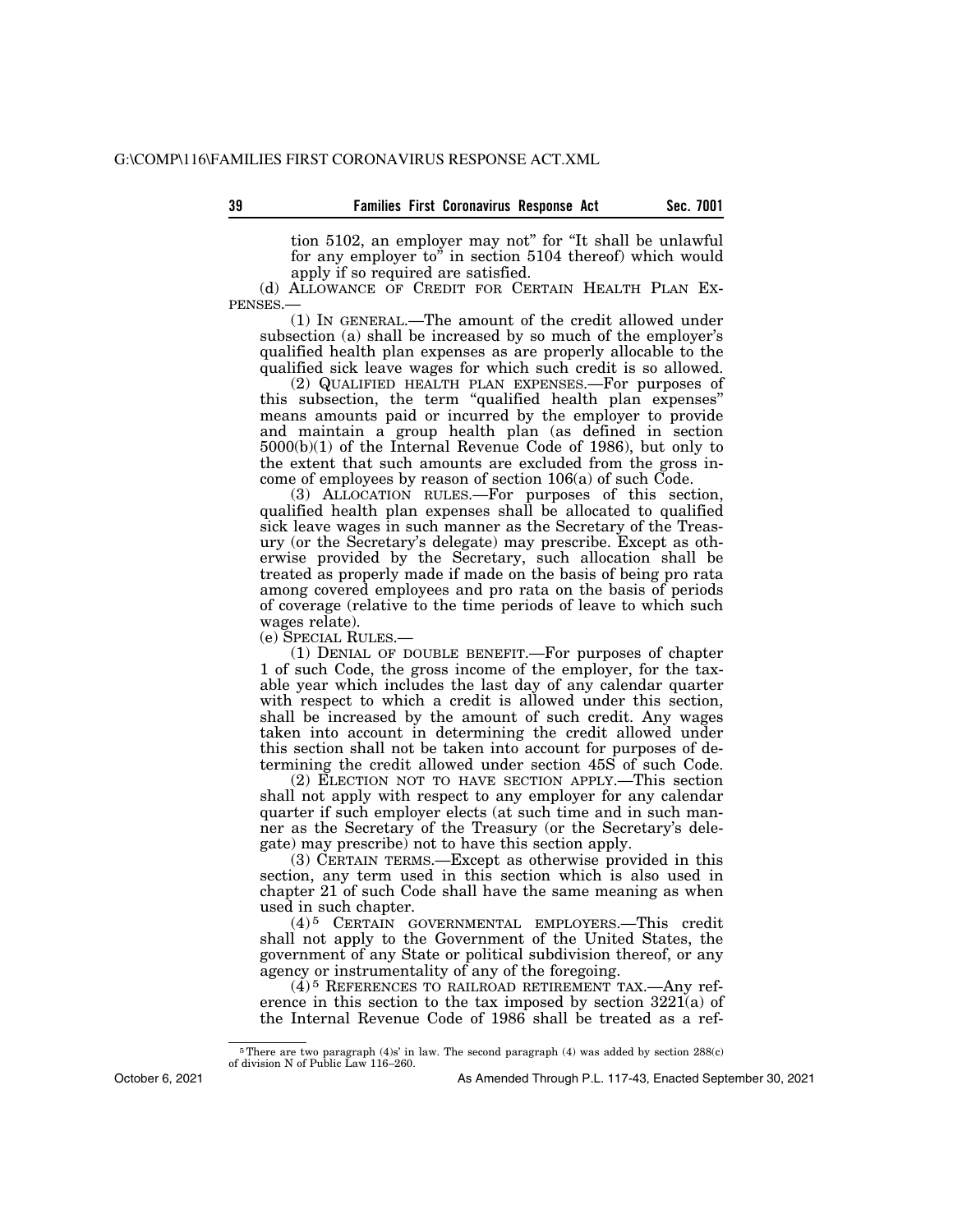erence to so much of such tax as is attributable to the rate in effect under section 3111(a) of such Code.

(f) REGULATIONS.—The Secretary of the Treasury (or the Secretary's delegate) shall prescribe such regulations or other guidance as may be necessary to carry out the purposes of this section, including—

(1) regulations or other guidance to prevent the avoidance of the purposes of the limitations under this section,

(2) regulations or other guidance to minimize compliance and record-keeping burdens under this section,

(3) regulations or other guidance providing for waiver of penalties for failure to deposit amounts in anticipation of the allowance of the credit allowed under this section,

(4) regulations or other guidance for recapturing the benefit of credits determined under this section in cases where there is a subsequent adjustment to the credit determined under subsection (a),

(5) regulations or other guidance to ensure that the wages taken into account under this section conform with the paid sick time required to be provided under the Emergency Paid Sick Leave Act, and

(6) regulations or other guidance to permit the advancement of the credit determined under subsection (a).

(g) APPLICATION OF SECTION.—This section shall apply only to wages paid with respect to the period beginning on a date selected by the Secretary of the Treasury (or the Secretary's delegate) which is during the 15-day period beginning on the date of the enactment of this Act, and ending on March 31, 2021.

(h) TRANSFERS TO FEDERAL OLD-AGE AND SURVIVORS INSUR- ANCE TRUST FUND.—There are hereby appropriated to the Federal Old-Age and Survivors Insurance Trust Fund and the Federal Disability Insurance Trust Fund established under section 201 of the Social Security Act (42 U.S.C. 401) and the Social Security Equivalent Benefit Account established under section 15A(a) of the Railroad Retirement Act of 1974 (45 U.S.C. 231n-1(a)) amounts equal to the reduction in revenues to the Treasury by reason of this section (without regard to this subsection). Amounts appropriated by the preceding sentence shall be transferred from the general fund at such times and in such manner as to replicate to the extent possible the transfers which would have occurred to such Trust Fund or Account had this section not been enacted.

(i) TREATMENT OF DEPOSITS.—The Secretary of the Treasury (or the Secretary's delegate) shall waive any penalty under section 6656 of the Internal Revenue Code of 1986 for any failure to make a deposit of the tax imposed by section 3111(a) or 3221(a) of such Code if the Secretary determines that such failure was due to the anticipation of the credit allowed under this section.

#### **SEC. 7002. [26 U.S.C. 1401 note] CREDIT FOR SICK LEAVE FOR CERTAIN SELF-EMPLOYED INDIVIDUALS.**

(a) CREDIT AGAINST SELF-EMPLOYMENT TAX.—In the case of an eligible self-employed individual, there shall be allowed as a credit against the tax imposed by subtitle A of the Internal Revenue Code of 1986 for any taxable year an amount equal to the qualified sick leave equivalent amount with respect to the individual.

As Amended Through P.L. 117-43, Enacted September 30, 2021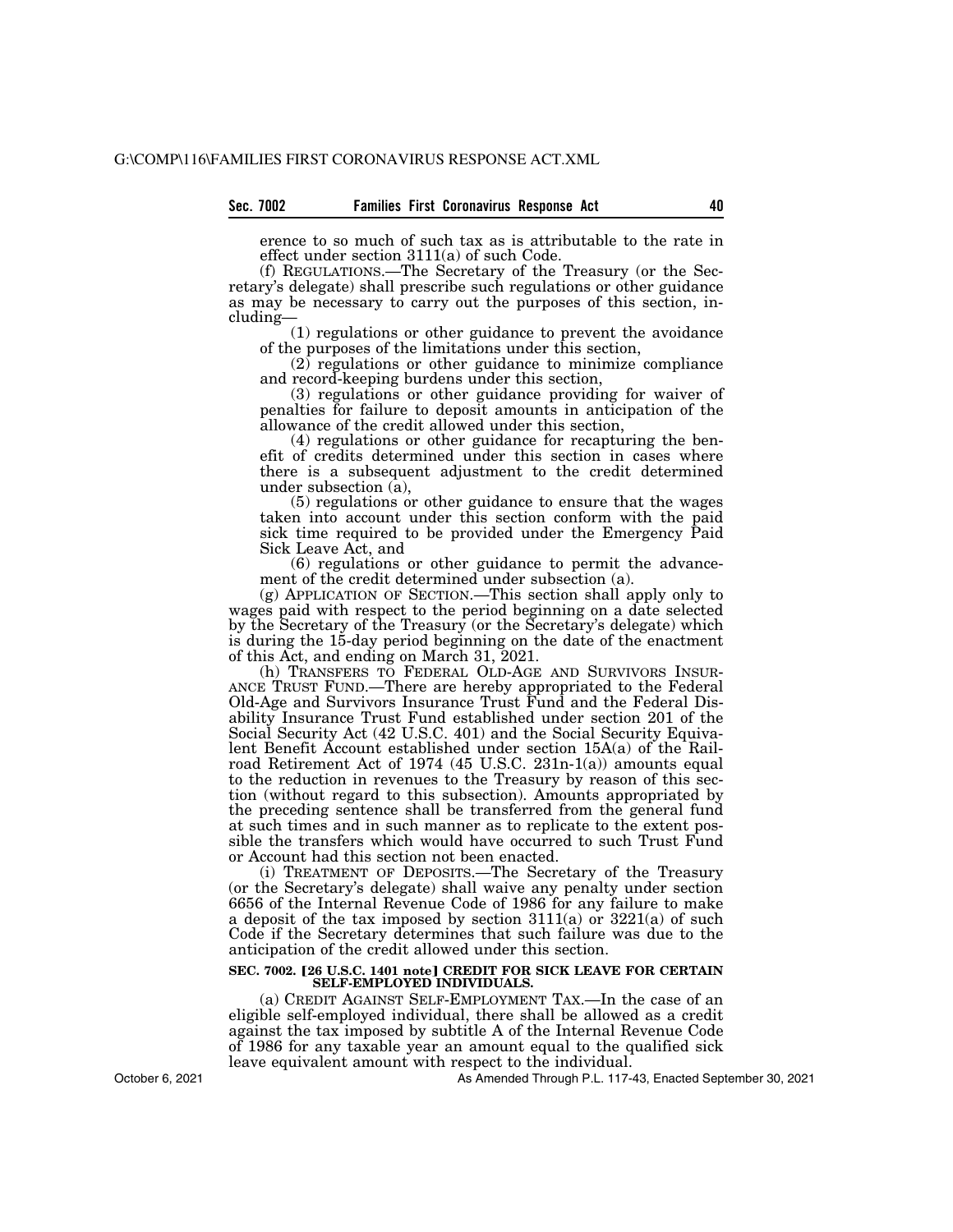(b) ELIGIBLE SELF-EMPLOYED INDIVIDUAL.—For purposes of this section, the term ''eligible self-employed individual'' means an individual who—

(1) regularly carries on any trade or business within the meaning of section 1402 of such Code, and

(2) either—

(A) would be entitled to receive paid leave during the taxable year pursuant to the Emergency Paid Sick Leave Act if the individual were an employee of an employer (other than himself or herself), or

(B) would be so entitled if—

(i) such Act were applied by substituting ''March 31, 2021'' for ''December 31, 2020'' in section 5109 thereof, and

(ii) the individual were an employee of an employer (other than himself or herself).

(c) QUALIFIED SICK LEAVE EQUIVALENT AMOUNT.—For purposes of this section—

(1) IN GENERAL.—The term ''qualified sick leave equivalent amount'' means, with respect to any eligible self-employed individual, an amount equal to—

(A) the number of days during the taxable year (but not more than the applicable number of days) that the individual is unable to perform services in any trade or business referred to in section 1402 of such Code for a reason with respect to which such individual would be entitled to receive sick leave as described in subsection (b), multiplied by

(B) the lesser of—

(i) \$200 (\$511 in the case of any day of paid sick time described in paragraph  $(1)$ ,  $(2)$ , or  $(3)$  of section 5102(a) of the Emergency Paid Sick Leave Act), or

(ii) 67 percent (100 percent in the case of any day of paid sick time described in paragraph  $(1)$ ,  $(2)$ , or  $(3)$ of section 5102(a) of the Emergency Paid Sick Leave Act) of the average daily self-employment income of the individual for the taxable year.

(2) AVERAGE DAILY SELF-EMPLOYMENT INCOME.—For purposes of this subsection, the term ''average daily self-employment income'' means an amount equal to—

(A) the net earnings from self-employment of the individual for the taxable year, divided by

(B) 260.

(3) APPLICABLE NUMBER OF DAYS.—For purposes of this subsection, the term "applicable number of days" means, with respect to any taxable year, the excess (if any) of 10 days over the number of days taken into account under paragraph  $(1)(A)$ in all preceding taxable years.

(4) ELECTION TO USE PRIOR YEAR NET EARNINGS FROM SELF-EMPLOYMENT INCOME.—In the case of an individual who elects (at such time and in such manner as the Secretary, or the Secretary's delegate, may provide) the application of this paragraph, paragraph  $(2)(A)$  shall be applied by substituting "the prior taxable year" for "the taxable year".

As Amended Through P.L. 117-43, Enacted September 30, 2021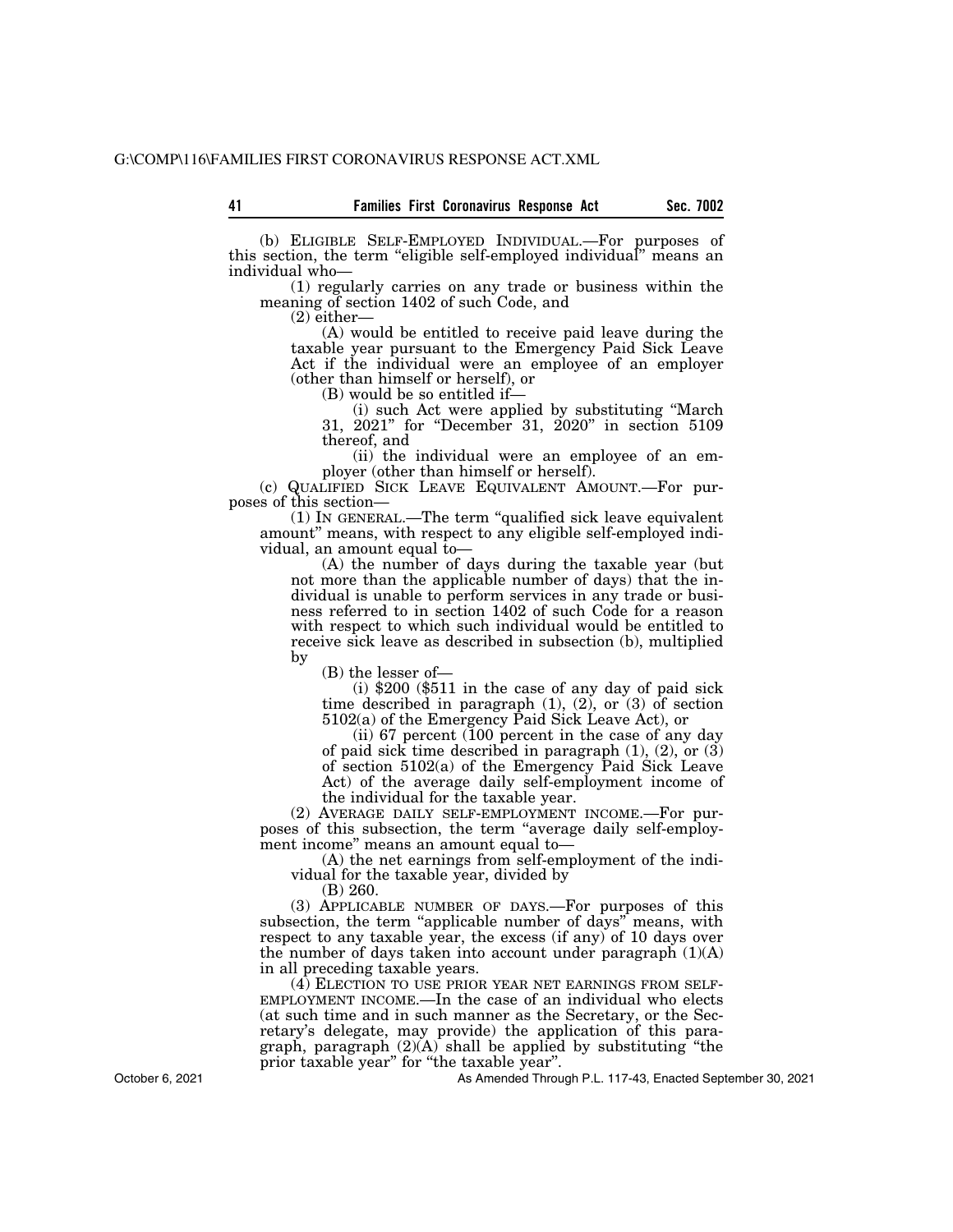(d) SPECIAL RULES.—<br>
(1) CREDIT REFUNDABLE.—<br>
(A) IN GENERAL.—The credit determined under this section shall be treated as a credit allowed to the taxpayer under subpart C of part IV of subchapter A of chapter 1 of such Code.

(B) TREATMENT OF PAYMENTS.—For purposes of section 1324 of title 31, United States Code, any refund due from the credit determined under this section shall be treated in the same manner as a refund due from a credit provision referred to in subsection (b)(2) of such section.

(2) DOCUMENTATION.—No credit shall be allowed under this section unless the individual maintains such documentation as the Secretary of the Treasury (or the Secretary's delegate) may prescribe to establish such individual as an eligible self-employed individual.

(3) DENIAL OF DOUBLE BENEFIT.—In the case of an individual who receives wages (as defined in section 3121(a) of the Internal Revenue Code of 1986) or compensation (as defined in section 3231(e) of the Internal Revenue Code) paid by an employer which are required to be paid by reason of the Emergency Paid Sick Leave Act, the qualified sick leave equivalent amount otherwise determined under subsection (c) shall be reduced (but not below zero) to the extent that the sum of the amount described in such subsection and in section  $7001(b)(1)$ exceeds \$2,000 (\$5,110 in the case of any day any portion of which is paid sick time described in paragraph (1), (2), or (3) of section 5102(a) of the Emergency Paid Sick Leave Act).

(4) CERTAIN TERMS.—Any term used in this section which is also used in chapter 2 of the Internal Revenue Code of 1986 shall have the same meaning as when used in such chapter.

(e) APPLICATION OF SECTION.—Only days occurring during the period beginning on a date selected by the Secretary of the Treasury (or the Secretary's delegate) which is during the 15-day period beginning on the date of the enactment of this Act, and ending on March 31, 2021, may be taken into account under subsection  $(c)(1)(A).$ 

(f) APPLICATION OF CREDIT IN CERTAIN POSSESSIONS.—

(1) PAYMENTS TO POSSESSIONS WITH MIRROR CODE TAX SYS-TEMS.—The Secretary of the Treasury (or the Secretary's delegate) shall pay to each possession of the United States which has a mirror code tax system amounts equal to the loss (if any) to that possession by reason of the application of the provisions of this section. Such amounts shall be determined by the Secretary of the Treasury (or the Secretary's delegate) based on information provided by the government of the respective possession.

(2) PAYMENTS TO OTHER POSSESSIONS.—The Secretary of the Treasury (or the Secretary's delegate) shall pay to each possession of the United States which does not have a mirror code tax system amounts estimated by the Secretary of the Treasury (or the Secretary's delegate) as being equal to the aggregate benefits (if any) that would have been provided to residents of such possession by reason of the provisions of this sec-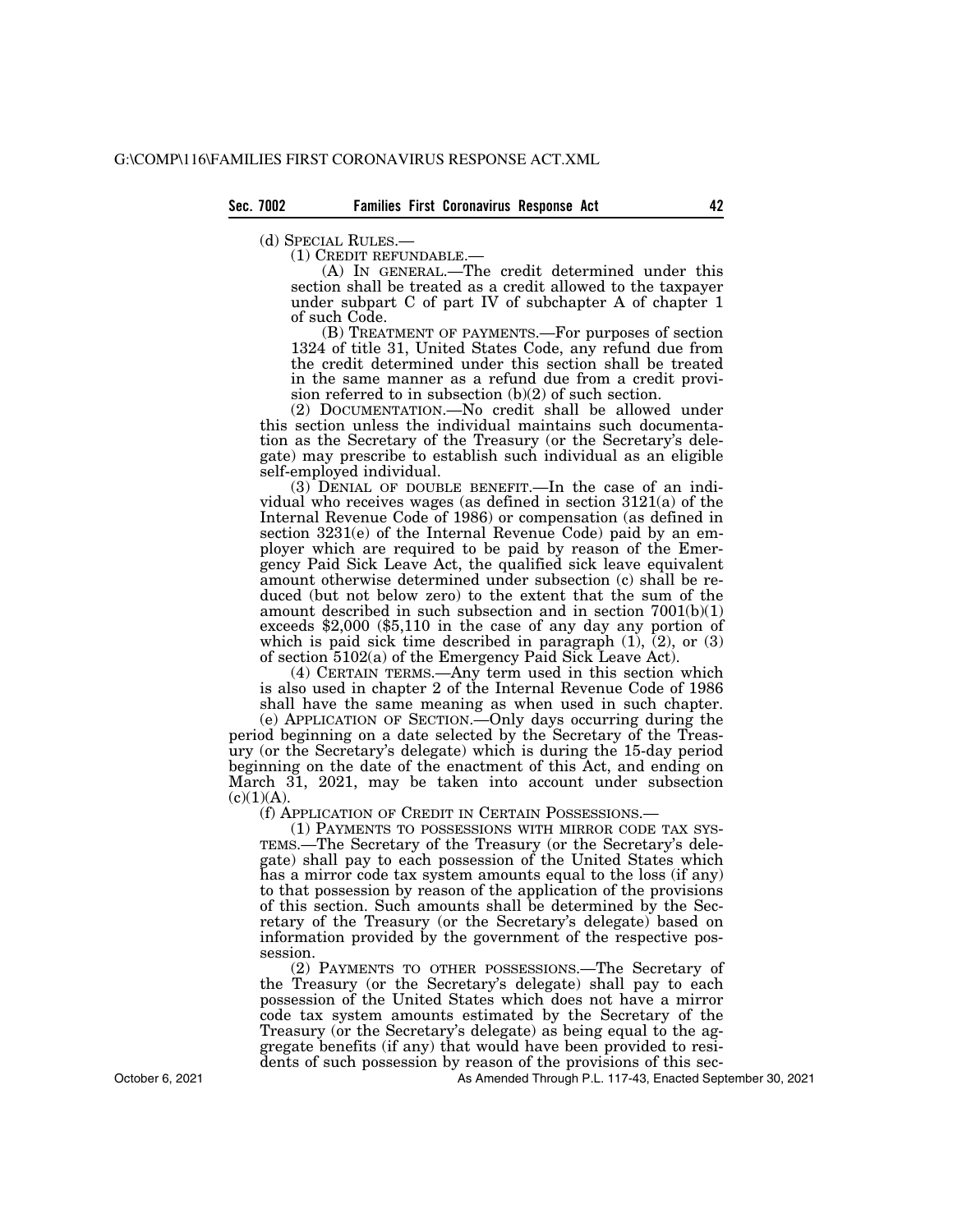tion if a mirror code tax system had been in effect in such possession. The preceding sentence shall not apply unless the respective possession has a plan, which has been approved by the Secretary of the Treasury (or the Secretary's delegate), under which such possession will promptly distribute such payments to its residents.

(3) MIRROR CODE TAX SYSTEM.—For purposes of this section, the term ''mirror code tax system'' means, with respect to any possession of the United States, the income tax system of such possession if the income tax liability of the residents of such possession under such system is determined by reference to the income tax laws of the United States as if such possession were the United States.

(4) TREATMENT OF PAYMENTS.—For purposes of section 1324 of title 31, United States Code, the payments under this section shall be treated in the same manner as a refund due from a credit provision referred to in subsection (b)(2) of such section.

(g) REGULATIONS.—The Secretary of the Treasury (or the Secretary's delegate) shall prescribe such regulations or other guidance as may be necessary to carry out the purposes of this section, including—

(1) regulations or other guidance to effectuate the purposes of this Act, and

(2) regulations or other guidance to minimize compliance and record-keeping burdens under this section.

# SEC. 7003. [26 U.S.C. 3111 note] PAYROLL CREDIT FOR REQUIRED PAID **FAMILY LEAVE.**

(a) IN GENERAL.—In the case of an employer, there shall be allowed as a credit against the tax imposed by section 3111(a) or 3221(a) of the Internal Revenue Code of 1986 for each calendar quarter an amount equal to 100 percent of the qualified family leave wages paid by such employer with respect to such calendar quarter.<br>(b) LIMITATIONS AND REFUNDABILITY.—

 $(1)$  WAGES TAKEN INTO ACCOUNT.—The amount of qualified family leave wages taken into account under subsection (a) with respect to any individual shall not exceed—

(A) for any day (or portion thereof) for which the indi- vidual is paid qualified family leave wages, \$200, and

 $(B)$  in the aggregate with respect to all calendar quar-<br>ters, \$10,000.

(2) CREDIT LIMITED TO CERTAIN EMPLOYMENT TAXES.—The credit allowed by subsection (a) with respect to any calendar quarter shall not exceed the tax imposed by section 3111(a) or 3221(a) of such Code for such calendar quarter (reduced by any credits allowed under subsections (e) and (f) of section 3111 of such Code, section 7001 of this Act, and section 303(d) of the Taxpayer Certainty and Disaster Tax Relief Act of 2020, for such quarter) on the wages paid with respect to the employment of all employees of the employer.

(3) REFUNDABILITY OF EXCESS CREDIT.—(A) CREDIT IS RE-FUNDABLE.—If the amount of the credit under subsection (a) exceeds the limitation of paragraph (2) for any calendar quar-

As Amended Through P.L. 117-43, Enacted September 30, 2021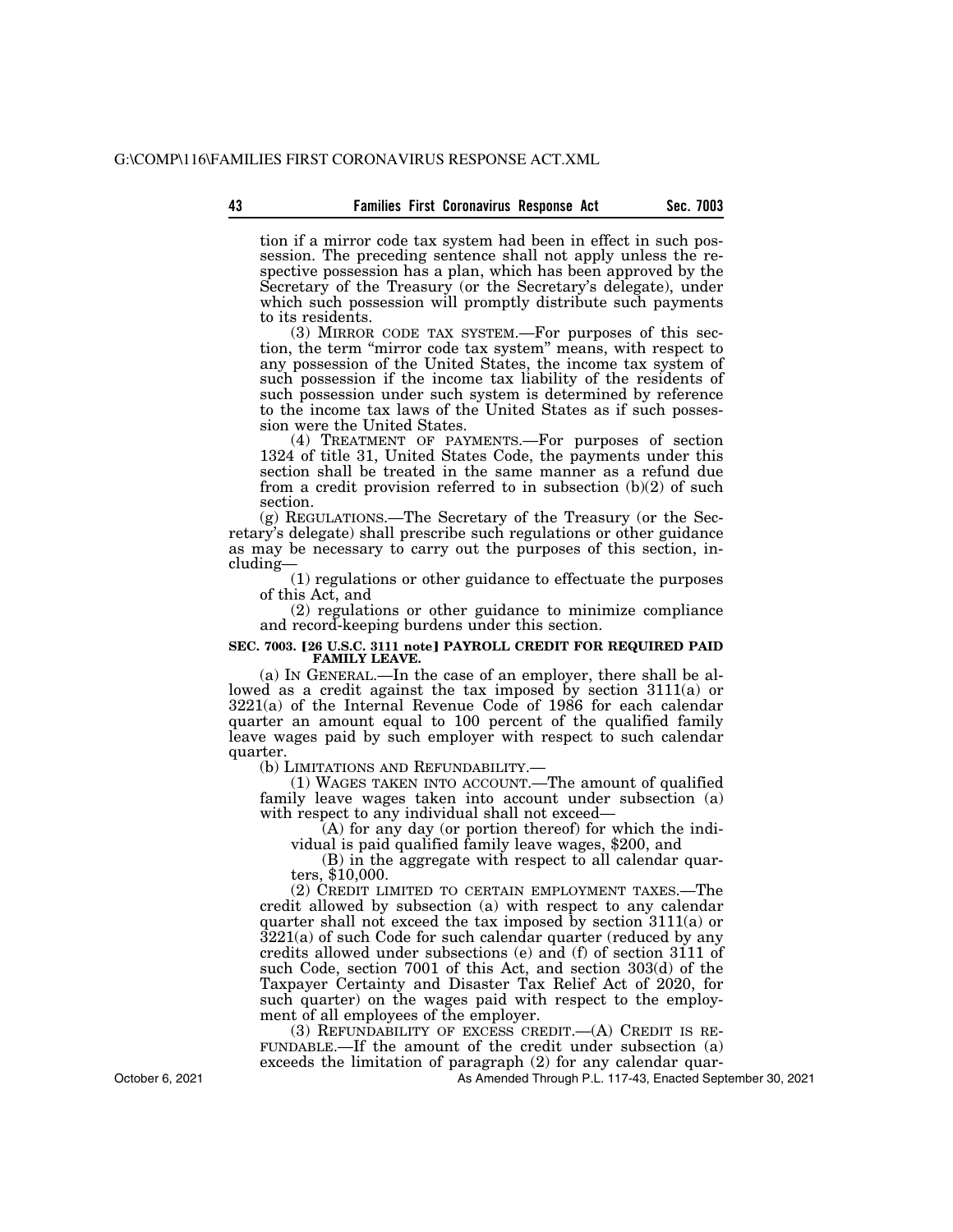#### **Sec. 7003 Families First Coronavirus Response Act 44**

ter, such excess shall be treated as an overpayment that shall be refunded under sections 6402(a) and 6413(b) of such Code. (B) 6 ADVANCING CREDIT.—In anticipation of the credit,

including the refundable portion under subparagraph (A), the credit may be advanced, according to forms and instructions provided by the Secretary, up to an amount calculated under subsection (a), subject to the limits under subsection (b), both calculated through the end of the most recent payroll period in the quarter.

(c) QUALIFIED FAMILY LEAVE WAGES.—For purposes of this section, the term ''qualified family leave wages'' means wages (as defined in section  $3121(a)$  of such Code<sup>7</sup>) and compensation (as defined in section 3231(e) of the Internal Revenue Code, determined without regard to the sentence in paragraph (1) thereof which begins ''Such term does not include remuneration'' and without regard to section 7005(a) of this Act) paid by an employer—

(1) which are required to be paid by reason of the Emergency Family and Medical Leave Expansion Act (including the amendments made by such Act), or

(2) both—

(A) which would be so required to be paid if section  $102(a)(1)(F)$  of the Family and Medical Leave Act of 1993, as amended by the Emergency Family and Medical Leave Expansion Act, were applied by substituting ''March 31, 2021'' for ''December 31, 2020'', and

(B) with respect to which all requirements of the Family and Medical Leave Act of 1993 (other than section 107 thereof, and determined by substituting ''To be compliant with section  $102(a)(1)(F)$ , an employer may not" for "It shall be unlawful for any employer to" each place it appears in subsection (a) of section 105 thereof, by substituting ''made unlawful in this title or described in this section" for "made unlawful by this title" in paragraph  $(2)$ of such subsection, and by substituting ''To be compliant with section  $102(a)(1)(F)$ , an employer may not" for "It shall be unlawful for any person to" in subsection (b) of such section) which relate to such section  $102(a)(1)(F)$ , and which would apply if so required, are satisfied.

(d) ALLOWANCE OF CREDIT FOR CERTAIN HEALTH PLAN EX-PENSES.—

(1) IN GENERAL.—The amount of the credit allowed under subsection (a) shall be increased by so much of the employer's qualified health plan expenses as are properly allocable to the qualified family leave wages for which such credit is so allowed.

(2) QUALIFIED HEALTH PLAN EXPENSES.—For purposes of this subsection, the term ''qualified health plan expenses''

October 6, 2021

 $^6$ Margin of subparagraph (B) is so in law. See amendment made by section 3606(b)(1)(B) of division A of Public Law 116–136.

division A of Public Law 116–136.<br>
<sup>7</sup> Section 288(a)(1)(A) and (b)(1) of division N of Public Law 116–260 provides for amendments<br>
by inserting ", determined without regard to paragraphs (1) through (22) of section 3121(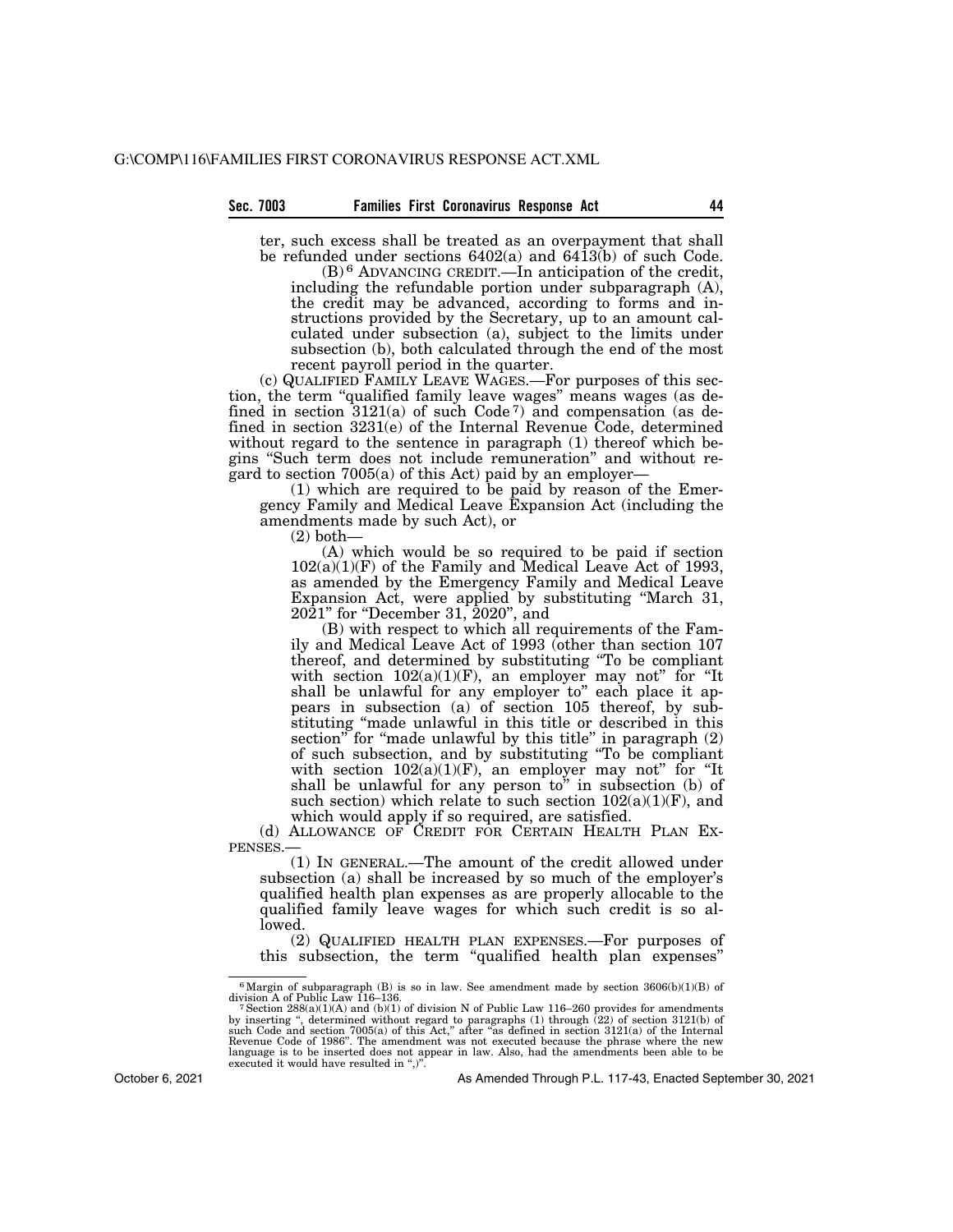means amounts paid or incurred by the employer to provide and maintain a group health plan (as defined in section 5000(b)(1) of the Internal Revenue Code of 1986), but only to the extent that such amounts are excluded from the gross income of employees by reason of section 106(a) of such Code.

(3) ALLOCATION RULES.—For purposes of this section, qualified health plan expenses shall be allocated to qualified family leave wages in such manner as the Secretary of the Treasury (or the Secretary's delegate) may prescribe. Except as otherwise provided by the Secretary, such allocation shall be treated as properly made if made on the basis of being pro rata among covered employees and pro rata on the basis of periods of coverage (relative to the time periods of leave to which such wages relate).

(e) SPECIAL RULES.—

(1) DENIAL OF DOUBLE BENEFIT.—For purposes of chapter 1 of such Code, the gross income of the employer, for the taxable year which includes the last day of any calendar quarter with respect to which a credit is allowed under this section, shall be increased by the amount of such credit. Any wages taken into account in determining the credit allowed under this section shall not be taken into account for purposes of determining the credit allowed under section 45S of such Code.

(2) ELECTION NOT TO HAVE SECTION APPLY.—This section shall not apply with respect to any employer for any calendar quarter if such employer elects (at such time and in such manner as the Secretary of the Treasury (or the Secretary's delegate) may prescribe) not to have this section apply.

(3) CERTAIN TERMS.—Except as otherwise provided in this section, any term used in this section which is also used in chapter 21 of such Code shall have the same meaning as when used in such chapter.

(4) 8 CERTAIN GOVERNMENTAL EMPLOYERS.—This credit shall not apply to the Government of the United States, the government of any State or political subdivision thereof, or any agency or instrumentality of any of the foregoing.

(4) 8 REFERENCES TO RAILROAD RETIREMENT TAX.—Any reference in this section to the tax imposed by section 3221(a) of the Internal Revenue Code of 1986 shall be treated as a reference to so much of such tax as is attributable to the rate in effect under section 3111(a) of such Code.

(f) REGULATIONS.—The Secretary of the Treasury (or the Secretary's delegate) shall prescribe such regulations or other guidance as may be necessary to carry out the purposes of this section, including—

(1) regulations or other guidance to prevent the avoidance of the purposes of the limitations under this section,

(2) regulations or other guidance to minimize compliance and record-keeping burdens under this section,

October 6, 2021

<sup>8</sup>There are two paragraph (4)s' in law. The second paragraph (4) was added by section 288(c) of division N of Public Law 116–260.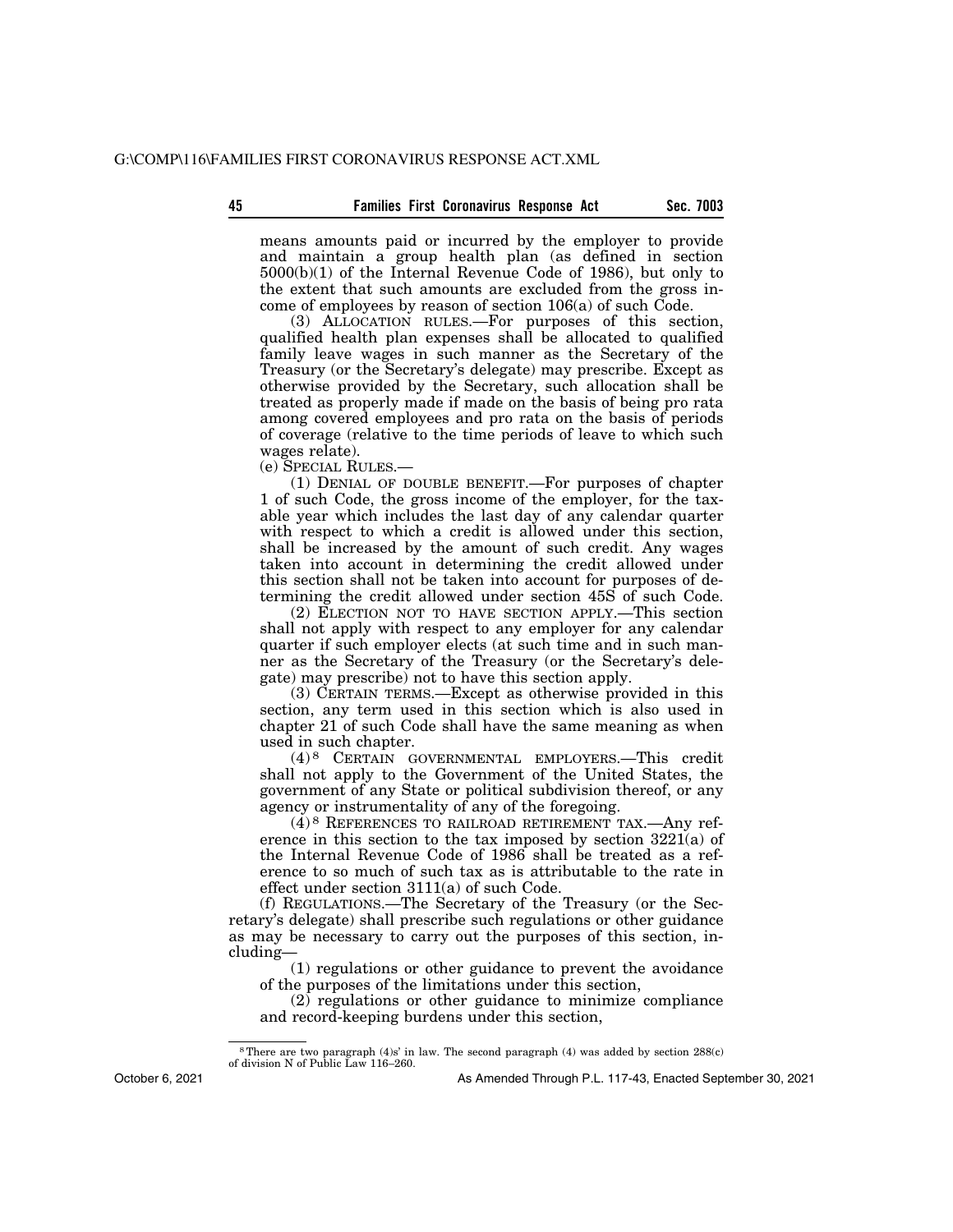(3) regulations or other guidance providing for waiver of penalties for failure to deposit amounts in anticipation of the allowance of the credit allowed under this section,

(4) regulations or other guidance for recapturing the benefit of credits determined under this section in cases where there is a subsequent adjustment to the credit determined under subsection (a),

(5) regulations or other guidance to ensure that the wages taken into account under this section conform with the paid leave required to be provided under the Emergency Family and Medical Leave Expansion Act (including the amendments made by such Act), and

(6) regulations or other guidance to permit the advancement of the credit determined under subsection (a).

(g) APPLICATION OF SECTION.—This section shall apply only to wages paid with respect to the period beginning on a date selected by the Secretary of the Treasury (or the Secretary's delegate) which is during the 15-day period beginning on the date of the enactment of this Act, and ending on March 31, 2021.

(h) TRANSFERS TO FEDERAL OLD-AGE AND SURVIVORS INSUR- ANCE TRUST FUND.—There are hereby appropriated to the Federal Old-Age and Survivors Insurance Trust Fund and the Federal Disability Insurance Trust Fund established under section 201 of the Social Security Act (42 U.S.C. 401) and the Social Security Equivalent Benefit Account established under section 15A(a) of the Railroad Retirement Act of 1974 (45 U.S.C. 231n-1(a)) amounts equal to the reduction in revenues to the Treasury by reason of this section (without regard to this subsection). Amounts appropriated by the preceding sentence shall be transferred from the general fund at such times and in such manner as to replicate to the extent possible the transfers which would have occurred to such Trust Fund or Account had this section not been enacted.

(i) TREATMENT OF DEPOSITS.—The Secretary of the Treasury (or the Secretary's delegate) shall waive any penalty under section 6656 of the Internal Revenue Code of 1986 for any failure to make a deposit of the tax imposed by section 3111(a) or 3221(a) of such Code if the Secretary determines that such failure was due to the anticipation of the credit allowed under this section.

#### SEC. 7004. [26 U.S.C. 1401 note] CREDIT FOR FAMILY LEAVE FOR CER-**TAIN SELF-EMPLOYED INDIVIDUALS.**

(a) CREDIT AGAINST SELF-EMPLOYMENT TAX.—In the case of an eligible self-employed individual, there shall be allowed as a credit against the tax imposed by subtitle A of the Internal Revenue Code of 1986 for any taxable year an amount equal to 100 percent of the qualified family leave equivalent amount with respect to the individual.

(b) ELIGIBLE SELF-EMPLOYED INDIVIDUAL.—For purposes of this section, the term ''eligible self-employed individual'' means an individual who—

(1) regularly carries on any trade or business within the meaning of section 1402 of such Code, and

 $(2)$  either-

(A) would be entitled to receive paid leave during the

taxable year pursuant to the Emergency Family and Med-

As Amended Through P.L. 117-43, Enacted September 30, 2021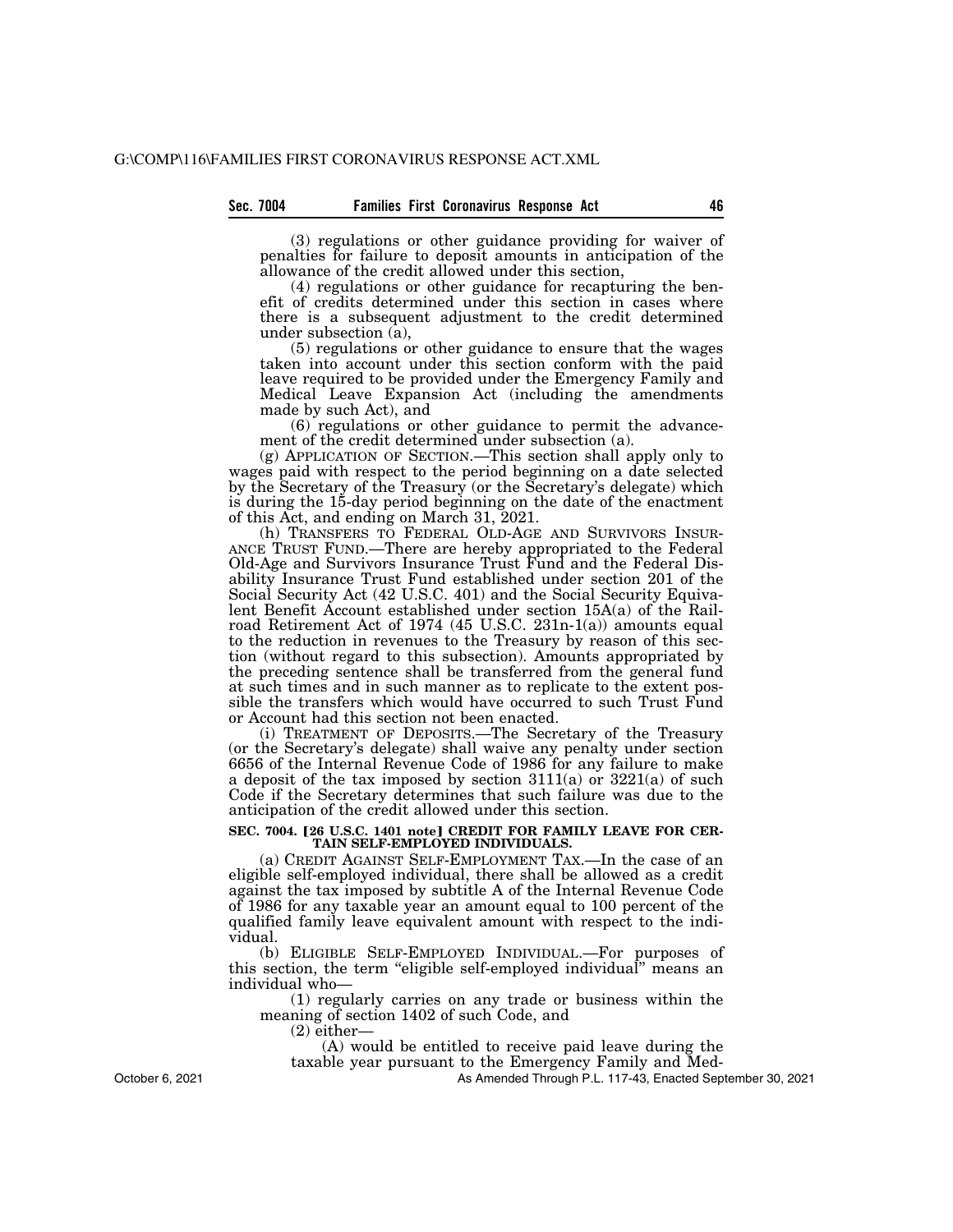ical Leave Expansion Act if the individual were an employee of an employer (other than himself or herself), or

(B) would be so entitled if—

(i) section  $102(a)(1)(F)$  of the Family and Medical Leave Act of 1993, as amended by the Emergency Family and Medical Leave Expansion Act, were applied by substituting ''March 31, 2021'' for ''December 31, 2020'', and

(ii) the individual were an employee of an employer (other than himself or herself).

(c) QUALIFIED FAMILY LEAVE EQUIVALENT AMOUNT.—For purposes of this section—

(1) IN GENERAL.—The term ''qualified family leave equivalent amount'' means, with respect to any eligible self-employed individual, an amount equal to the product of—

(A) the number of days (not to exceed 50) during the taxable year that the individual is unable to perform services in any trade or business referred to in section 1402 of such Code for a reason with respect to which such individual would be entitled to receive paid leave as described in subsection (b), multiplied by

(B) the lesser of—

(i) 67 percent of the average daily self-employment income of the individual for the taxable year, or

(ii) \$200.

(2) AVERAGE DAILY SELF-EMPLOYMENT INCOME.—For purposes of this subsection, the term ''average daily self-employment income'' means an amount equal to—

(A) the net earnings from self-employment income of the individual for the taxable year, divided by

(B) 260.

(4) 9 ELECTION TO USE PRIOR YEAR NET EARNINGS FROM SELF-EMPLOYMENT INCOME.—In the case of an individual who elects (at such time and in such manner as the Secretary, or the Secretary's delegate, may provide) the application of this paragraph, paragraph (2)(A) shall be applied by substituting ''the prior taxable year'' for ''the taxable year''.

(d) SPECIAL RULES.— (1) CREDIT REFUNDABLE.—

(A) IN GENERAL.—The credit determined under this section shall be treated as a credit allowed to the taxpayer under subpart C of part IV of subchapter A of chapter 1 of such Code.

(B) TREATMENT OF PAYMENTS.—For purposes of section 1324 of title 31, United States Code, any refund due from the credit determined under this section shall be treated in the same manner as a refund due from a credit provision referred to in subsection  $(b)(2)$  of such section.

(2) DOCUMENTATION.—No credit shall be allowed under this section unless the individual maintains such documentation as the Secretary of the Treasury (or the Secretary's dele-

9There is no paragraph (3) in law.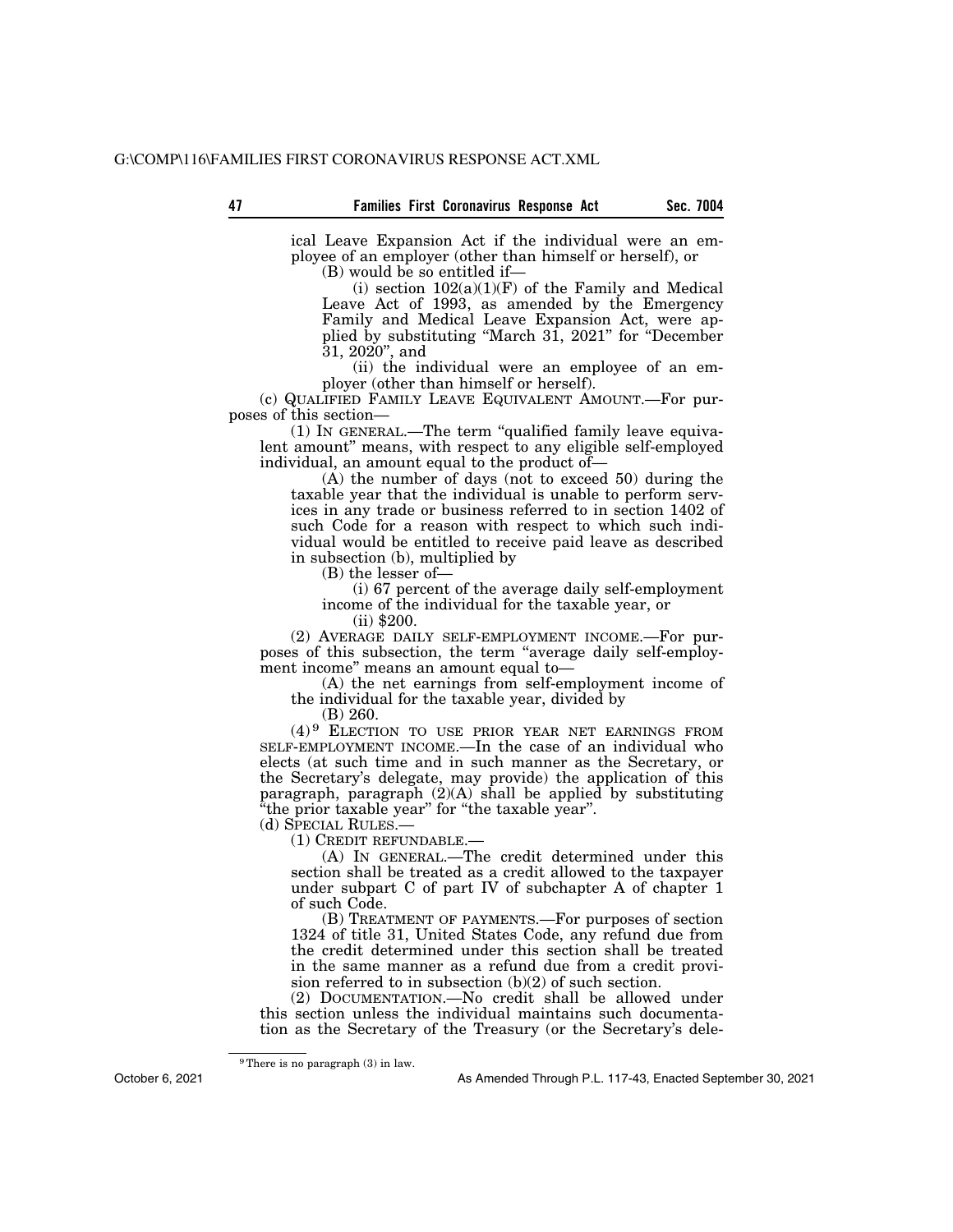#### **Sec. 7004 Families First Coronavirus Response Act 48**

gate) may prescribe to establish such individual as an eligible self-employed individual.

(3) DENIAL OF DOUBLE BENEFIT.—In the case of an individual who receives wages (as defined in section 3121(a) of the Internal Revenue Code of 1986) or compensation (as defined in section 3231(e) of the Internal Revenue Code) paid by an employer which are required to be paid by reason of the Emergency Family and Medical Leave Expansion Act, the qualified family leave equivalent amount otherwise described in subsection (c) shall be reduced (but not below zero) to the extent that the sum of the amount described in such subsection and in section 7003(b)(1) exceeds \$10,000.

(4) CERTAIN TERMS.—Any term used in this section which is also used in chapter 2 of the Internal Revenue Code of 1986 shall have the same meaning as when used in such chapter.

(5) REFERENCES TO EMERGENCY FAMILY AND MEDICAL LEAVE EXPANSION ACT.—Any reference in this section to the Emergency Family and Medical Leave Expansion Act shall be treated as including a reference to the amendments made by such Act.

(e) APPLICATION OF SECTION.—Only days occurring during the period beginning on a date selected by the Secretary of the Treasury (or the Secretary's delegate) which is during the 15-day period beginning on the date of the enactment of this Act, and ending on March 31, 2021, may be taken into account under subsection  $(c)(1)(A).$ 

(f) APPLICATION OF CREDIT IN CERTAIN POSSESSIONS.—<br>(1) PAYMENTS TO POSSESSIONS WITH MIRROR CODE TAX SYS-TEMS.—The Secretary of the Treasury (or the Secretary's delegate) shall pay to each possession of the United States which has a mirror code tax system amounts equal to the loss (if any) to that possession by reason of the application of the provisions of this section. Such amounts shall be determined by the Secretary of the Treasury (or the Secretary's delegate) based on information provided by the government of the respective possession.

(2) PAYMENTS TO OTHER POSSESSIONS.—The Secretary of the Treasury (or the Secretary's delegate) shall pay to each possession of the United States which does not have a mirror code tax system amounts estimated by the Secretary of the Treasury (or the Secretary's delegate) as being equal to the aggregate benefits (if any) that would have been provided to residents of such possession by reason of the provisions of this section if a mirror code tax system had been in effect in such possession. The preceding sentence shall not apply unless the respective possession has a plan, which has been approved by the Secretary of the Treasury (or the Secretary's delegate), under which such possession will promptly distribute such payments to its residents.

(3) MIRROR CODE TAX SYSTEM.—For purposes of this section, the term ''mirror code tax system'' means, with respect to any possession of the United States, the income tax system of such possession if the income tax liability of the residents of such possession under such system is determined by reference

As Amended Through P.L. 117-43, Enacted September 30, 2021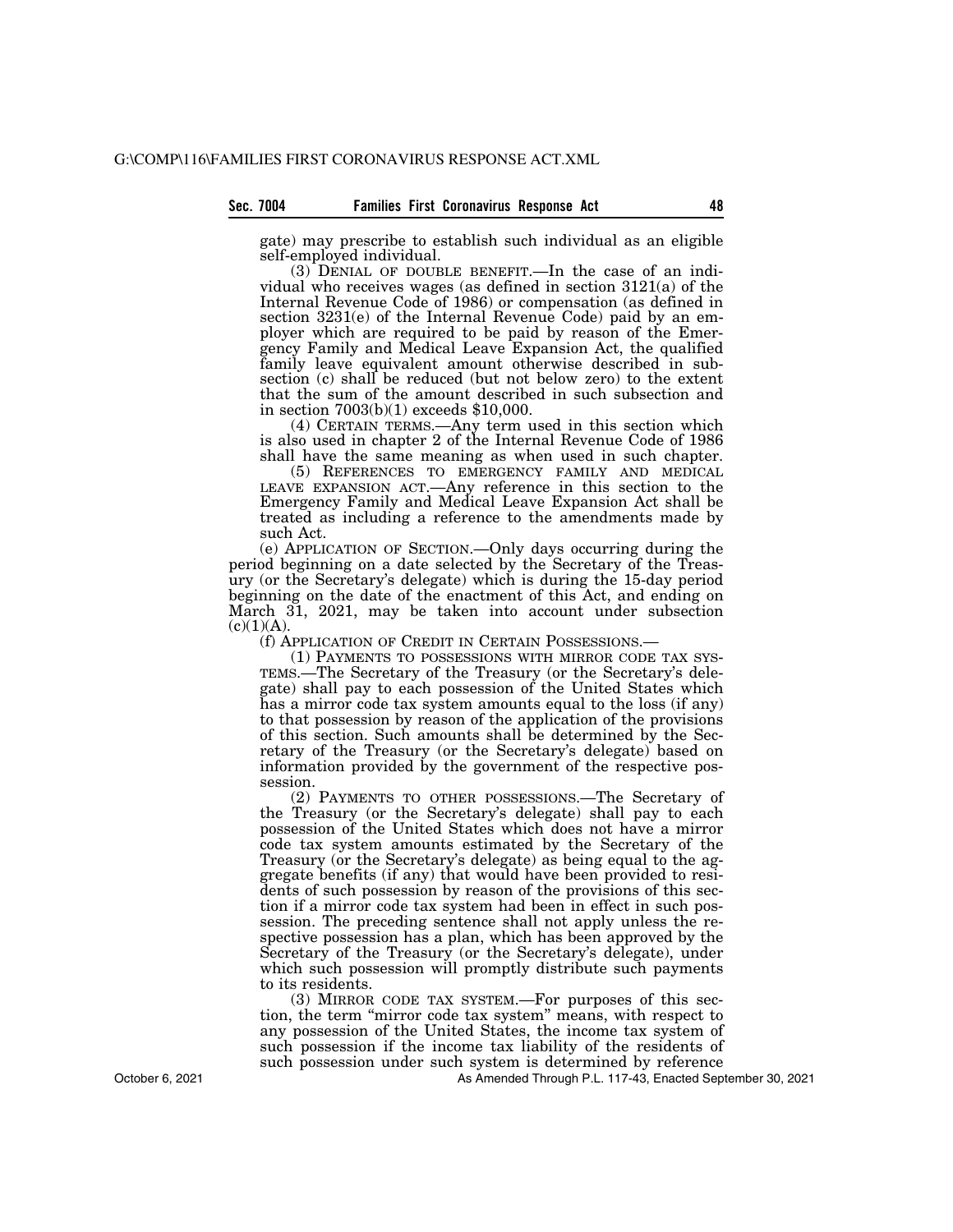to the income tax laws of the United States as if such possession were the United States.

(4) TREATMENT OF PAYMENTS.—For purposes of section 1324 of title 31, United States Code, the payments under this section shall be treated in the same manner as a refund due from a credit provision referred to in subsection  $(b)(2)$  of such section.

(e) REGULATIONS.—The Secretary of the Treasury (or the Secretary's delegate) shall prescribe such regulations or other guidance as may be necessary to carry out the purposes of this section, including—

(1) regulations or other guidance to prevent the avoidance of the purposes of this Act, and

 $(2)$  regulations or other guidance to minimize compliance and record-keeping burdens under this section.

#### SEC. 7005. [26 U.S.C. 3111 note] SPECIAL RULE RELATED TO TAX ON **EMPLOYERS.**

(a) IN GENERAL.—Any wages required to be paid by reason of the Emergency Paid Sick Leave Act and the Emergency Family and Medical Leave Expansion Act (or, in the case of wages paid after December 31, 2020, and before April 1, 2021, with respect to which a credit is allowed under section 7001 or 7003) shall not be considered wages for purposes of section 3111(a) of the Internal Revenue Code of 1986 or compensation for purposes of section 3221(a) of such Code. Any reference in this subsection to the tax imposed by section 3221(a) of such Code shall be treated as a reference to so much of the tax as is attributable to the rate in effect under section 3111(a) of such Code.<br>(b) ALLOWANCE OF CREDIT FOR HOSPITAL INSURANCE TAXES.—

(1) IN GENERAL.—The credit allowed by section 7001 and the credit allowed by section 7003 shall each be increased by the amount of the tax imposed by section 3111(b) of the Internal Revenue Code of 1986 and so much of the taxes imposed under section 3221(a) of such Code as are attributable to the rate in effect under section 3111(b) of such Code on qualified sick leave wages, or qualified family leave wages, for which credit is allowed under such section 7001 or 7003 (respectively).

(2) DENIAL OF DOUBLE BENEFIT.—For denial of double benefit with respect to the credit increase under paragraph (1), see sections  $7001(e)(1)$  and  $7003(e)(1)$ .

(c) TRANSFERS TO FEDERAL OLD-AGE AND SURVIVORS INSUR-ANCE TRUST FUND.—There are hereby appropriated to the Federal Old-Age and Survivors Insurance Trust Fund and the Federal Disability Insurance Trust Fund established under section 201 of the Social Security Act (42 U.S.C. 401) and the Social Security Equivalent Benefit Account established under section 15A(a) of the Railroad Retirement Act of 1974 (45 U.S.C. 231n-1(a)) amounts equal to the reduction in revenues to the Treasury by reason of this section (without regard to this subsection). Amounts appropriated by the preceding sentence shall be transferred from the general fund at such times and in such manner as to replicate to the extent possible the transfers which would have occurred to such Trust Fund or Account had this section not been enacted.

As Amended Through P.L. 117-43, Enacted September 30, 2021